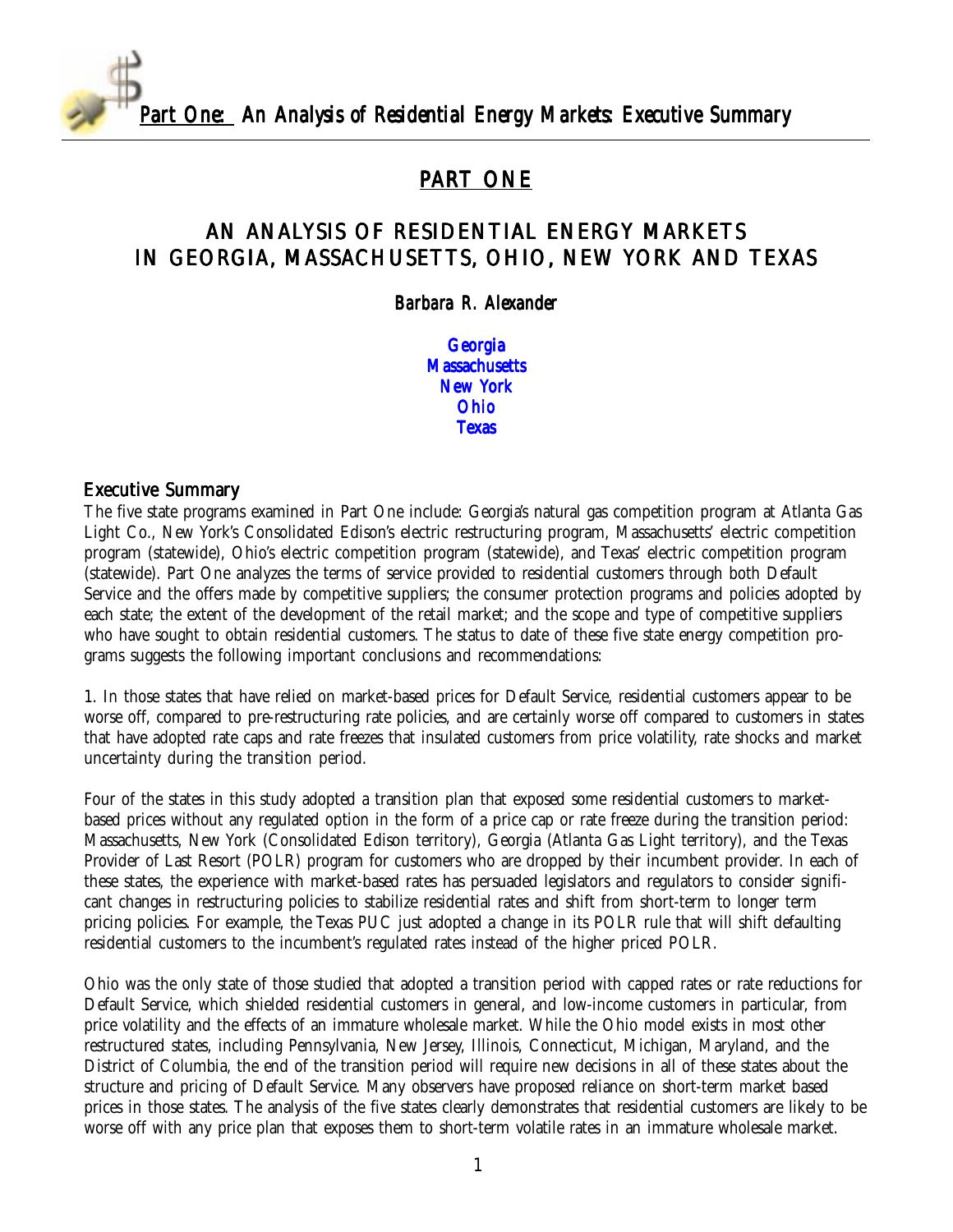2. As states move to the end of the transition period, it is clear that the method of pricing and delivery of Default Service will be crucial to residential customers.

When a competitive market has not yet developed at either the retail or wholesale market level, residential customers are likely to be exposed to short-term price volatility and unreasonable prices unless regulators focus on how to provide stable prices to residential customers. Default Service should be designed to assure stable, predictable, and affordable prices for customers who do not shop, who are unable to obtain reasonably priced service from alternative providers, or who are not the subject of offers by mass market retail providers. No state has yet confronted the long-term policy implications of the failure of a competitive market to develop for residential customers or adopted policies and programs that will govern the provision of Default Service after the end of the transition period.

Default Service has been required in most restructured states (the only exception was Georgia, which did not adopt a Default Service provider until recent legislative reform adopted in 2002) in order to provide continued service for consumers who "choose not to choose" a new provider and customers whose alternative provider terminates service or goes out of business. Typically, the Default Service provider is the regulated distribution utility company. Even in situations where elements of Default Service may be bid out to other providers, the distribution company generally retains metering, billing, and customer service functions for Default Service customers. If Default Service is properly designed, the competitive market will win customers by offering either a service or product not otherwise available ("green" energy; time-of-use meters; bundled products) or a more efficiently provided basic service that is priced lower than the more traditionally priced default electric service.

3. With the exception of Georgia at the onset of its market opening, the five states studied have adopted consumer education, licensing and consumer protection rules designed to foster price and fuel mix comparisons among competitive offers and have sought to prevent the most obvious abuses of a competitive market.

The other four states have adopted comprehensive consumer protection programs and policies: consumer education programs, supplier licensing, mandatory price and fuel mix disclosures, enrollment and switching protocols designed to prevent slamming, contract and bill disclosures, prohibitions on redlining and anti-discriminatory conduct, and beefed-up Commission enforcement tools, particularly the ability to assess civil fines and penalties for noncompliance. Texas and Ohio, in particular, are models for well-designed consumer education and protection programs.

Georgia's natural gas program is the model for what can go wrong when well-designed consumer protection measures are either not adopted or not enforced at the onset of the retail competition program. As detailed in the paper, Georgia's Governor and legislature took corrective actions during 2002.

4. Competitive market abuses, particularly door-to-door marketing, point to the need for additional regulatory oversight.

The number of customer complaints about marketer activity in the other states studied has been relatively low due to the lack of marketing to residential customers. Door-to-door marketing by some energy providers in Georgia, Texas, New York and elsewhere has resulted in the highest number of customer complaints. According to reports, these door-to-door marketing representatives have sought to appear as representatives of the customers' former utility or have implied that electric service would be terminated if a customer did not choose an alternative supplier. These practices suggest that door-to-door marketing may require closer regulatory supervision and the adoption of additional disclosures and educational materials.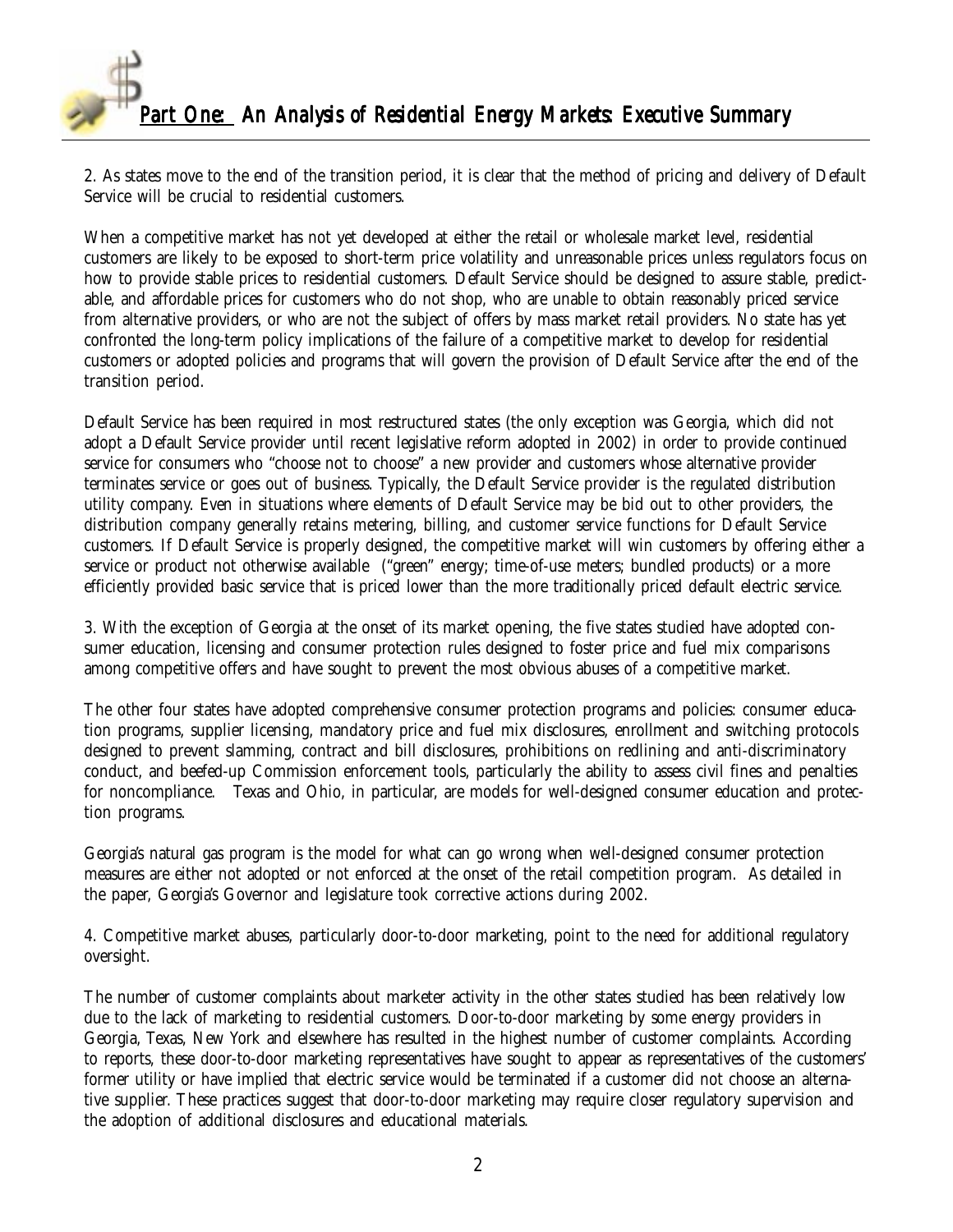

Furthermore, the abrupt failure or departure of some natural gas marketers in Georgia and New York, as well as electricity marketers in Pennsylvania and elsewhere, suggests that consumers will bear the risk of losing any prepayments or security deposits paid to marketers. This is a significant deterioration in consumer protection compared to regulated electric or natural gas service. In order to allow consumers to leave their incumbent providers without fear of such losses, states should require marketers to post a security bond to provide a source of funds for consumer payments in the event of supplier failure. This would be similar to the deposit that many marketers require customers to pay in the event of customer default.

5. None of these states has yet been able to create and sustain a vibrant and robust market for electricity or natural gas services aimed at residential customers.

The lack of development of a competitive electricity market for residential customers is true not only in those states that have adopted price caps or rate freezes for Default Service customers, but it is true even in states that have passed through wholesale market prices changes to residential customers (Massachusetts and Consolidated Edison in New York).

In Ohio, Massachusetts, and New York, there are either no marketers or only one or two marketers offering competitive electric service to residential customers in most utility service territories. Texas has a larger number of marketers and has reported over 300,000 customer enrollments, but the data have been clouded by delays in switching and billing as a result of its statewide switching system problems. Furthermore, several marketers (e.g., Shell Energy and New Power) have either folded or abandoned the residential market. Nonetheless, the rate of Texas switching to date suggests the highest level of marketing to residential customers of any state.

The Georgia natural gas market is unique due to its requirement that all customers switch natural gas providers or be assigned to a competitive provider. No other state has adopted such an approach to electric or natural gas competition. However, the Georgia model has suffered from lack of new entrants and a rash of supplier failures and bankruptcies, resulting in a high concentration of customers with only a few suppliers.

Even the Pennsylvania market, which initially appeared to stimulate a relatively large number of marketers aimed at residential customers and where choice participation levels exceeded 30 percent in some territories, has experienced a steady decline in marketer offers and customer participation in the competitive market.

6. It is clear that the transition period is going to last longer than initially contemplated in all of the states.

The lack of development of a competitive market for residential customers in most states, the turmoil that has accompanied the development of wholesale market prices, the delays in the development of a Standard Market Design by the Federal Energy Regulatory Commission (now scheduled for implementation over a multi-year period starting in 2003), and the failure of competitive suppliers to "beat" the Default Service price in each state have combined to create significant uncertainty and, at the least, a longer transition period. This uncertainty, combined with the large-scale failure or sharp reduction in activity by many energy trading firms and an uncertain economic situation, suggests that states must rethink the time scale and structure of energy markets for residential and small commercial customers for the post-transition period.

At a minimum, the experiences documented by this project suggest that legislators and regulators should develop policies that protect such customers from uncertainty and short-term price volatility. Any attempt to expose such customers to short-term "real time" prices, as proposed by some observers, is likely to harm the customers who are least able to take alternative actions or to afford costly mistakes in public policy.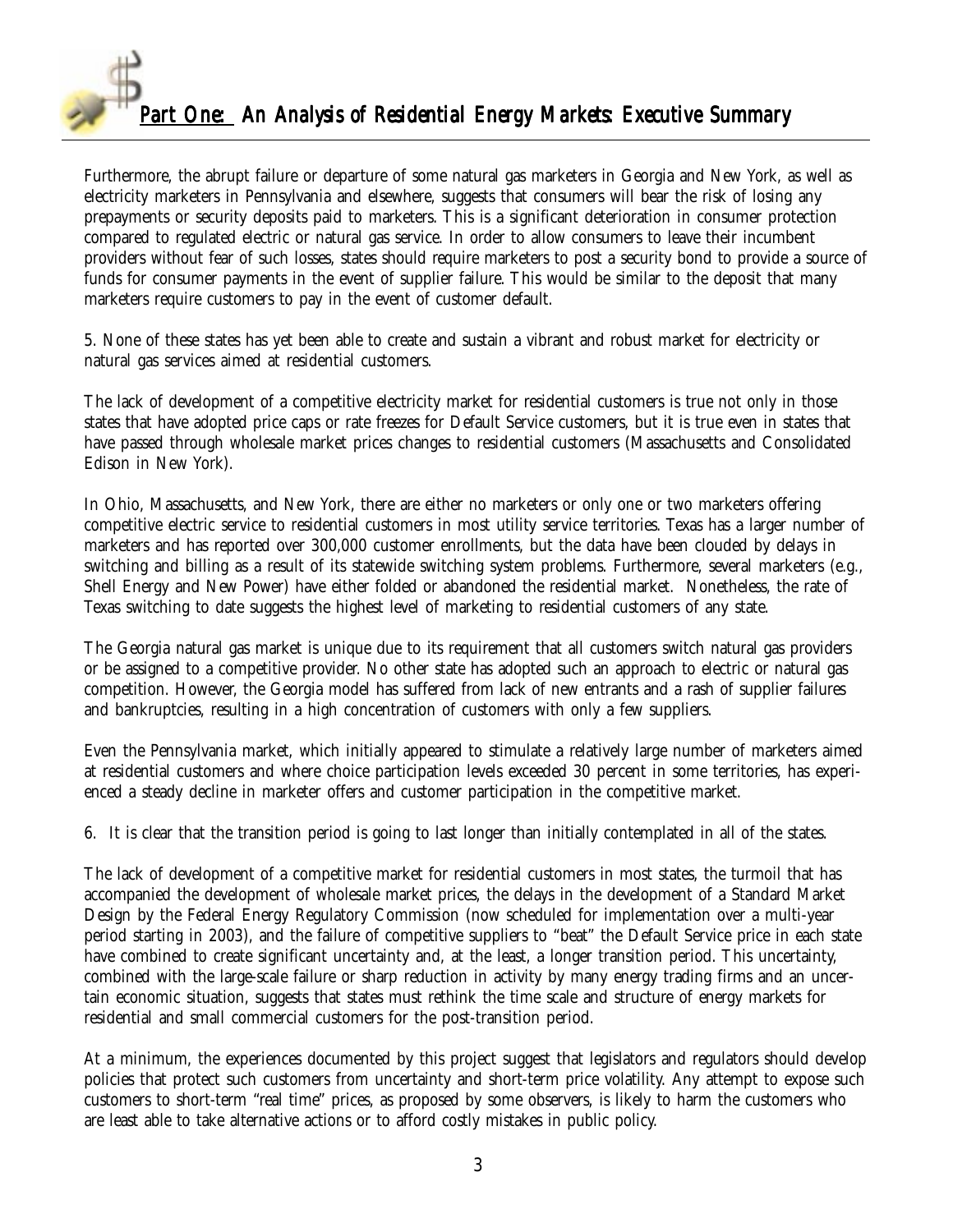<span id="page-3-0"></span>

# GEORGIA

### Background

Georgia has taken the most unique approach of any state in its move to retail competition for natural gas service. This market model has not been adopted elsewhere for either electric or natural competition.

First, under the Georgia approach, all customers must choose a competitive natural gas supplier: Those who do not choose are "given" to a competitive marketer. Second, the retail customers have no relationship with the natural gas distribution company. Rather, customers are billed directly by the marketer for both unregulated natural gas commodity charges and regulated distribution charges. Third, Georgia natural gas marketers can disconnect service for nonpayment of any portion of the bill, thus preventing the customer from obtaining natural gas service from any default provider or competitive supplier until the bill is paid or the marketer has agreed to payment terms. Fourth, until recently, there was no "provider of last resort" in the Georgia model similar to the provision of this service in other states. As a result, for several years, there was no regulated provider with regulated rates available to customers unable to obtain service in the competitive market, such as those disconnected for nonpayment by a marketer and who cannot afford to pay the overdue amount, security deposit and reconnection fees required by the marketer.

Retail competition for natural gas suppliers and customers at Atlanta Gas Light (AGL), the state's largest investor-owned natural gas utility, began November 1, 1998 under the 1997 Natural Gas Competition and Deregulation Act.i The law and the Georgia Public Service Commission (PSC) have implemented a competition model (sometimes referred to as the Single Retailer Model), in which the retail customer receives natural gas service and bills from the gas marketer and has no interaction with the local distribution utility. The act required that when certain market conditions were met, all customers who had not yet chosen a competitive supplier would be assigned to a competitive supplier based on the market share obtained by the suppliers in the first several years of the program.

In late 1998 and early 1999, there was not much activity by customers to choose a natural gas supplier, so AGL pushed for legislation designed to speed up the competitive process. Customers were told in early 1999, that if they did not choose a marketer by a certain deadline, they would be assigned to a marketer. As a result, many customers had signed up for competitive providers by the fall of 1999. Only 280,000 had to be assigned, because 1.1 million had already chosen a marketer. This astounding migration during the first year of the program was due in part to the massive marketing campaigns by various marketers (coupled with upfront prizes and giveaways, such as the \$50 promised by SCANA, and a "free" month of natural gas by Peachtree) and in part due to the controversy and outrage expressed by customers against Atlanta Gas Light (the distribution utility), which initiated a new rate design approach for charging for natural gas distribution service that shifted costs to loweruse customers. By the fall of 1999, AGL was completed removed from the retail natural gas business, and every retail customer had chosen or been assigned to a competitive marketer.

#### Prices and Supplier Activity

There were 24 licensed suppliers seeking retail customers at the time of the most intense marketer activity during 1999. This number has steadily declined. Several marketers conducted massive outreach and marketing campaigns, particularly SCANA (an affiliate of a South Carolina utility), Peachtree (an upstart), the Atlanta Gas Light affiliate, Georgia Natural Gas<sup>ii</sup>, and Shell Energy Services. The market share as of October 1, 1999: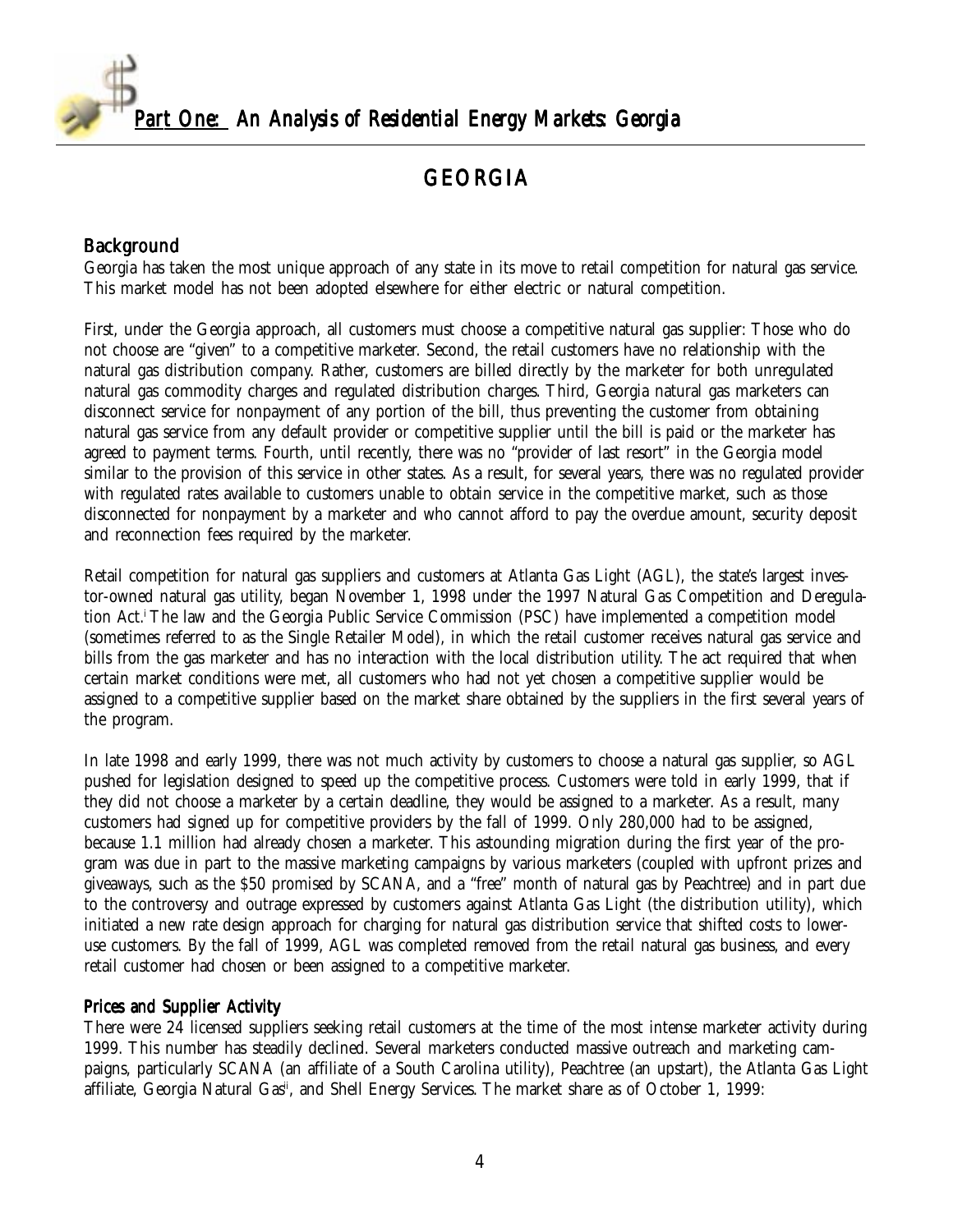

| Georgia Natural Gas   | 31.3% |
|-----------------------|-------|
| <b>SCANA Energy</b>   | 30.1% |
| Peachtree Natural Gas | 11.1% |
| <b>Shell Energy</b>   | 10.6% |
| Columbia Energy       | 5.8%  |
| United Gas Management | 4.6%  |
| <b>Energy America</b> | 3.9%  |

In October 1999, after it had been assigned its share of non-choosing customers, Peachtree Natural Gas filed for bankruptcy. The bankruptcy judge "sold" its customers and assets to other certified marketers. The publicly stated cause for this bankruptcy was the marketer's obligation to pay the local gas utility for its distribution charges upfront, before the marketer had obtained customer payments. It also experienced significant billing difficulties and complaints. Another marketer, Gas Key, obtained about three percent market share, but then sold its assets to Georgia Natural Gas after claiming that it was "overwhelmed" by the volume of customers who signed up and that it could not handle the billing.

Most importantly, only three marketers now control 94 percent of the residential market, according to press accounts.iii AGL's affiliate, Georgia Natural Gas, reportedly has 50 percent of the residential customers.

The PSC maintains a "Certified Gas Marketer Price List" on its website, published monthly since July 2000.<sup>iv</sup> In July 2000, 11 marketers were offering both fixed and variable prices for natural gas supply. These prices were presented on a per therm basis, along with the following categories of other charges: "interstate capacity charge," "customer service charge," and "other charges." In all cases, the prices presented do not include the "base charges" from Atlanta Gas Light. The price chart did not originally calculate an average customer bill, and it was not possible to easily compare marketer prices because of the variety of charges and their method of presentation on the chart. However, as of early 2001, the price chart includes a calculation of an average customer bill for each marketer's product, and this bill calculation include all charges and the AGL base charge as well.

As of March 2001, there was a wide variation in monthly customer bills among 14 products offered by 11 marketers, ranging from the Georgia Natural Gas "senior/low income" rate (\$118.98) to the highest priced rate offered by Shell (\$161.11). Most marketers offered rates that resulted in a monthly bill of about \$140. By October 2001, there were only seven marketers, offering 11 products, and the average monthly bill ranged from \$54.72 (Georgia Natural Gas senior/low income rate) to \$70.42 (SCANA-variable rate). The average bill was about \$68/month, and the range between the marketers was far less than the prior winter season.

Another feature of the early PSC price comparison chart was the listing of the "Southeastern States" average price for residential natural gas service, presumably derived from regulated natural gas utility rates in nearby states. However, this listing disappeared from the price chart in November 2000.

According to a study by a consultant to AGL Resources (Atlanta Gas Light's parent company), published in the Public Utilities Fortnightly<sup>v</sup>, some of Georgia's natural gas customers fared well in the winter of 2000-2001, particularly those who signed up for fixed rate contracts. These included most customers who selected Georgia Natural Gas service. Those who selected variable rate products did not fare well compared to regulated rates in nearby states. For example, customers of Shell and Energy America (marketers with relatively small market shares) with variable rate contracts paid 13-24 percent more than the weighted average bill of representative customers in the five neighboring states.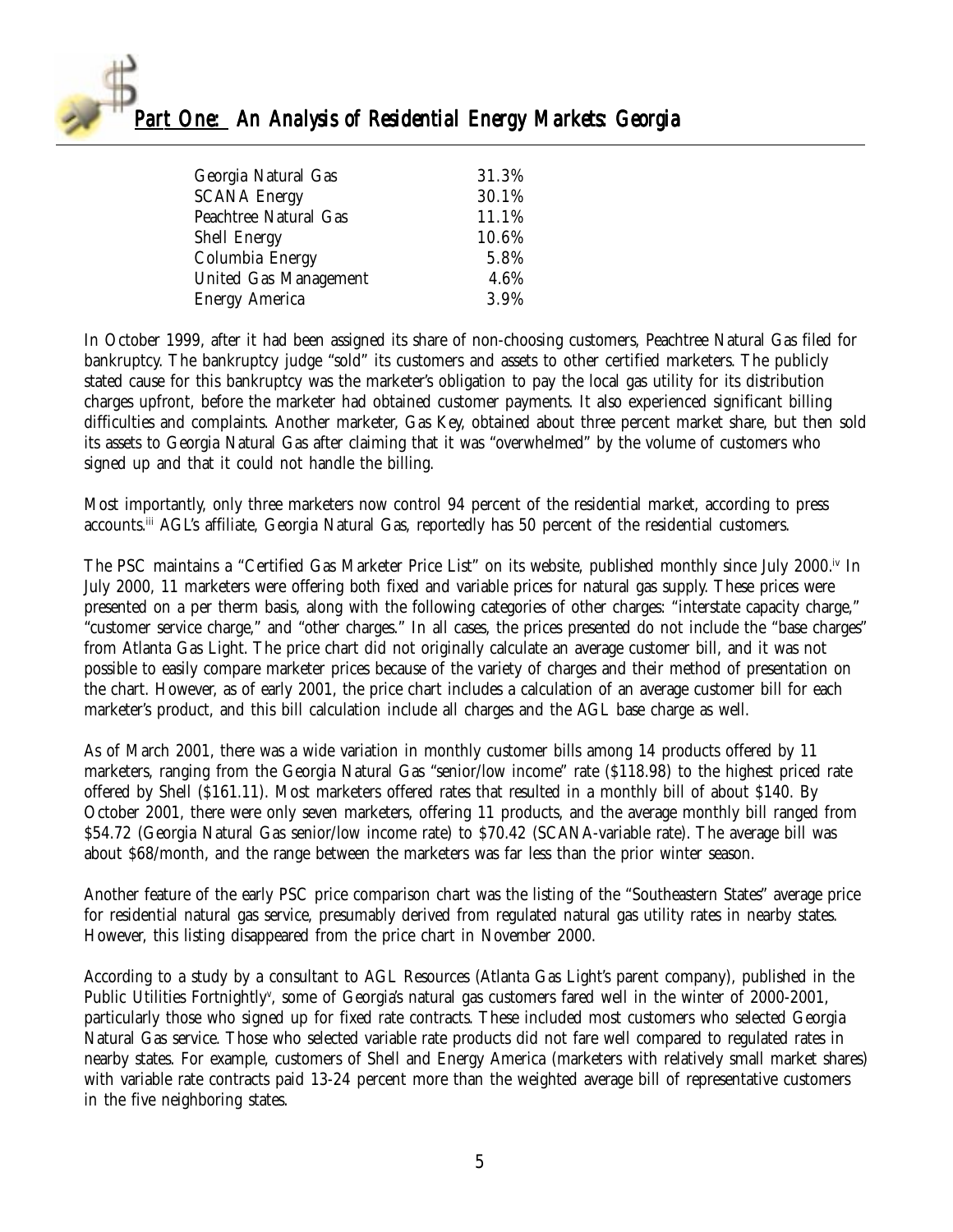

Prices being offered by marketers in the summer and fall of 2001 were very high compared to market-based rates elsewhere. By the time the Governor's Natural Gas Deregulation Task Force was formed in October 2001, natural gas prices in Georgia were the highest in the country.vi Based on the October and November 2001 price charts published by the PSC, it is certainly clear that marketers in Georgia are offering relatively high prices compared to other utilities. The Commission opened a formal investigation of this phenomenon and is seeking pricing data from marketers, many of whom have publicly alleged that the reason for their higher prices is the extremely high bad debt and collection costs they incurred in 2001.vii

#### Billing and Collection

Under the Georgia natural gas competition model, all marketers must bill for both the unregulated natural gas supply charges and the regulated distribution charges provided by AGL. AGL does not issue any retail bills. Therefore, marketers have had to obtain significant billing and collection services in order to serve their customers. This has resulted in a significant level of billing failure, billing error and various other glitches that have sparked letters to the editor, articles in the newspaper, and high rates of billing complaints to the PSC.viii

The Commission received 15,281 complaints against marketers in the late 1999 and early 2000 period: 2,039 about billing, 179 about service, and 13,063 alleging deceptive marketing, mainly slamming. According to the PSC's Consumer Affairs Director, Phil Nowicki, natural gas complaints went from a pre-deregulation low of 208 for the first six months of 1998, to a post-deregulation high of 8,596 for the first six months of 2001, a 40-fold increase in customer complaints.<sup>ix</sup>

The billing errors and complaints led to several initiatives. First, the PSC issues a monthly Georgia Gas Marketer Scorecard that lists the number of complaints received by the PSC for each marketer for three key areas: Billing; Service; and Deceptive Marketing. This scorecard is also available on the Commission's website.¤ The scorecard does not calculate complaint ratios (which would allow comparisons among marketer complaint activity).

Second, the Commission enacted billing regulations $x_i$ , effective January 1, 2001. Contrary to the proposals of consumer advocates, the PSC did not impose any uniform billing disclosures (that would allow comparison of prices), but did provide consumers with the following "rights":

- 1. To receive a timely bill. The marketer must mail the bill within 45 days from the date it receives the meter reading and other billing information from Atlanta Gas Light.
- 2. To receive a bill that is substantially correct, that includes charges that are clear and unambiguous and that contains the marketer's toll-free number to report a complaint.
- 3. To receive notice at least 25 days in advance of any customer service charge increases or additions or any changes in the method by which commodity and interstate capacity charges are calculated.
- 4. To have the same period of time to pay a late bill, without penalty, as it took for the bill to be mailed, including, upon request, the choice to make payments in equal installments.
- 5. To have 90 days from the date any corrected bill is mailed to pay it, without penalty.
- 6. To have the marketer make a good faith effort to promptly resolve a billing complaint.

#### Exceptions to the Rule

1. Bills that are late, incorrect or ambiguous as a result of acts beyond the marketer's control.

2. Bills that contain different terms set forth in a contract signed by the consumer prior to January 25, 2001.

These rules are modest at best, and the exceptions create major loopholes that are the subject of dispute between the customer and the marketer and have been difficult for the PSC to enforce.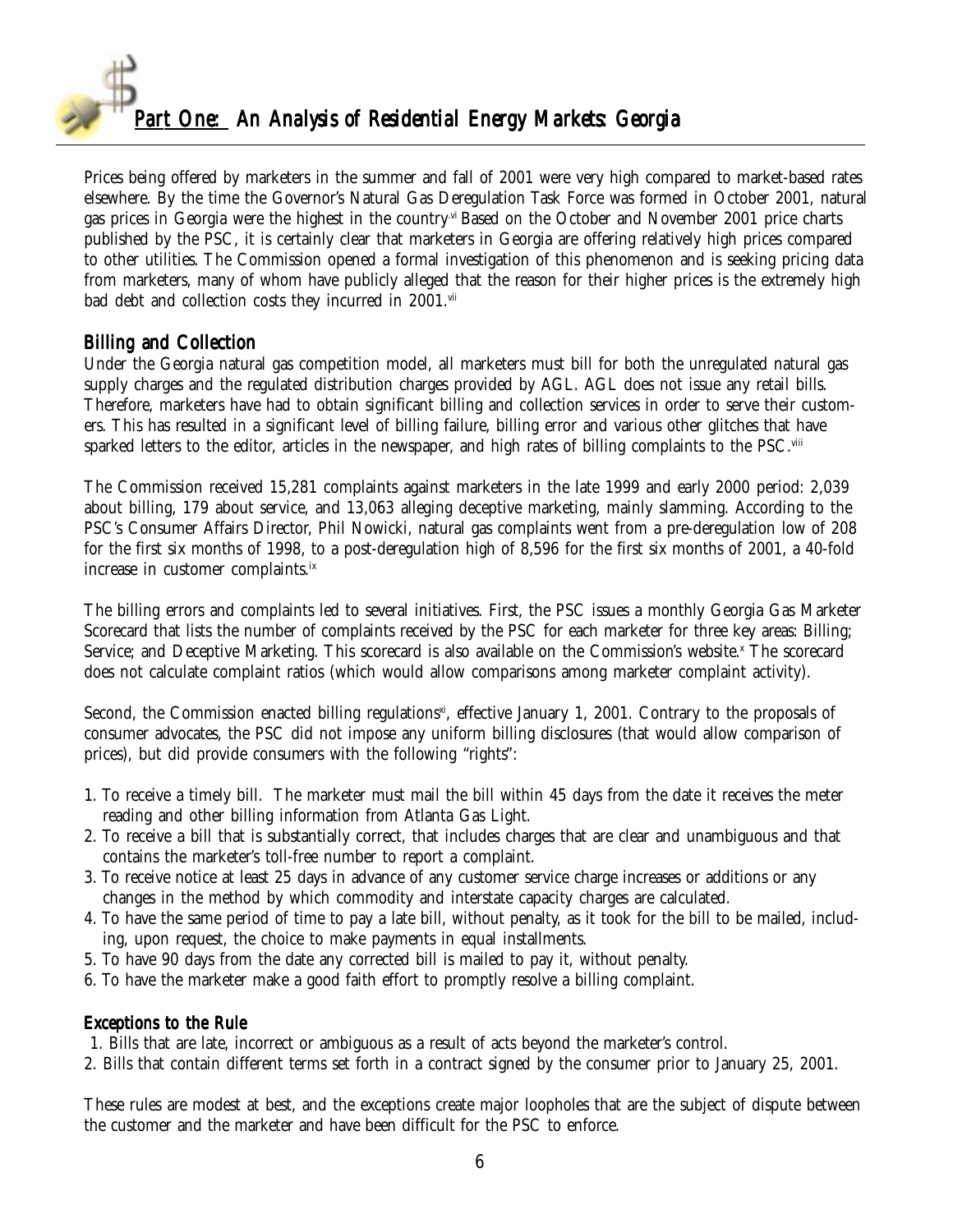

Third, the Legislature enacted an amendment to the Natural Gas Deregulation Act in May 2001 to addresses customer billing and access to service. Senate Bill 217<sup>xii</sup> requires several new initiatives by the Commission. This recent legislation is summarized below in further detail, but there is no evidence on the PSC website that the Commission has implemented these legislative directives.

#### Consumer Protection Programs and Policies

The PSC has done very little with respect to proactive consumer protection regulation. The Commission licensed natural gas suppliers without any investigation into their ability to conduct large-scale billing and customer service programs and did not require security bonds or other financial security as a hedge against marketer failure or loss of customer deposits and prepayments. Nor did the Commission establish basic contractual disclosure requirements, so marketers were not required to inform new customers in writing of the material terms of their agreement or give them or a copy of any contractual agreement. As a result, customers were often confused about the price they had agreed to pay and had to rely on advertisements or telephone conversations to pursue a complaint about deceptive pricing or other important terms of the service agreement.

Both Energy America and United Gas Management (no longer operating in Georgia) garnered publicity for slamming and door-to-door sales practices. The PSC initiated formal investigations of the marketers and entered into consent decrees with both, with provisions that required payments to the state and retraining of their work force. Subsequent to these events, Energy America stopped marketing in Georgia.

The PSC's rules did not require the marketer to offer a payment arrangement to any customer, and, until recently, marketers were not required to put any negotiated payment arrangement in writing. While there is no requirement that marketers offer budget payment plans, most do so. However, there have been disputes about how marketers handle the "true-up" when a customer's usage deviates significantly from the estimated usage used to set the monthly payment at the beginning of the payment plan.

The PSC did not regulate marketers' deposit and credit practices, although there appears to be an unwritten rule that marketers have an "obligation to serve," since they cannot deny an individual natural gas service, but can, based on unregulated credit evaluation criteria, demand a deposit. Most importantly, the natural gas marketers can disconnect service for nonpayment of the bill. The marketer must issue a notice, and only AGL can actually physically disconnect (and reconnect) the service. The disconnection activity was very slow in the early days of this program due to the massive billing failures and billing errors. Once marketers began to more routinely issue timely bills in early 2001, the pace of disconnections increased markedly. This occurred at the same time that customers were seeing the true effects of the large bills from the 2000-2001 winter, one of the coldest on record in the Atlanta area. The impact of the cold weather on customers who had variable rate contracts that winter exacerbated the higher bills due to increased usage.

The PSC halted disconnection of service during the latter part of the winter of 2000-01, but when the moratorium was lifted in April, record numbers of disconnections occurred. As a result, over 125,000 disconnections occurred in the summer and fall of 2001.xiii

While only AGL can physically disconnect a customer, the prior AGL practice of attempting to contact the customer at the premises and potentially negotiating a payment plan or accepting payment has ended. AGL field personnel act merely as agents of the marketers, none of whom are required to contact the customer and seek to avoid disconnection of service. Furthermore, once disconnected, only AGL can reconnect the customer, and the backlog of those currently disconnected has taken as long as eight weeks.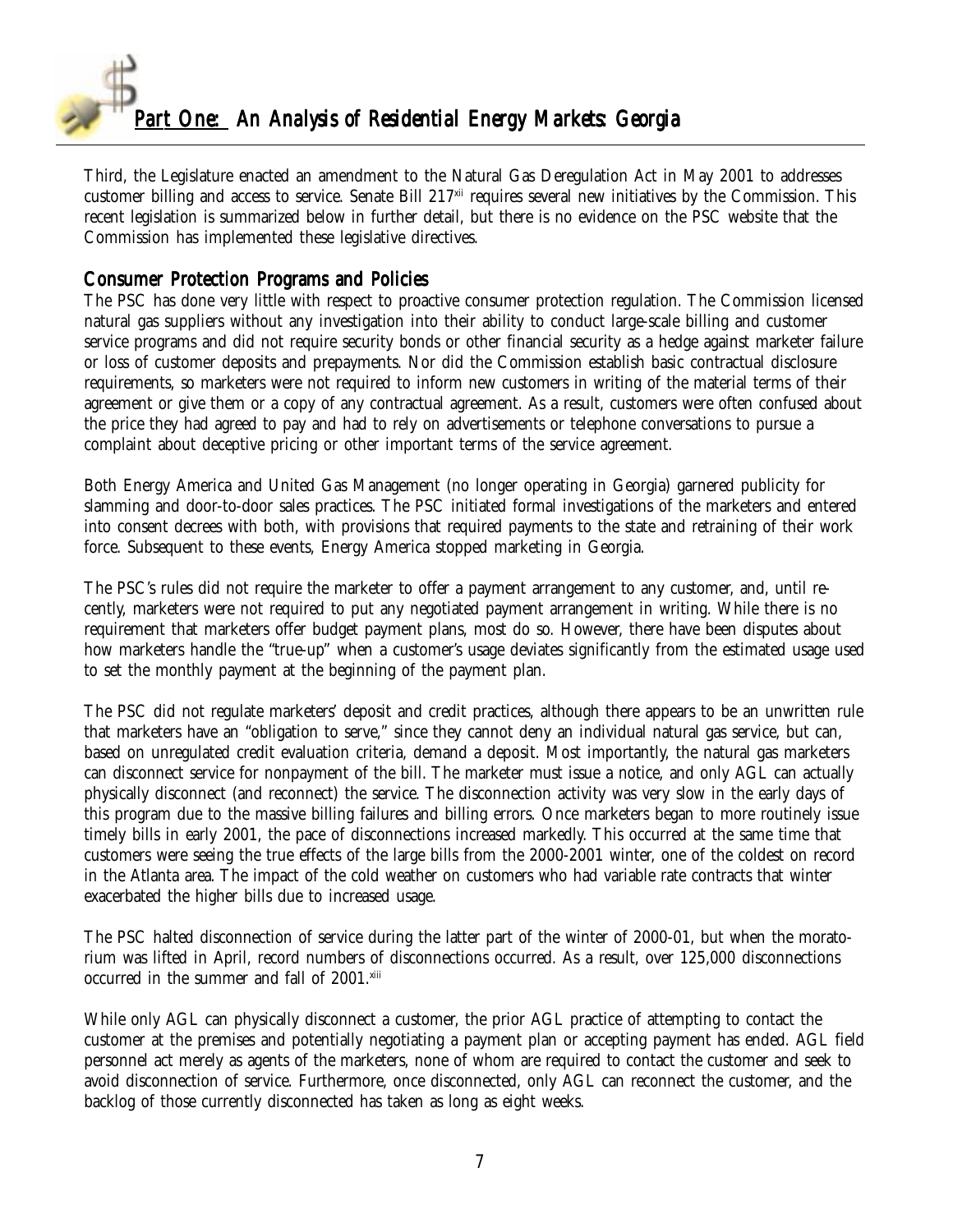

One of the most controversial policies allowed by the PSC has been the "hold" on reconnection that marketers insist upon so that customers cannot get reconnected with a new marketer until the old marketer has released the account — that is, the customer has paid the overdue bill. This practice was in effect until late in 2001, when the Commission finally ordered marketers to halt this practice. It is not clear whether all marketers have done so.xiv

The Legislature has frequently enacted "reforms" for the natural gas program. With SB 217, enacted in May 2001, the Legislature directed that (1) customers could change marketers once a year without switching fees; (2) marketers can require a deposit prior to initiating service, but the amount cannot exceed one month's service; (3) marketers must refund deposits after a customer has paid monthly bills on time for six months, when a customer has changed marketers or discontinue service (after applying the deposit to any amount owed by the customer to the marketer); (4) authorized and required the PSC to adopt rules applicable to marketer billing that require certain minimum disclosures and performance standards; (5) requires the Commission to publish a chart of comparative pricing information quarterly in the local newspapers; (6) enacts certain restrictions and prohibitions on how marketers can collect a disputed bill; (7) increases the penalties that the PSC may impose on marketers for violation of law or rule; (8) expands the purpose of the Universal Service Fund to statutorily include assisting low-income customers in times of emergency as determined by the Commission, allowing up to 10 percent of the Fund to be used for low-income energy conservation programs, and requires the PSC to consider the needs of low-income customers subject to price increases when setting the amounts required to be paid into the Fund on an annual basis; and (9) allows the Commission to establish a provider of last resort using an expedited hearing procedure. The PSC did not change its rules or implement these procedures in a formal docket or other rulemaking.xv

### Universal Service Programs

The Georgia Natural Gas legislation authorizes a Universal Service Fund. The PSC implemented this fund in 1999.<sup>xvi</sup> The fund is specific to a natural gas distribution utility (in this case, AGL) and is administered by the PSC. The fund was seeded by: (1) rate refunds due the distribution company from interstate pipeline suppliers; (2) excess earnings under the utility's performance-based rate plan; and (3) a surcharge on rates for distribution services paid by marketers. The primary purpose of this fund was to aid expansion of the natural gas distribution system. A secondary purpose was to reimburse gas marketers for uncollectible retail accounts.

Since the fund's creation, the PSC has used almost the entire amount for low-income assistance. The Commission has not in fact disbursed the fund to any marketer, although several have filed petitions to seek reimbursement for excess uncollectible expenses. Rather, the PSC has disbursed funds to the state's LIHEAP program and to provide additional funding to low-income (annual income less than \$12,000) elderly customers (age 65 or older), who are eligible for a rate discount — approximately \$10 per month — on the monthly customer service portion of their bill. The funding for this rate discount is through AGL's rates, and it appears on all customers' bills as a line item for distribution services. Approximately 31,000 customers receive this bill credit.xvii

On October 16, 2001, the PSC announced that \$10 million would be released from the Universal Service Fund<sup>xviii</sup> to help low-income elderly customers pay for natural gas. The Commission ordered that \$8 million be allocated to low-income elderly customers who were already receiving the rate discount, and that \$2 million be distributed to low-income elderly households via LIHEAP, which starts November 1 in Georgia. It was estimated that the \$8 million would result in a \$50 bill credit for those already participating in the rate discount program. The PSC directed that the \$2 million be distributed through the state and local agencies that implement LIHEAP in Georgia and supplement a \$14 million federal LIHEAP grant for the upcoming winter season.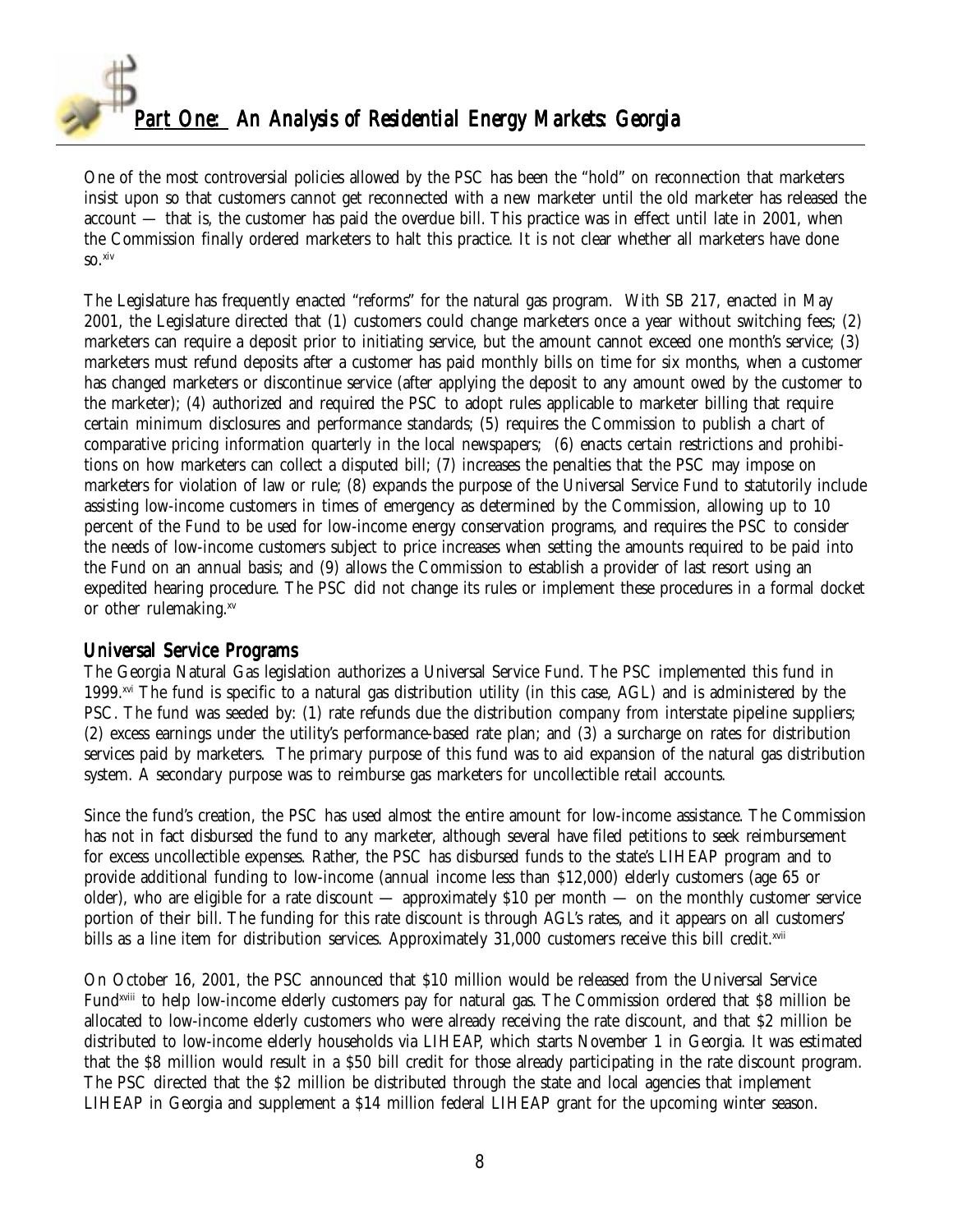

### Governor's Natural Gas Task Force and Recent Legislation

In the face of mounting criticism and public complaints about the natural gas program, Governor Roy Barnes announced the formation of a Natural Gas Consumer Protection Task Force in the fall of 2001 and stated that he is "strongly persuaded that the state needs to take steps to protect the individual consumer of natural gas." He cited the high prices currently charged by natural gas marketers and the record number of disconnections. The appointments to this Task Force, formally announced on November 13, included state human service agency representatives<sup>xix</sup>, a CAP agency director<sup>xx</sup>, all five PSC Commissioners, legislators<sup>xxi</sup>, and the Office of Consumer Affairs and consumer utility counsel. There are no marketers or utility representatives on the panel, but the Governor's Executive Order asked the Task Force to appoint an Advisory Committee to represent these interests.

While the Task Force was getting underway, the PSC was considering a petition to establish a Provider of Last Resort to serve customers who are disconnected and facing the potential of no natural gas heating service. Under the Georgia deregulation model, all marketers have a theoretical obligation to serve, but these same marketers can disconnect service for nonpayment and impose deposit, fees, and onerous payment terms as a condition of reconnection. As a result, there is no real "provider of last resort" as that obligation exists in other states, because there is no regulated service with regulated rates that customers can turn to if they are unable to be served in the competitive market. Both AGL and several competitive marketers filed proposals to serve as the Provider of Last Resort, under a variety of pricing and reimbursement schemes. In late December 2001, the Commission appointed Infinite Energy, a natural gas marketer, to act as the Provider of Last Resort. This marketer had the obligation to offer service to any customer dropped or disconnected by other marketers at a regulated price. However, the price that the PSC approved for this service was significantly higher than that offered by other marketers: \$150 security deposit, \$11.95 per month customer charge, monthly variable rate prices, plus a 10 cent per therm "adder" beyond the prices charged other customers.<sup>xxii</sup>

After the Task Force made its final recommendations in January 2002, the Governor proposed legislation to correct some of the defects in the natural gas program. During the following legislative session, an attempt to completely "re-regulate" natural gas was defeated. However a significant package of reforms was adopted in the Natural Gas Consumers' Relief Act (HB 1568). The final version of the legislation adopted a "Consumer Bill of Rights" and required the PSC to appoint a Provider of Last Resort.

The Consumer Bill of Rights requires enhanced regulation of marketer billing and contract procedures and requires marketers to handle customer complaints in a prompt manner. The legislation also requires the PSC to supervise AGL's quality of service to the marketers in the form of timely meter readings and switching procedures.

The Provider of Last Resort program requires Scana, the chosen marketer (selected by a bidding process), to serve two groups of customers: consumers who meet the definition of low-income as established by the Georgia Department of Human Resources and consumers who are unable to obtain service from another marketer. Under the rates approved by the Commission<sup>xxiii</sup>, low-income customers will pay about \$0.22 per therm over the wholesale price of natural gas, with a \$4.95 monthly charge, low-income seniors will pay \$0.20 over wholesale (not required by the legislation, but offered by the winning bidder), with a \$4.95 monthly charge, and other high-risk customers (those unable to obtain service from another marketer, but who are not certified as lowincome) will pay \$0.36 over wholesale, with a \$11.95 monthly charge. Pursuant to the provisions of the new legislation, the Universal Service Fund (collected from all market participants) will subsidize the POLR's uncollectible expenses for at least the low-income customers.

As a result, the Georgia program does not directly subsidize low-income customers. Rather, the POLR is reimbursed from the Universal Service Fund for higher than normal uncollectible expenses associated with service to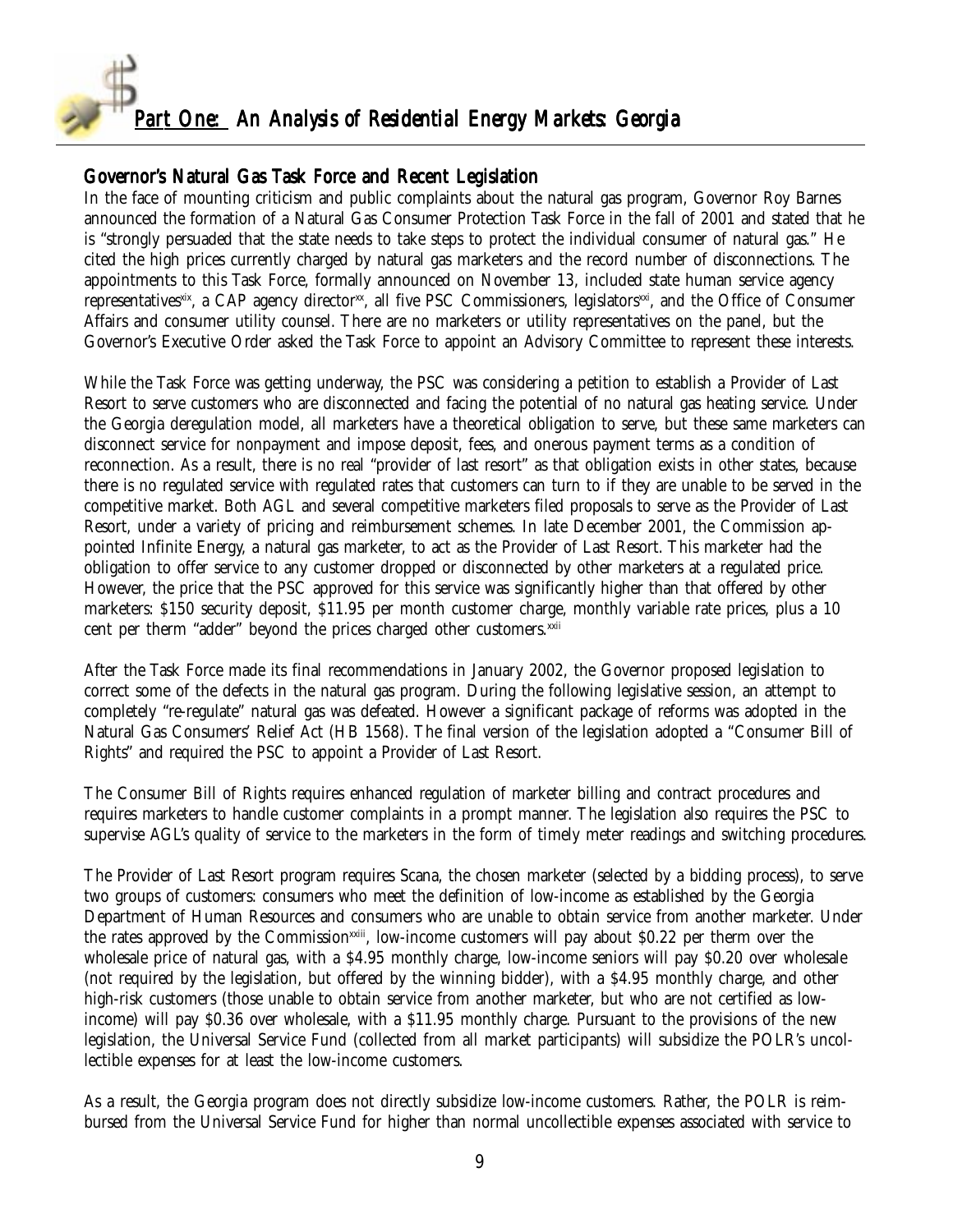

low-income customers. While it is not clear whether the POLR price will always be lower than market prices charged by unregulated marketers, the recent prices for this service announced by SCANA are about 20 percent lower (in cents per therm) than prices in effect for other marketers. Of course, this lower price is accompanied by a per-customer subsidy provided to SCANA and approved by the PSC from the universal service fund.

Finally, customers must affirmatively sign up for this service: They are not automatically transferred to the POLR service. This sign-up procedure has already resulted in significant delay in serving low-income customers: As of early September 2002, only 200 customers had signed up for this service.

#### Preliminary Conclusions and Recommendations

The Georgia natural gas model has not been replicated in any other state, either for electric or natural gas competition. In fact, the significant public dissatisfaction with the natural gas competition program has led to a widespread consensus in Georgia that electric competition should not be explored further.

Several aspects of the Georgia program can be identified as models that should not be emulated elsewhere:

- \* Default Service or Provider of Last Resort policies and prices should be identified up front and built into any retail energy competition program. The lack of any POLR in the Georgia model resulted in a crisis-oriented atmosphere and contributed to the public dissatisfaction with the overall program.
- \* Customers were "driven" from the utility by a combination of price changes in the regulated gas service and the policy decision that required customers to leave the utility by a certain date. This approach may have worked in the sense that customers did leave the incumbent utility over a very short period of time, but in the long run it contributed to public dissatisfaction and confusion.
- \* Consumer protections in the form of required disclosures, effective supplier licensing and oversight of supplier conduct are vital to assure public confidence and willing participation in retail energy competition programs.
- \* The concept of requiring competitive suppliers to bill and collect for the entire retail customer bill and allowing such entities to disconnect service for nonpayment of unregulated charges resulted in widespread billing errors and complaints. Suppliers did not have reliable systems in place to replicate the utility billing system and were dependent on the utility for meter readings and transmission of customer-specific data that often did not "work" efficiently. Furthermore, the consumer protection implications of allowing competitive suppliers (who were not subject to strong consumer protection oversight in the Georgia program) to disconnect service for nonpayment of regulated and unregulated charges when there was no POLR required to serve such customers were not widely understood until very late in the program's implementation.
- Finally, the Georgia experience demonstrates clearly that a legislature will attempt "corrections" when the public is dissatisfied with a retail competition program that goes awry, when complaints soar, and prices increase beyond expectations.

#### End Notes

i http://www.psc.state.ga.us/gas/sb215.htm

ii The Commission prohibited AGL from allowing its affiliate to use a similar name, but allowed the affiliate to use AGL's logo. As a result, most customers quickly associated the Georgia Natural Gas offers with the former public utility.

iii Quinn, Matthew, "Governor to Appoint Natural Gas Task Force", The Atlanta Journal and Constitution, October 10, 2001.

iv http://www.psc.state.ga.us/gas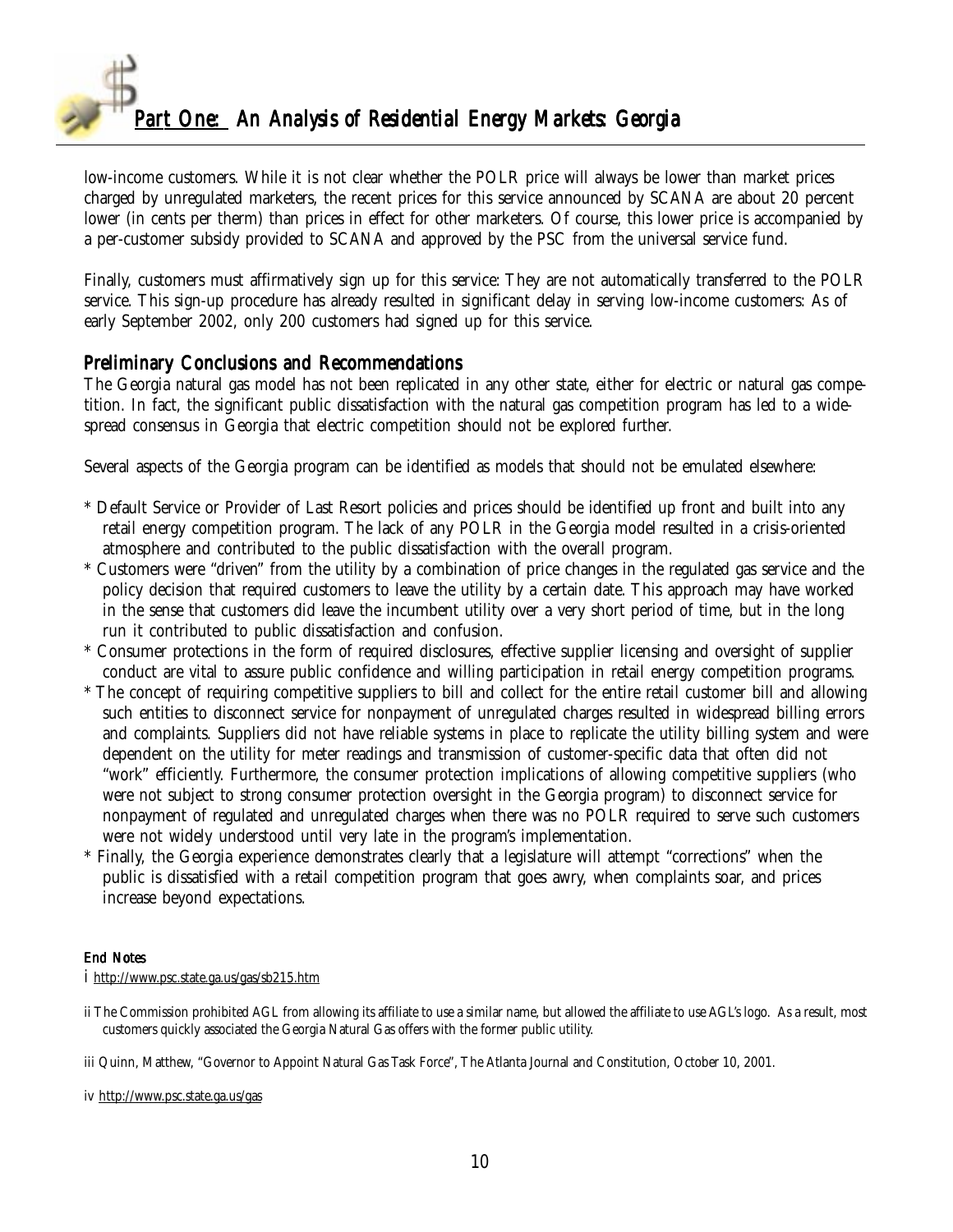

v Bartman, Emily and Hall, George, "After the Shakeout: Another Look at the Georgia Gas Market," Public Utilities Fortnightly, September 15, 2001, pp. 38-46. The authors argue that there is no evidence of price gouging by marketers in the winter of 2000-2001 or that Georgia customers paid more compared to nearby states. However, the most recent allegations of price gouging have occurred since this study was done.

vi See fn. 3.

vii Quinn, Matthew, "Gas Marketers Pressured for Data," The Atlanta Journal-Consitution, October 17, 2001.

- viii Greene, Kelly and Brooks, Rick, "Georgia's Gas Deregulation is Messy, but Offers a Lesson to Other States," The Wall Street Journal, January 15, 2001. This extensive article described a number of customers who had not received a natural gas bill for over a year and others who suffered "mistaken" disconnections of service due to billing errors and computer snafus.
- ix Interview with Phil Nowicki, November 28, 2001.
- x http://www.psc.state.ga.us/consumer\_corner/scorecard.html
- xi http://www.psc.state.ga.us/consumer\_corner/faq.htm
- xii http://www.ganet.org/services/newleg/legsearch.cgi?year=2001&bill=SB217
- xiii Quinn, "Funding Elusive for Natural Gas Safety Net," The Atlanta Journal-Constitution, November 21, 2001. Note: The PSC obtains monthly reports on disconnection activity from AGL, but does not publish this information on a regular basis.
- xiv Interview with Phil Nowicki, November 28, 2001.
- xv One of the authors of this legislation is on the Natural Gas Task Force and has already asked the Commission for a report on the implementation of this legislation to be presented to the Task Force.
- xvi http://www.psc.state.ga.us/gas/USF%20Rules.htm
- xvii Quinn, Matthew, "\$25 Million to Help Georgians in need pay heating bills," The Atlanta Journal-Constitution, October 18, 2001.
- xviii The Fund currently totals approximately \$20 million.
- xix Commissioner Brenda Cornelius, Gov. Office of Human Relations; Commissioner Jim Martin, Dept. of Human Resources.
- xx Janice Riley, Director, Ninth District Opportunity Inc., Gainsville, GA
- xxi Rep. Newt Hudson, District 156; Rep. Jimmy Skipper, District 137; Rep. Mark Burkhalter, District 41; Senator Nathan Dean, District 31; Senator Regina Thomas, District 2; Senator Jeff Mullis, District 53.
- xxii "Georgia PSC reverses vote on last-resort provider", Gas Daily, Wednesday, December 19, 2001.
- xxiii Georgia PSC selects SCANA to Be the Regulated Natural Gas Provider Established by the Natural Gas Consumers' Relief Act (HB 1568) and Takes Other Actions, June 18, 2002, available at www.psc.state.ga.us .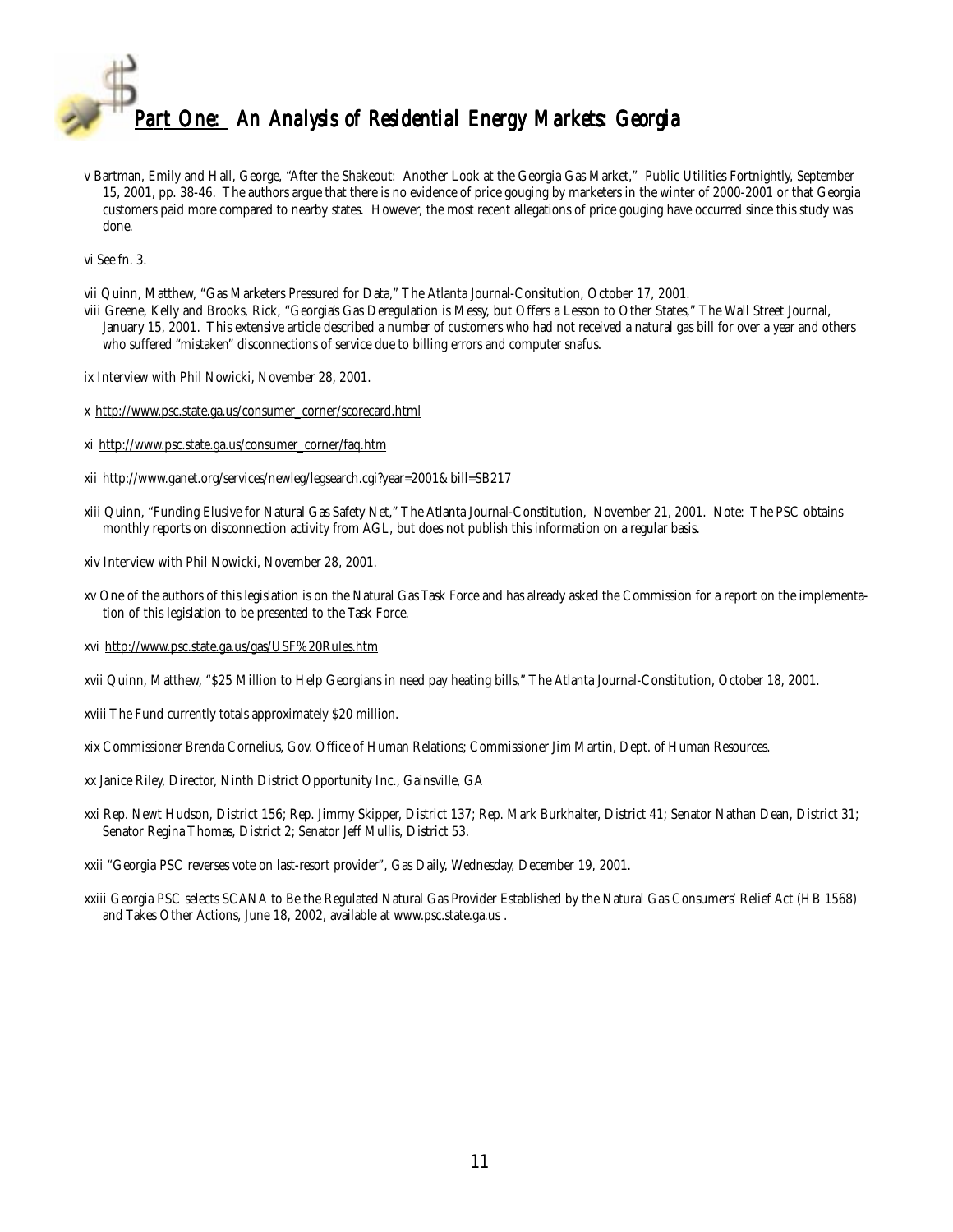<span id="page-11-0"></span>

## MASSACHUSETTS

#### Background.

The Massachusetts restructuring statute,<sup>i</sup> which mandated retail competition as of March 1, 1998, was one of the first state electric restructuring statutes. The model used by Massachusetts is typical is most respects, in that the utilities are obligated to continue serving customers who do not choose a competitive provider, customers who seek to return to regulated service, and customers whose provider defaults. Under the state Department of Telecommunications and Energy (DTE) restructuring decisions, most utilities voluntarily agreed to divest generation resources, and they were allowed to recoup stranded costs in rates for a period of time. The Massachusetts restructuring law required utilities to offer service with a 10 percent rate reduction followed by an additional 5 percent reduction over several years.

The law also increased funding for low-income energy efficiency, an endorsement of the low-income discount rates that had been adopted at some utilities in the past, and increased spending for renewable energy projects and initiatives. All of these programs were funded by utility ratepayers through targeted funds or included in distribution service rates.

Massachusetts did adopt one unique provision for its restructuring program. While most states adopted a Default Service or Provider of Last Resort rate that utilities must provide to non-shopping customers, Massachusetts adopted a two-tier system: "Standard Offer Service" (SOS) and "Default Service."ii Standard Offer service is provided by existing utilities to all customers who choose not to choose. The statutory mandate for rate reductions (10 percent in 1998 and 15 percent beginning on September 1, 1999) was implemented through Standard Offer Service.

Standard Offer service is available only for the transition period of seven years (until March 1, 2005). The restructuring law provides a limited set of circumstances under which a customer may enter the competitive market and then return to this service, but basically new customers who move into a distribution utility's service territory after competition begins cannot receive SOS. Customers who were being served by utilities in March 1998 may enter the competitive market and return once within 120 days, but any other customers who enter the competitive market and seek to return to utility service are not eligible for Standard Offer Service. However, the law allows low-income customers (defined as those receiving the low-income rate discounts available at each utility) to return to Standard Offer service at any time.

Default Service is available for customers who move into the service territory after the onset of competition and those who wish to return to regulated service after entering the competitive market. Unlike SOS, however, Default Service must reflect "market-based rates" and is not subject to the rate caps or rate reductions associated with SOS. Because it was not clear how this statutory pricing directive should be implemented, the Massachusetts DTE decided early on that utilities should provide those eligible for Default Service with the Standard Offer price until the mechanisms for procuring and pricing Default Service could be fully implemented.<sup>iii</sup> The DTE initiated a proceeding to implement the market price requirement for Default Service in June 1999.<sup>iv</sup> The Department noted that " . . . Default Service pricing and procurement will affect the types and number of bids to supply Default Service and could have implications for the competitiveness of the retail market." As of June 2002, more than 590,000 residential customers were "qualified" for Default Service pricing, primarily because they had moved to a new location after March 1, 1998.

A citizen referendum attempting to repeal retail electric restructuring made the ballot in the fall of 1998, but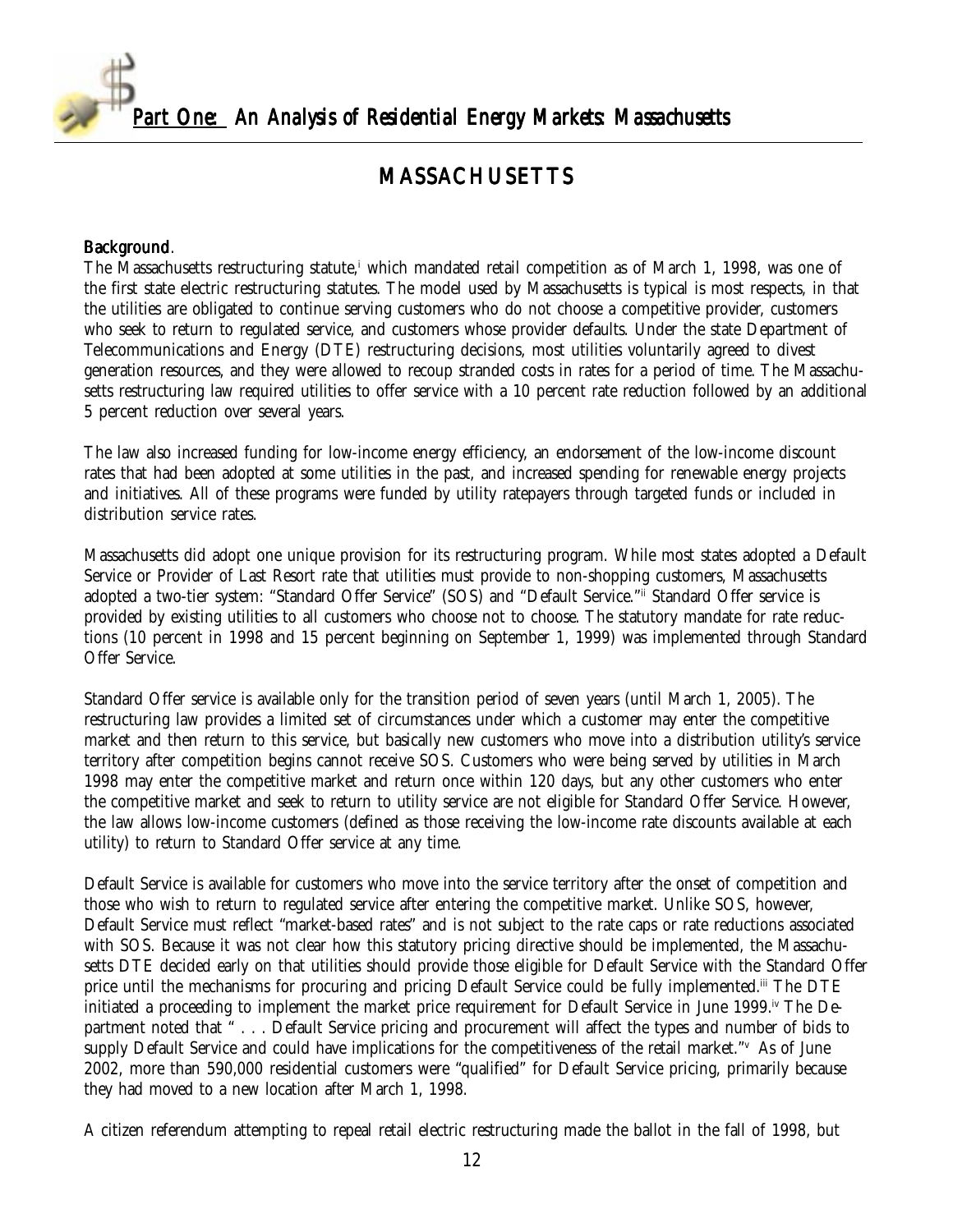

Massachusetts voters rejected it by a relatively wide margin. At that point, the issue from the general public's perspective was whether to adopt the 10-15 percent rate reduction and allow competition or reject it in favor of what was perceived as very high electricity rates. Although not as high as Maine's (12 cents per kWh at Central Maine Power Co. due to rate increases associated with non-utility generation contracts) or New Hampshire (15 cents per kWh for Public Service of NH due to the bankruptcy settlement of cost overruns associated with Seabrook Nuclear Plant), the typical Massachusetts residential electricity rate was about 9.5 cents per kWh (total bill) in 1998.

### Supplier Activity

The Massachusetts DTE unbundled the customers' utility bills so that they could compare the price for generation (determined in restructuring proceedings) with those available from competing marketers. The gap between the negotiations and enactment of the legislation and the actual onset of formal competition proved to be significant: By early 1998, providers claimed they were unable to beat the SOS rates. When rates were unbundled, wholesale market prices were about 2.5 cents/kWh, and the SOS rates were initially fixed at 2.8-3.2 cents/kWh.

Full retail competition was initiated in March 1998, but very few customers switched then or since, and few alternative suppliers have entered the retail market in a significant way. Marketers allege that this is because the SOS generation charge on unbundled customer bills has always been below wholesale market prices and does not reflect the costs of acquiring and retaining mass market customers. This situation was exacerbated by rising prices in the wholesale market through 2000. As of November 2000, only 2,848 residential customers had switched.

Even so, several dot com electricity suppliers (Utility.com and Essential.com) sought customers in Massachusetts in 2000, but went out of business in 2001. There is currently only one provider licensed in the to provide electricity to residential customers that is actually marketing to residential customers. This supplier, Dominion Retail (an affiliate of Dominion Power, based in Virginia), has only recently initiated marketing efforts after rates for Default Service increased and is offering fixed rate service for a minimum two- to three-year term.

There are many suppliers licensed to market to commercial and industrial customers, and there was a significant amount of marketing activity to such customers in 1998 and 1999. Since then, however, even nonresidential customers have not seen significant competitive activity. During 2000, the number of competitive supply customers fells from 9,471 to 5,682.vi

There was slightly more activity in all customer classes during 2001, due to the higher rates charged for utility generation service (discussed in more detail below). As of December 2001, 5,451 residential customers, 5,112 small commercial, 3.202 medium commercial, and 1,215 large industrial customers were taking generation service from competitive providers. Of course, the vast majority of kWh of competitive generation sales was to industrial customers.<sup>vii</sup>

### Standard Offer Service and Default Service

In mid-2000, the DTE decoupled Default Service rates from SOS rates.<sup>viii</sup> The Department ordered utilities to offer both a variable price and a fixed-price, six-month Default Service rate. Residential customers who had to obtain Default Service were automatically placed on the six-month fixed price rate, but offered a month-tomonth variable price as well. Commercial and industrial customers were put on the variable price option. Utilities were ordered to obtain bid prices by customer class, but some stated that they were not able to implement multiple Default Service prices with the current billing systems. The DTE rejected a suggestion that the Default Service prices include any administrative costs associated with the procurement of Default Service or other costs, such as bad debt expense. In a later Order<sup>ix</sup>, the Department clarified that the utility should reconcile the cost for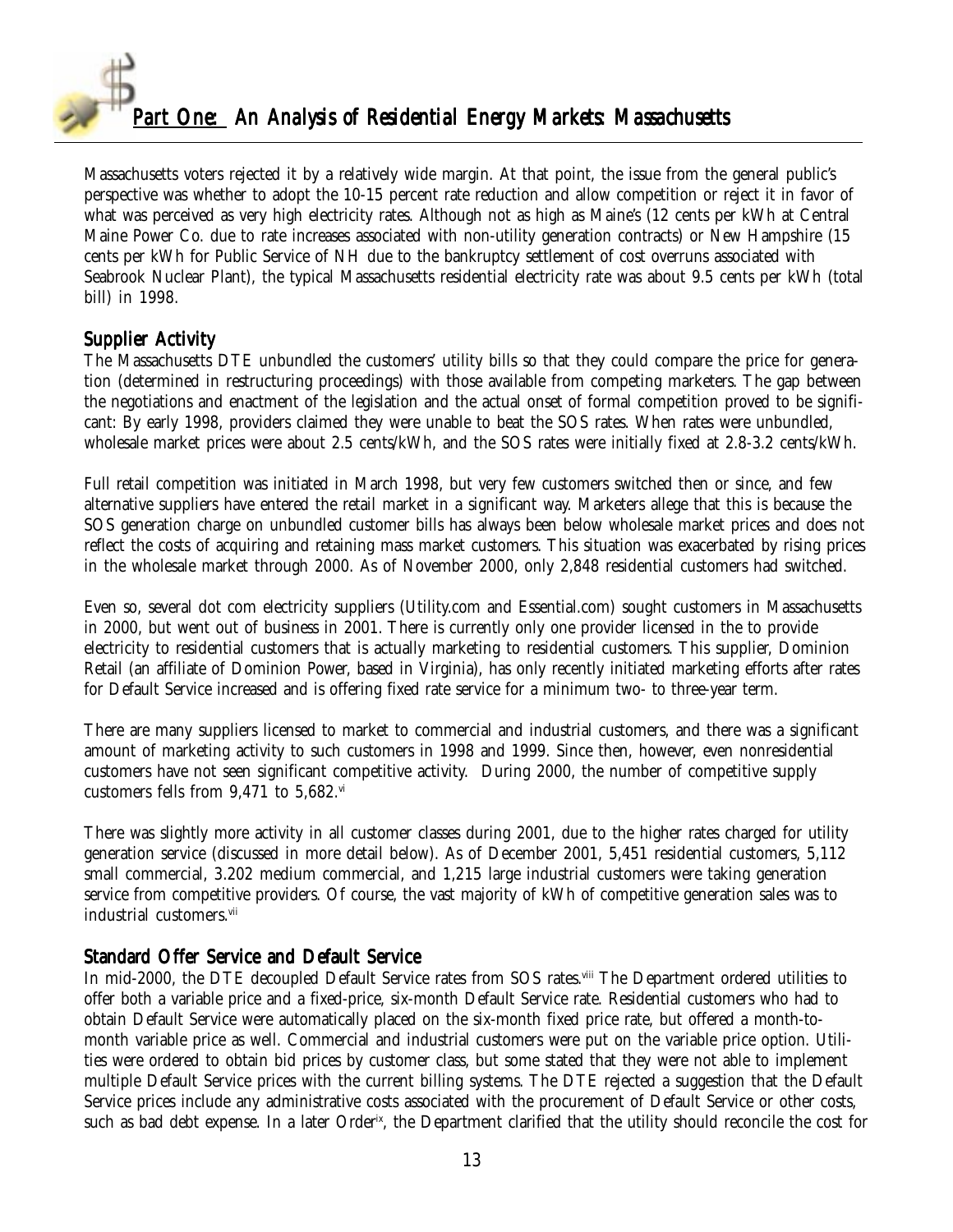

this service annually and that the over- or under-recovery would be passed to all customers. The declared objective in decisions about Default Service was to "send an efficient price signal."x

The new Default Service rates went into effect on January 1, 2001. These rates were substantially higher than SOS rates, namely 7.032 cents per kWh at Boston Edison (residential) and more than 8 cents at Fitchburg Gas and Electric and Western Massachusetts Electric Co. While affected customers were issued bill notices to explain the forthcoming rates, bills containing the higher rates were not issued until February 2001.

At the same time that the Department moved to market-based rates for Default Service in late 2000, electric utilities asked for significant increases in Standard Offer Service as well. The basis for these requests was the rising fuel prices in the wholesale market. In effect, the utilities sought a fuel clause adjustment to their rates and alleged that the Restructuring Act did not intend to prevent such fuel clause adjustments in mandating the 10- 15 percent rate reductions. In a Letter Order issued on December 4, 2000 $^{x}$ , the DTE agreed with the utilities and confirmed that the utilities had been accruing deferred fuel costs and should not continue to do so. As of August 2000, the utilities had accrued Standard Offer service deferrals of \$10 million for Fitchburg, \$60 million for Massachusetts Electric, and \$144.8 million for NSTAR companies (Boston Edison and two other electric utilities). These accruals were projected to increase substantially throughout 2001. The DTE ordered an annual change in SOS to reflect actual fuel costs incurred by utilities, subject to reconciliation of actual costs incurred to provide this service. Utilities were also ordered to inform customers of these price changes.

In June 2001, the DTE approved a new round of rate increases for the generation supply portion of SOS, applicable to the July-December 2001 time period. Residential customers of Boston Edison eligible for SOS pay 7.445 cents per kWh, compared to 6.215 cents during January-June, 2001 or 4.5 cents in 2000. Massachusetts Electric Co. customers (a subsidiary of National Grid) pay 6.631 cents per kWh, compared to 5.401 in January-June, 2001 or 3.8 cents in 2000. The monthly variable rate for the generation or supply portion of the bill for a Default Service residential customer for the period July-December, 2001 varied among utilities, but was typically 10-11 cents per kWh in the summer and 7-9 cents in the winter. The fixed rate option was generally in the 8-9 cents per kWh range. For example, Massachusetts Electric's fixed residential Default Service rate is 9.213 cents per kWh for the period May-October, 2001.xii



Another way to evaluate or compare the pre-restructuring prices to those in effect in 2001 would be to compare the total bill price for residential customers. The following graph<sup>xiii</sup> shows the average statewide prices charged for the total bill for SOS and Default Service at each electric utility in comparison to pre-restructuring prices. The average total bill for a residential Default Service customer has increased over 30% since 1998, the onset of retail electric competition in Massachusetts.

These prices were substantially higher than those forecast by utilities or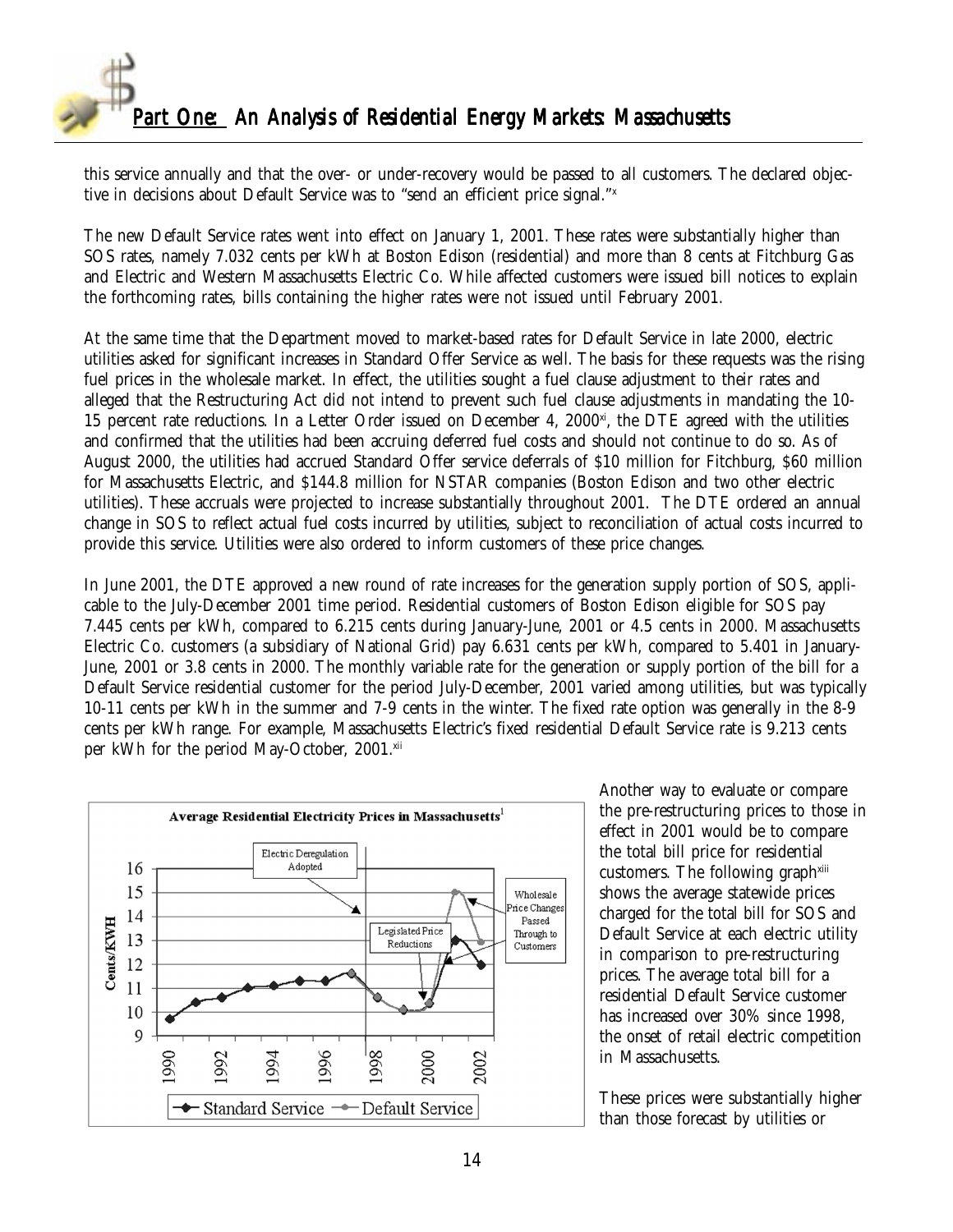

regulators or that could be explained by higher energy prices generally. According to a filing by Western Massachusetts Electric Co. seeking approval for an energy efficiency plan, actual electricity prices were 77 percent higher than price projections used in earlier plans to calculate program benefits for 2000 and 2001. These higher prices for the generation portion of the electricity bill were almost double the price increases for heating oil and natural gas.xiv

In 2002, prices for SOS have remained in the 5-6 cents per kWh range for the winter months (Jan.-March) and have dropped to 4-5 cents per kWh for the April-December period. In short, SOS prices have generally doubled since 1998. Default Service prices vary by utility<sup>xy</sup>, ranging from 7.57 cents per kWh for the fixed price option (Western Mass Electric) to 4.996 cents per kWh (Fitchburg Electric) for the July-December 2002 period.xvi

Even in the face of such significant increases in the generation portion of the customer's bill, only one marketer has entered Massachusetts to seek residential customers. As of June 2002, 49,721 residential customers were served by competitive suppliers.

#### Consumer Protection Programs and Policies

The Massachusetts restructuring statute contained specific directives to continue strong consumer protection policies and programs. Competitive providers must comply with the same billing and collection rules that are applicable to utilities and which remain in place for the distribution utilities. The DTE adopted consumer protection regulations applicable to competitive providers, including mandatory price and environmental disclosures, terms of service statements, customer switching and authorization provisions with mandatory penalties for slamming violation, and customer complaint procedures.xvii Competitive suppliers cannot disconnect service for nonpayment. The Department has jurisdiction over competitive providers for licensing and enforcement of regulations, including resolution of customer complaints, assessment of penalties, and the issuance of cease and desist orders. All competitive providers must be licensed by the DTE.

The Legislature did not authorize the DTE to allow competitive metering and billing, so all competitive providers must offer stand-alone billing for generation services or arrange to bill through the utility's regulated bill.

Under the original rules, competitive suppliers did not have access to lists of residential customers or usage information about customers unless each customer specifically authorized the release of such information. In the face of higher prices and lack of both supplier and customer participation in retail electric choice, the DTE opened an investigation into the status of the competitive market, with the avowed intent of "taking all appropriate steps to bring the benefits of industry restructuring to electricity consumers."xviii The focus of the early steps explored by the Department was to stimulate supplier interest in Default Service customers and, based on comments from suppliers gathered at technical meetings in early 2001, increase supplier access to information about Default Service customers. The DTE ordered that utilities to make lists of customer names, addresses, and rate classes available to all licensed suppliers that were prepared to serve customers immediately. It then sought comment on whether or how suppliers should obtain access to further customer-specific information, such as credit history and load/usage data, and whether consumers should be able to electronically enroll with suppliers.

Comments from suppliers<sup>xix</sup> indicated that the customer list information would be valuable, along with customer-specific usage and load shape information. The suppliers showed little interest in credit history information, but did indicate that the customer lists provided by utilities should exclude customers who were 30 days or more in arrears. Suppliers also strongly urged the DTE to reflect the provisions of the Electronic Signatures in Global and National Commerce Act<sup>xx</sup> ["E-Sign"] so that customers could electronically "sign" enrollment agreements with suppliers over the Internet.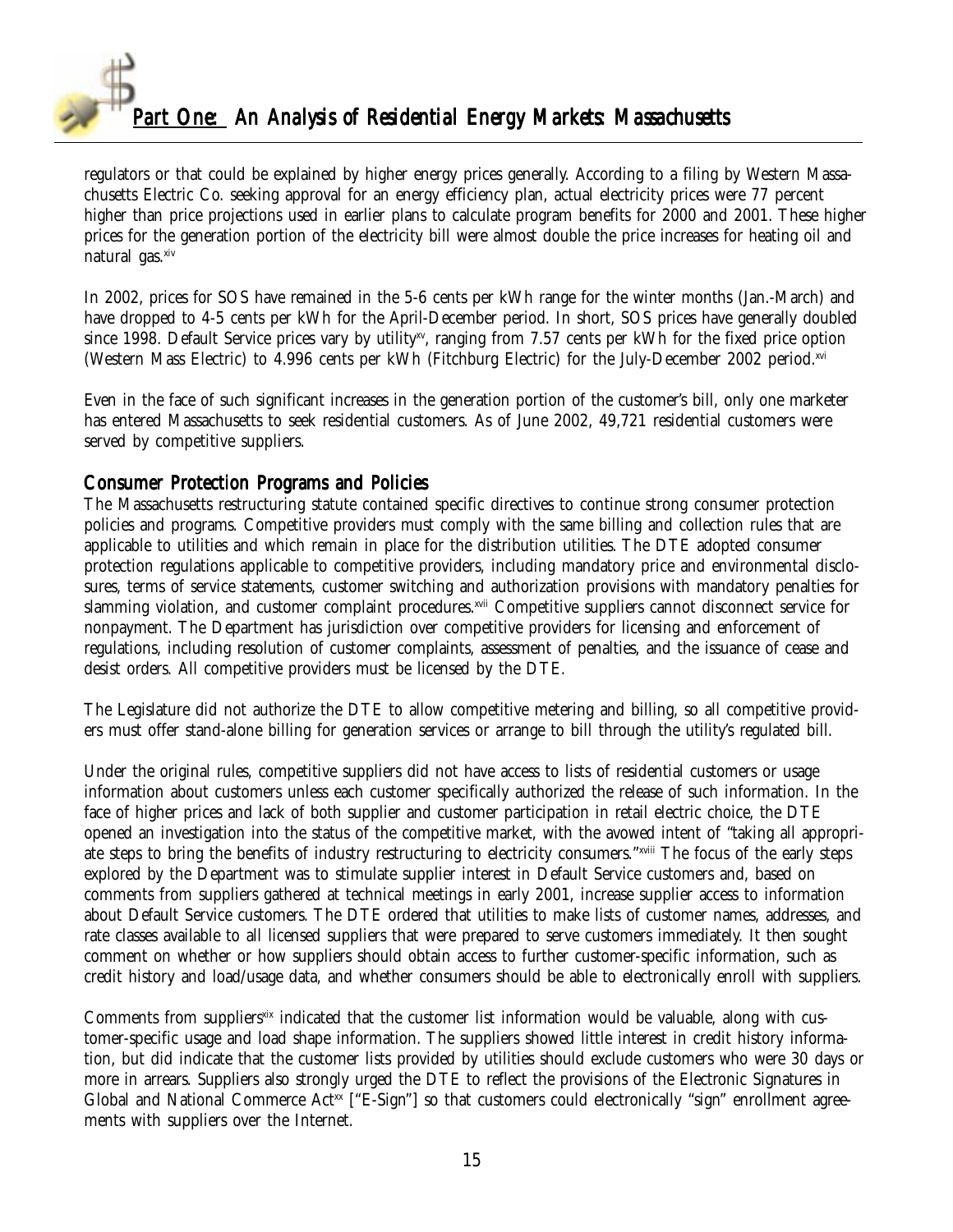

Consumer groups<sup>xxi</sup> and the Attorney Generalxxii raised concerns about the manner and method of the release of customer-specific information and pointed to the DTE's obligation to consider customer "privacy" concerns in its efforts to jump-start a competitive market for electricity. Specifically, these comments pointed out that the DTE had not come up with a way to notify customers that information was being released or a way for customers to "opt out" of such lists before their release. Consumer groups raised concerns about the potential for "redlining" by suppliers if the rate code information reflected customers' participation in the electric rate discount programs (reflected in most utility tariffs with a specific rate code). They pointed to the suppliers' proposal that customer lists not contain customers with an arrears balance as evidence of the potential for redlining. The consumer groups pointed to the statutory and regulatory requirement in Massachusetts for a written confirmation of a customer's enrollment with a supplier, and they proposed methods to reconcile access to the Internet and the need to prevent slamming.

It appears that customer lists with name, address, and some sort of rate designation have, in fact, been released to suppliers in Massachusetts, pursuant to the Department's June 29th Order, without a formal program of customer notification and opportunity to "opt out." This is contrary to the process adopted in other states that have released customer lists, namely, Ohio, Pennsylvania, and Texas, in which customers were provided prior notice and offered the option to opt out of a supplier list by postcard, phone, or Internet (e-mail). Furthermore, no state has allowed suppliers access to customer payment information without specific prior authorization, including the payment status of the customer (such as the request by the suppliers in Massachusetts that customers in arrears not appear on the list).

On October 15, 2001, the DTE issued its final order in its competitive market investigation,<sup>xxiii</sup> stating that, "Access to a customer's historic usage is critical for suppliers to project what their wholesale costs would be as that customer's retail supplier" and that the current system requiring specific customer authorization by the supplier is "cumbersome and inefficient." The DTE also stated that it was "convinced that, with proper education efforts, the vast majority of customers will appreciate the value of having their historic usage information included on the Customer Information Lists" and adopted an "opt-out" system that allows customers to prevent the release of their usage information by contacting the local utility. This opt-out process requires utilities to provide two consecutive bill messages and bill inserts to customers, informing them of the release of this information and how to prevent its release (by telephone or letter). The first generic release of the Customer List information was done in February 2002.

Responding to the general tenor of most comments, the DTE ruled that utilities should not provide suppliers with customers' credit or payment history and that the customer list should not be filtered by removing customers with late payment histories. With respect to concern that the use of tariffed rate classifications would identify customers on low-income discount rates, the Department required utilities to use rate classifications that do not reveal this information to suppliers.

When considering application of the "E-sign" law, the DTE interpreted various Massachusetts laws to mean that customers could "sign" a customer authorization form (and select a supplier) electronically, thus avoiding any determination of preemption. The Department deferred the development of procedures and protections to allow Internet enrollment for electricity sales to Phase II of the proceeding.

In Phase II, the Department announced that it would explore several important issues designed to further restructuring. First would be how and whether distribution utilities should act as "brokers" for Default Service customers, that is, in assisting or acting as a middle man to stimulate customer enrollment with competitive suppliers. Second, the DTE will explore how municipal aggregators can aggregate Default Service customers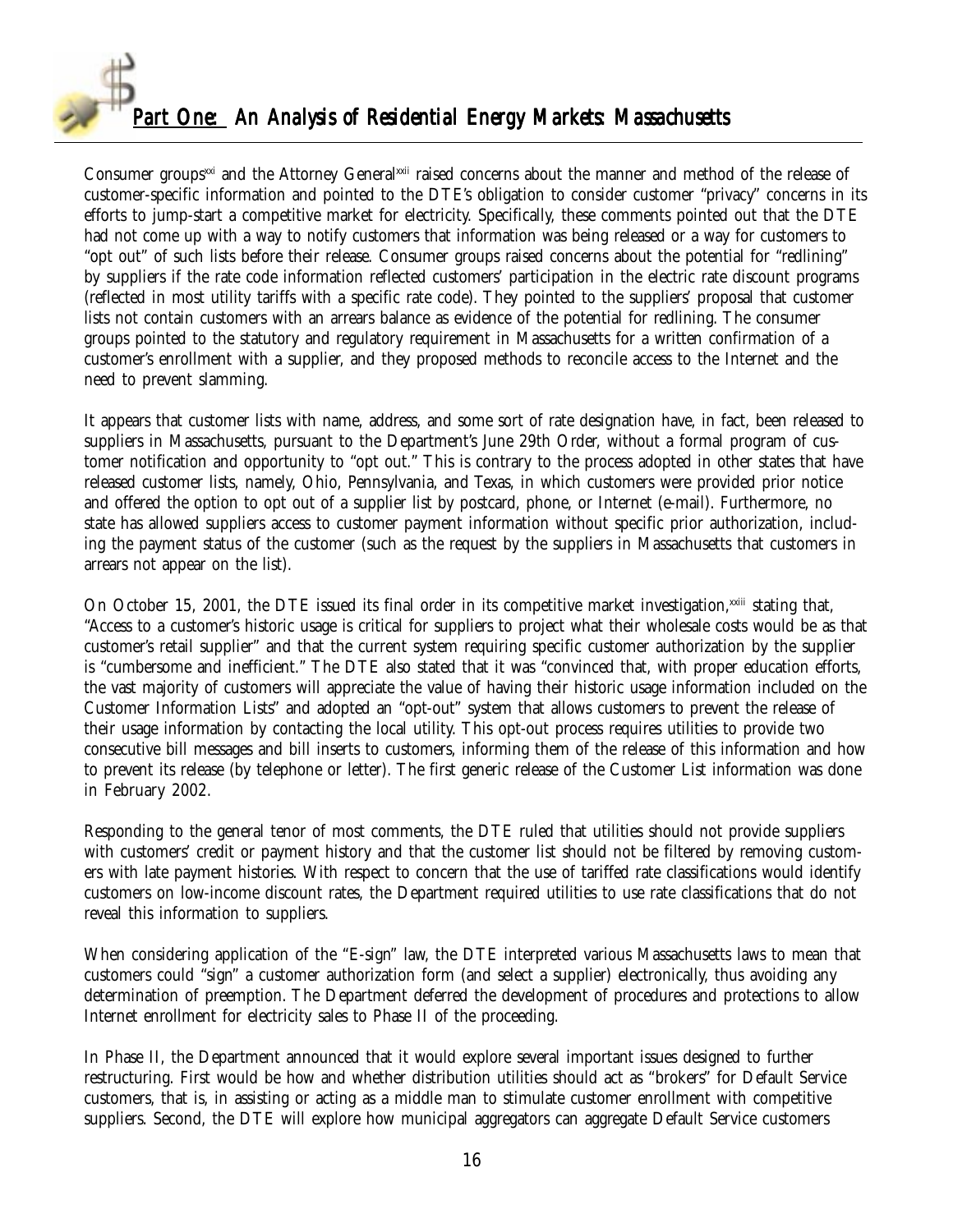

within their municipal boundaries. The pending proposal by the Cape Light Compact proposal to provide such a service as a pilot project<sup>xxiv</sup> will be used to issue generic guidance on this matter. Finally, the DTE will explore the details concerning Internet-based enrollment.

#### Consumer Education

The restructuring statute authorized and directed consumer education activities to help consumers realize savings. The consumer education program was to provide "a consistent and reliable basis for comparing products and services offered in the electric market" and "assist in the detection and avoidance of unfair or deceptive marketing practices." xxv

Unlike most other states, Massachusetts assigned responsibility and funding for consumer education to agencies other than the utility regulatory agency. The Regulated Industries Division of the Attorney General's Office (official public advocate) and the Division of Energy Resources (DOER) jointly implemented the consumer education program. This program was modest, primarily because of its small budget. Again, unlike other restructuring states, Massachusetts did not assess consumer education funds from utilities. Rather, the Division of Energy Resources dedicated specific fiscal resources for educational activities in 1998 (\$2 million) and 1999 (\$1 million). No money was dedicated to consumer education activities in 2000.

An in-house consumer education task force (including other state agencies, distribution companies, low-income consumer and environmental advocates, marketers, suppliers, and other interested groups) developed the Massachusetts consumer education plan. In addition to the projects listed above, the major components of the education program included baseline research, print advertising, television, radio, call center, web site, campaign logo, speakers' bureau, personal contacts, newspaper stories, media relations, and bill inserts. An advertising agency created the actual message concepts and was responsible for the outreach efforts. The Consumer Education task force retained editorial and direct control over how the messages were conveyed. The educational efforts on electric restructuring occurred primarily after the opening of the competitive market (in 1998) but were exhausted by the end of 1999.

Also, unlike other states, Massachusetts did not conduct an extensive television or public service announcement program. Rather, the consumer education plan relied on a toll-free hotline, consumer guides and brochures in various languages, an educational video used at small group presentations, and various DOER reports.

#### Universal Service Programs

The Massachusetts Department of Telecommunications and Energy has long required electric and gas utilities to fund low-income discounts or rate reduction programs for low-income customers as part of their regular revenue requirement reviews. The electric restructuring legislation required distribution companies to continue these programs "comparable to the low-income discount rate in effect prior to March 1, 1998." Program costs must be included in the rates charged to all other customers of a distribution company. Further, "Each distribution company shall guarantee payment to the generation supplier for all power sold to low-income customers at said discounted rate." The discount is available to customers with household income at or below 175 percent of the federal poverty guidelines.

The distribution companies are required to conduct substantial outreach to obtain a high penetration rate for these programs, including establishment of an automated program to match customer accounts with lists of recipients of means-tested public benefit programs. Before the end of the seven-year transition period, the Department must analyze and make recommendations concerning the affordability of electricity, consider modifications for expanding the program, and consider whether to adopt a sliding scale discount program (thus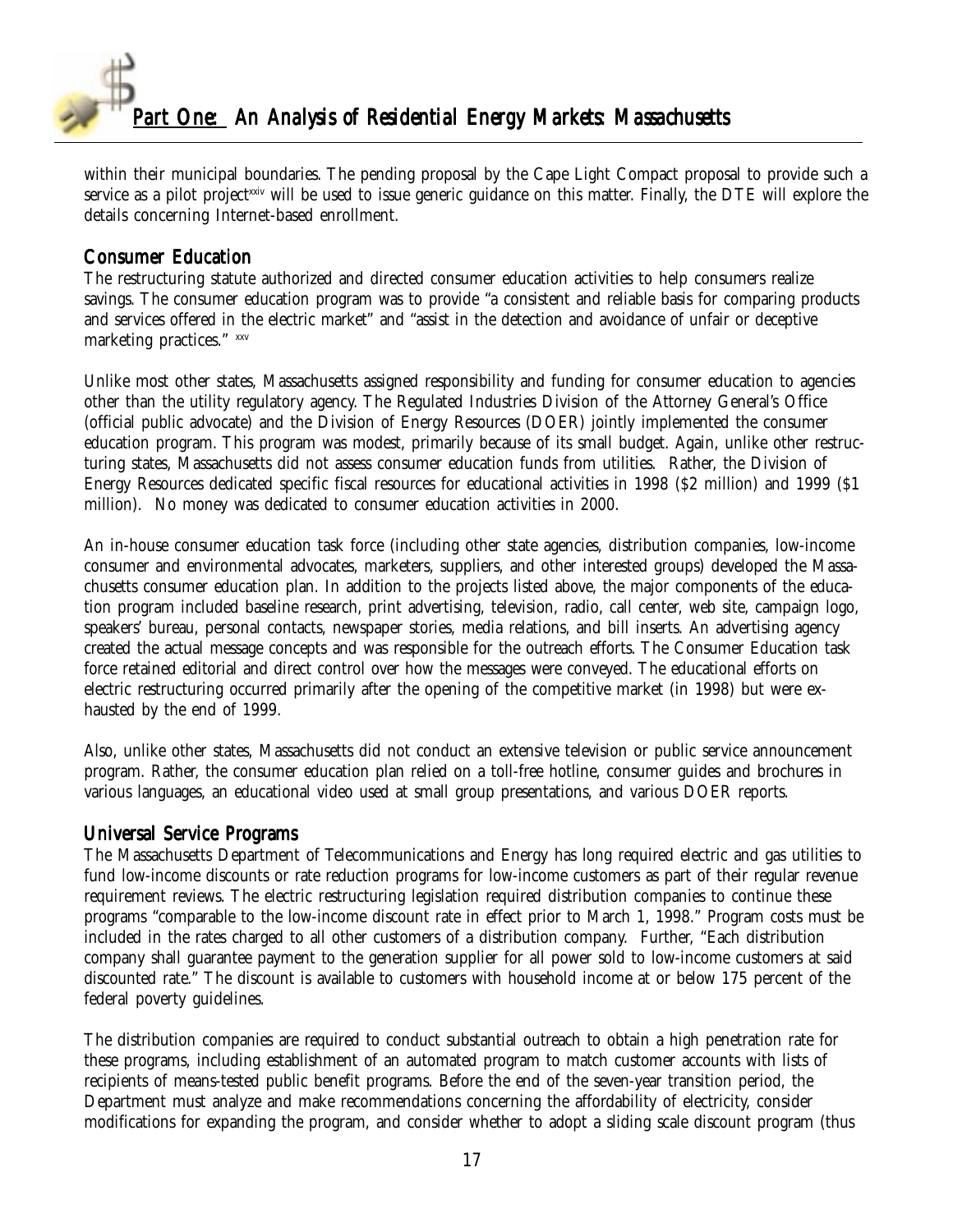

providing a better match between usage and income). Low-income customers who receive the rate discount must be provided service at Standard Offer rates and are exempt from Default Service, at least through the transition period. After March 2005, however, the Standard Offer Service will no longer be available, and all customers will receive the Default Service prices.

The legislation also required a five-year energy conservation program funded by distribution company rates at levels that are the highest in the nation. Funding started at 3.3 mills per kWh in 1998 and phased down to 2.5 mills in 2002, totaling about \$500 million over this period. Included in this program is a permanent set-aside for low-income demand side management of .25 mills per kWh or 20% of each utility's residential conservation program. The program must be coordinated with the local Weatherization Assistance Program agencies and conform to statewide standards that will be set by the Division of Energy Resources.

While theoretically appealing, the universal service programs have a very poor penetration rate at most Massachusetts's utilities. In 1999, only 27 percent of eligible households (130,000 out of 360,000 eligible households) received the electric discount rates, yet the DOER reported at the same time that the distribution companies were in compliance with DOER Outreach and Eligibility Guidelines!xxvi The DTE currently has a proceeding pending to examine policies and programs to increase the penetration rate for these programs. Consumer advocates have proposed more reliance on automatic enrollment and coordination between the utilities and the state financial assistance agencies, similar to the electronic communication of eligibility status in the New York Telephone Lifeline Program.xxvii

#### Municipal Aggregation

The nation's first exposure to an organized municipal effort to aggregate its residents for the purchase of electricity occurred with the formation of the Cape Light Compact in Massachusetts. Part Two (LINK) of this paper details the formation of the Compact and its status to date.

#### Preliminary Conclusions and Observations

There is a consensus among regulators in Massachusetts that market-based pricing in the form of Default Service can deliver the benefits of competition to the state's residential customers. The leadership of the DTE and the DOER are intent on creating a methodology that results in routine price changes (i.e., every six months) for residential customers to reflect short-term wholesale market developments. There is some concern that these price changes should not be volatile and that the DTE would supervise how utilities acquire this service by bids and purchases. However, there is no stated interest in exploring approaches that would provide a fixed rate over a multi-year period. Rather, Default Service is viewed as a means of soliciting marketer interest in serving Massachusetts customers and, under this approach, Default Service must not undercut short-term prices available on the wholesale market. Furthermore, unless the Legislature changes the current policy, Default Service will be the only form of electric service after the transition period is complete in early 2005.

A working group is currently exploring the various opinions and proposals for Default Service and its relationship to the stimulation of a competitive market in Massachusetts. A proposal is forthcoming from the DOER that will rely on short-term market pricing for this service. At least one utility (NSTAR) has suggested that a more stable and fixed price service should be devised, at least for residential customers. Consumer advocates are seeking a long-term stable pricing program for Default Service. Clearly, there is a wide gap in the intent and purpose of the various informal proposals that have surfaced to date. The views of Massachusetts legislators may be crucial to the final resolution of these issues in the next year.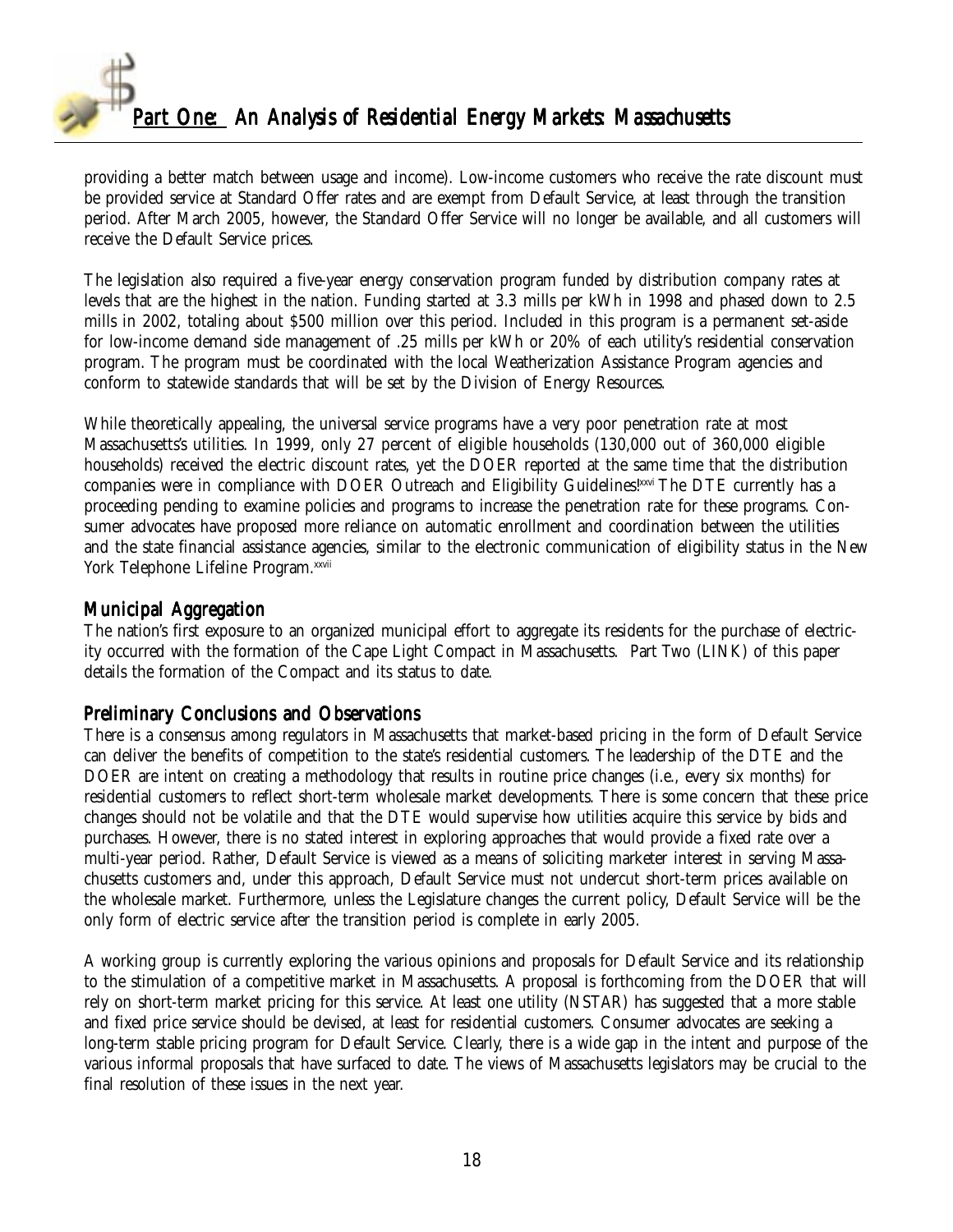

Another issue that merits careful attention by consumer representatives is whether Massachusetts will attempt to move additional costs into the price for Default Service so that customers' generation portion of the bill will increase to reflect bad debt costs or other billing and collection costs. This would remove some portion of these costs currently reflected in distribution rates. Marketers have stated that this approach would allow them to compete on the true retail costs of providing generation service. However, it also raises concerns about redlining, or the possibility that marketers will be able to discriminate when soliciting customers to avoid those with poor credit history or payment problems. If this type of "cherry picking" occurs, payment-troubled and low-income customers are likely to remain with the higher cost utility service.

#### End Notes

- i An Act Relative to Restructuring the Electric Utility Industry in the Commonwealth, Regulating the Provision of Electricity and Other Services, and Promoting Enhanced Consumer Protections Therein, House No. 5117, November 19, 1997.
- ii G.L. c. 164, '1B(d) and implemented in the Massachusetts DTE regulations, 220 C.M.R. '11.04.
- iii.Massachusetts DTE, Letter to Massachusetts Electric Company regarding Pricing for Default Service, June 1, 1999.
- iv. Order Instituting a Notice of Inquiry/Generic Proceeding into the Pricing and Procurement of Default Service, D.T.E. 99-60, June 21, 1999. Ibid, Order at 2.
- vi Div. Of Energy Resources, 2000 Market Monitor: Electric Industry Restructuring, February 2000, available at www.state.ma.us/doer
- vii The DOER publishes monthly migration data on its website: www.state.ma.us/doer/pub\_info/migrate.htm
- viii. Massachusetts DTE, Investigation by the DTE on its own Motion into the Pricing and Procurement of Default Service Pursuant to G.L. c. 164, '1B(d), Order, DTE 99-60-B, June 30, 2000.
- ix. Order Addressing Recommendation of the Working Group on Default Service Issues, DTE 99-60-C, October 6, 2000.
- x. Ibid., at 10.
- xi Re: Standard Offer Service Fuel Adjustments, DTE 00-66, 00-67, 00-70, December 4, 2000. The consumer organizations complained that this decision had been reached without the development of record evidence as to the fuel procurement practices of the utilities, but did not object to the Department's analysis of the legislation and the ongoing deferrals of fuel costs. Whether or not the Legislature exempted fuel costs from the rate reductions, the public education materials by all parties never explained to the public that the rate decrease would be subject to reconciliation of fuel costs in the future. See, e.g., the DTE website explanation of Electric Restructuring in Massachusetts: http:/ /www.state.ma.us/dpu/restruct/competition/index.htm
- xii The Commission rejected Mass. Electric's proposal to offer a 12-month fixed price option for Default Service in addition to the DTEmandated six month option, stating that the six-month option sends the proper price signal to customers and that this should be accompanied by a renewed effort by the utility to market a 12-month budget billing plan to its customers. Letter Order, D.T.E. 99-60, MECo's Default Service Pricing, April 3, 2001.

xiii Many thanks to John Howat at the National Consumer Law Center, Boston, MA for the use of his graph.

- xiv Order, Petition of Western Massachusetts Electric Co. for approval by the D.T.E. of a three-year Energy Efficiency Plan for 2000-2002, D.T.E. 00-79, September 25, 2001.
- xv When asked why the prices for Default Service vary among utilities since they must all obtain this service from the same wholesale market, a representative of the DTE explained that the utilities were allowed to develop different acquisition programs and had sought bids for their load at different times.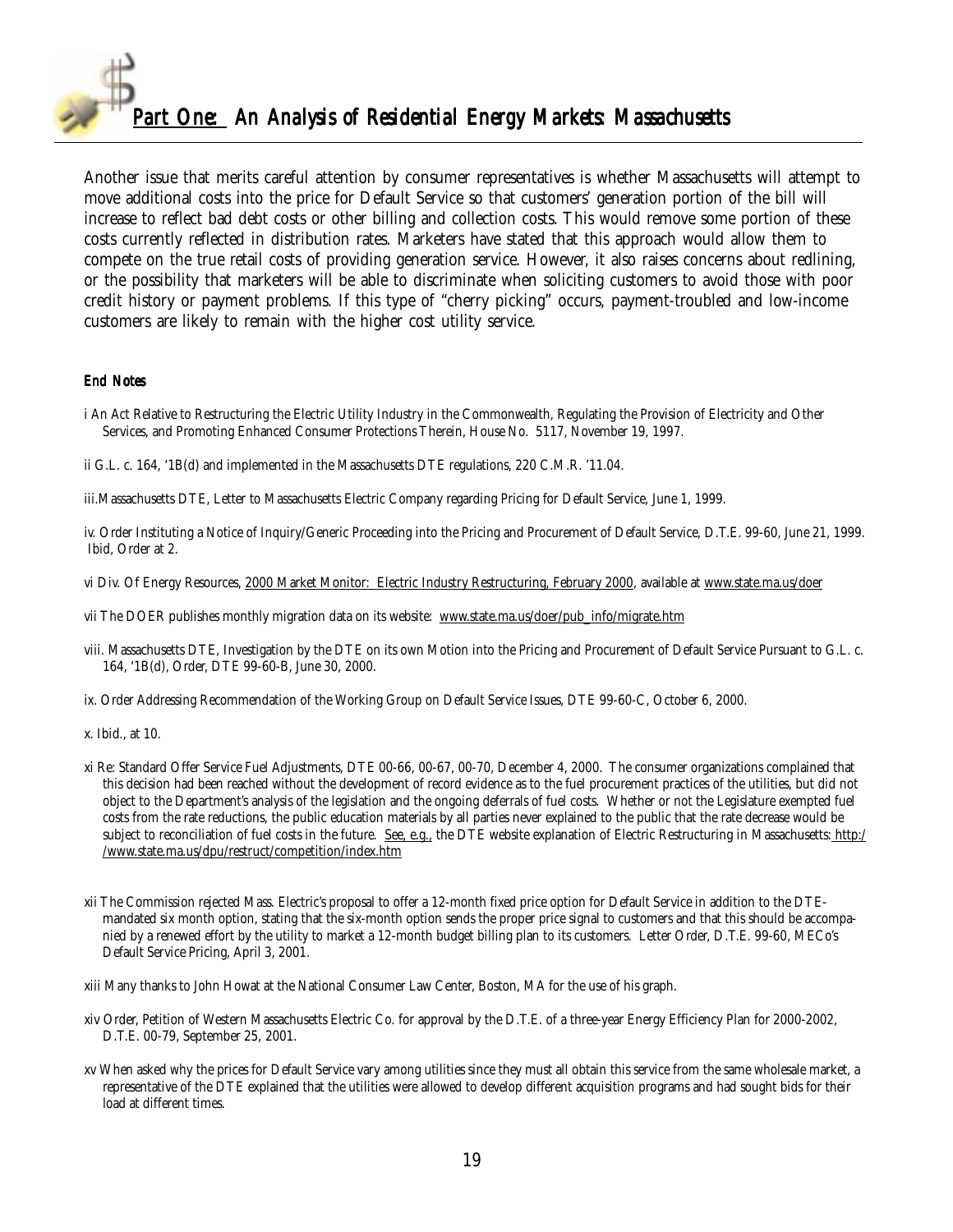

- xvi The DTE publishes the approved SOS and Default Service prices for each utility on its website: www.state.ma.us/dpu/restruc/competition/ index.htm
- xvii However, the DTE does not publish complaint statistics and cannot document the volume or type of customer contacts concerning competition and price changes under Standard Offer and Default Service.
- xviii Massachusetts DTE, Order Opening Investigation into Competitive Market Initiatives, D.T.E. 01-54, June 29, 2001, at 1. This Order and the comments summarized in this section are available at the Massachusetts DTE website: http://www.state.ma.us/dpu/electric/ compmarketisu.htm
- xixInitial Comments of Competitive Suppliers Regarding Access to Customer Information, D.T.E. 01-54, August 10, 2001.
- xx15 U.S.C. §7001 et.seq., eff. October 1, 2000.
- xxi Comments of the Massachusetts Union of Public Housing Tenants and National Consumer Law Center, D.T.E. 01-54, August 10, 2001; Reply Comments, August 17, 2001.
- xxii Initial Comments of the Office of Attorney General, D.T.E. 01-54, August 10, 2001.
- xxiii Order, D.T.E., 01-54-A, October 15, 2001, http://www.state.ma.us/dpu/electric/01\_54/1015order.pdf
- xxivD.T.E. 01-63, Cape Light Compact Default Service Pilot. Subsequent to the issuance of the Competitive Service order, the DTE issued an approval of the proposal by the Compact to seek bids for serving the 42,000 default service customers within its municipal service boundaries at rates that would be above the Standard Offer price, but below the local utility's Default Service price.
- xxv http://www.state.ma.us/legis/laws/seslaw97/s1970164.htm. July 3, 2001
- xxvi DOER, Electric Discount Rate Outreach and Eligibility Report, Winter 2001-2002. Also available on the DOER website: www.state.ma.us/doer
- xxvii Comments of the Massachusetts Community Action Program Directors Association and the Massachusetts Energy Directors Association, before the Massachusetts DTE, Docket 01-106, In Re Increasing the Penetration Rate for Discounted Electric, Gas and Telephone Service, January 31, 2002. Available at http://www.state.ma.us/dpu/electric/01-106/131comments.pdf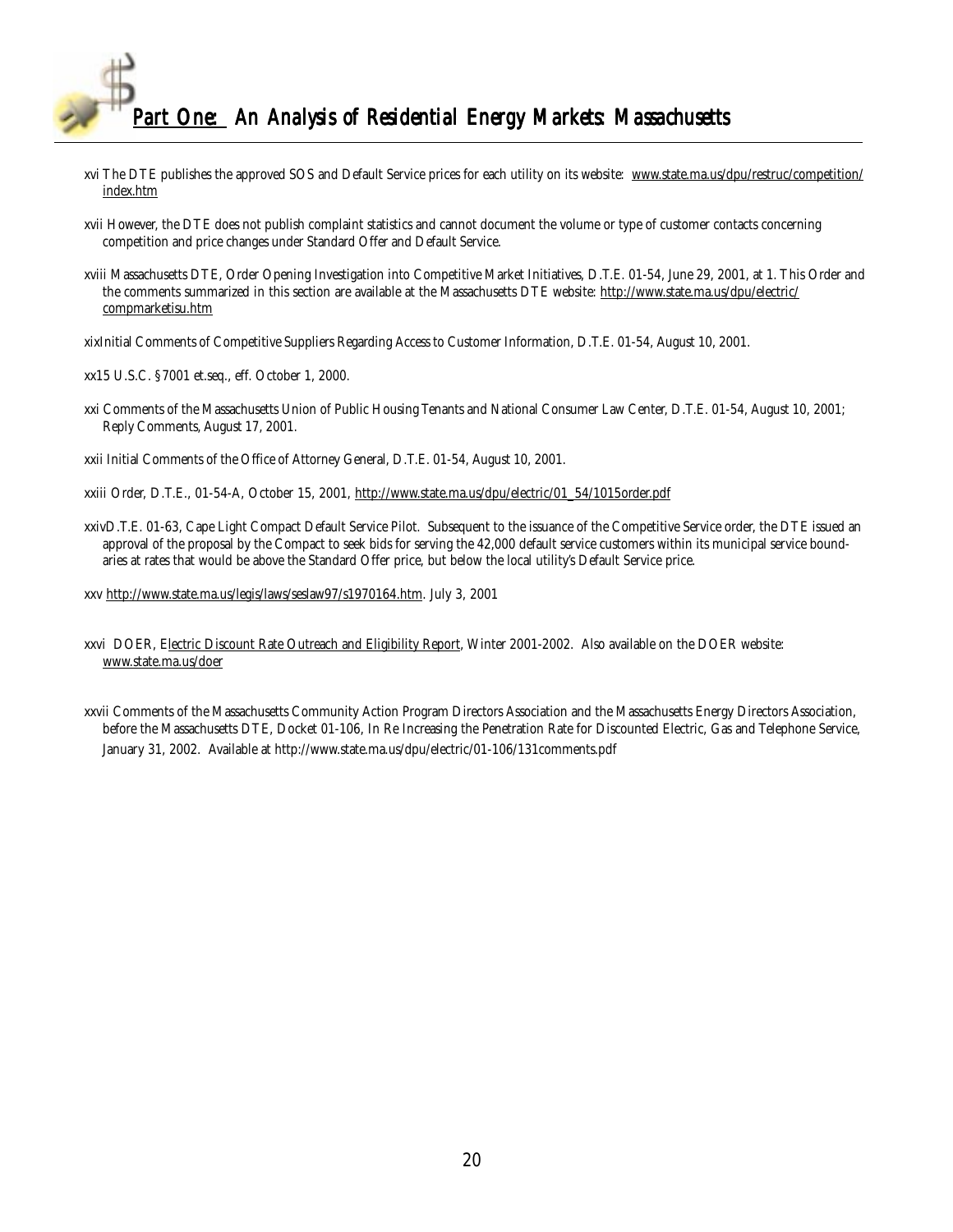<span id="page-20-0"></span>

## NEW YORK

#### Background

Unlike most other states, New York has implemented retail electric restructuring through administrative decisions by the Public Service Commission (PSC). There is no statutory mandate for retail electric restructuring. Since 1997, the New York Public Service Commission has issued orders and approved restructuring settlements that have phased in retail electric competition for all customers, but the implementation of restructuring has varied among the different electric utilities, and there is not a uniform market structure.

However, in all its restructuring decisions, the PSC has required the local electric utility to provide Default Service, referred to as the Provider of Last Resort, at least during the transition period, the terms and pricing for which varies by individual utility settlements. In most decisions, the settlement resulted in either rate freezes (e.g., New York State Electric and Gas Co.) or modest rate reductions for residential customers. Unlike other settlements, however, Consolidated Edison (which serves New York City and Westchester County) proposed to sell its power plants' (divest) by competitive bid and provide Provider of Last Resort Service by relying on the wholesale market and passing through this rate on a variable basis every month. At the time of the restructuring settlement, both Consolidated Edison (ConEd) and the Commission portrayed the settlement as one that would result in a 10 percent rate reduction for customers over the five-year term of the plan.<sup> $ii$ </sup>

ConEd serves 2.5 million customers, but the average monthly usage for residential customers is very low compared to other electric utilities. Residential customers use an average of 350 kWh per month, due primarily to the plethora of multi-unit structures and apartments in New York City. Furthermore, ConEd's customers have always had a monthly variable in bills due to a fuel adjustment mechanism that raises bills in the summer even under traditional regulation. Finally, ConEd's rates have been very high historically due to the lack of sufficient generation sources within its service territory and reliance on high-priced nuclear power and on long-term and expensive Qualified Facility contracts negotiated in the 1980s.

The PSC has pending a major investigation of its 2000 competition policies, including the structure and role of utilities in providing POLR service.iii The PSC staff was required to issue a "strawman" proposal for POLR service in mid-January 2001.<sup>iv</sup> Options included the gradual elimination of the utility in providing commodity services and the use of competitive bids to obtain POLR service at market-based rates. The staff's approach was based on the notion that the utility should ultimately have no obligation to serve, except for regulated delivery or distribution functions, and that customers should be expected to enter the competitive market by a certain date and then be "given" to competitive marketers in proportion to the market share obtained by the marketer.

Among the many issues considered in the Working Groups formed by the Commission was whether the PSC had the legal authority to order or even approve any utility's proposal to exit the retail market and become a "wires" only utility. The parties submitted briefs, but the PSC has made no decision or ruling on this significant issue. However, comments submitted by the New York Attorney General and the PSC staff suggest that any move to a model in which the utilities seek to exit the obligation to serve would not be possible without a statutory change to the New York Public Service Law.<sup>v</sup>

Also under consideration is whether New York should adopt a comprehensive program to assure reasonably priced electricity for low-income customers. While several utilities have agreed to small-scale programs to provide bill payment assistance to low-income customers, there is no consensus on any statewide program design or funding mechanism for such programs.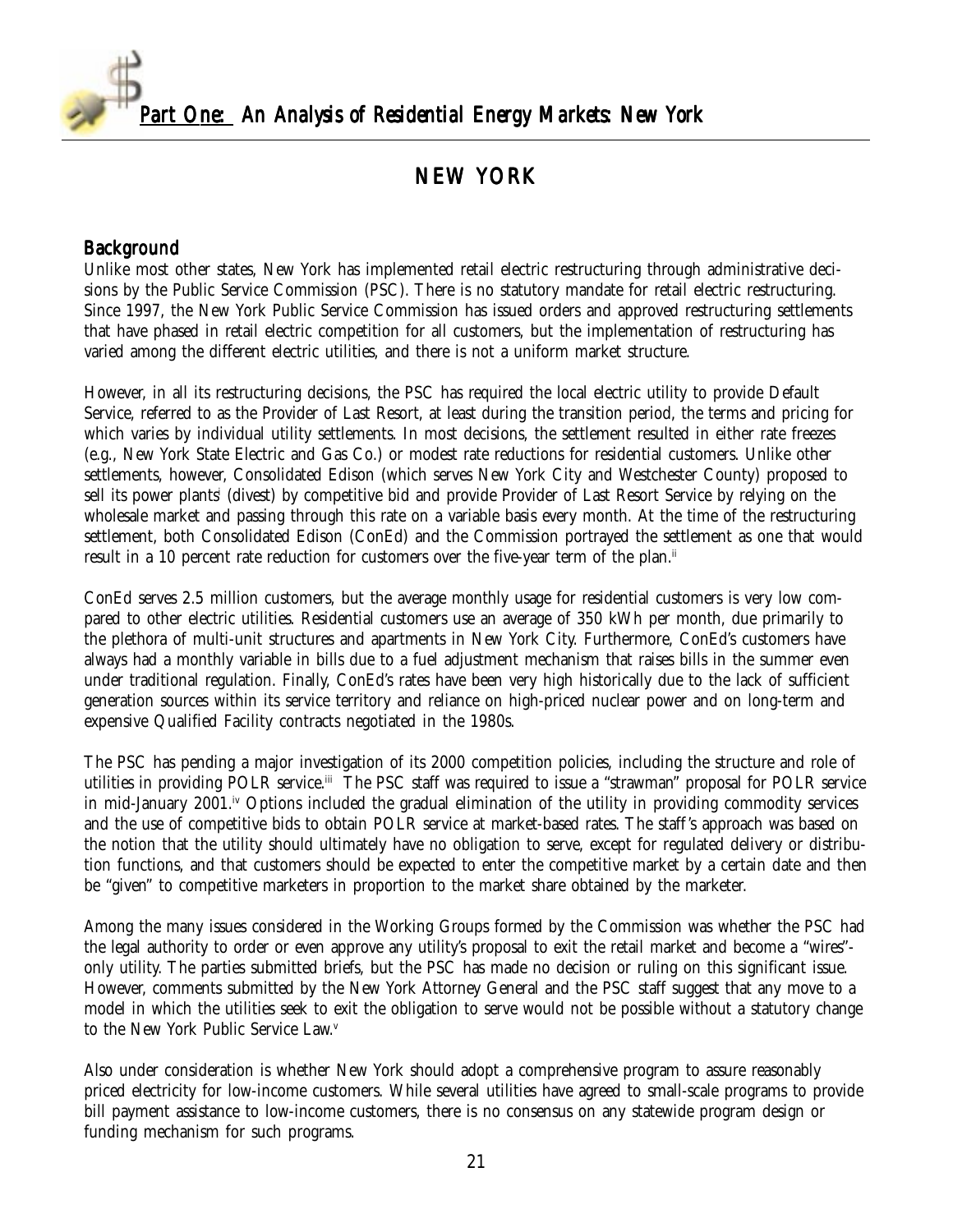

Rising prices, uncertain supply in the New York City area, and uncertainty about the market-monitoring role by FERC have stimulated more public attention to restructuring.<sup>vi</sup> Some policymakers have begun to raise significant concerns and urge the PSC to either slow down or make significant changes in this process.<sup>vii</sup> While the Commission continues to take the leadership role, the New York Assemblyviii passed an overhaul of electric restructuring in mid-2002 that was favorably received in the State Senate and opposed by the Republican leadership, including the Governor.

The New York Commission has refused to review ConEd's retail rates and tariff provisions, even in the face of persistent public outcry and consumer advocates' attempts to force the PSC to review retail prices charged in the summer of 2000, in light of the statutory requirement of "just and reasonable" rates.<sup>ix</sup> However, the Commission approved a "hedging" mechanism in the market price rate structure that was implemented in August  $2001$ . Furthermore, the ability of New York to survive the summer without significant power outages and the existence of a FERC-approved price cap mechanism<sup>xi</sup> on wholesale prices tempered the price spikes that occurred in 2001 and 2002. Even so, the rates in effect for New York City residential customers remain very high.

On July 13, 2001, the Administrative Law Judges assigned to the PSC's generic competition proceeding published a Recommended Decision.<sup>xii</sup> Among the more significant recommendations were proposals to do away with the two-tiered system of consumer protections and apply the Home Energy Fair Practices Act policies to all competitive energy providers and require that all energy providers be directly regulated by the PSC. Also significant was the recommendation that the Commission adopt an explicit "universal service goal" for the electric industry and endorse low-income programs and rates. The judges recommended as well that the PSC focus first on the development of workable wholesale competitive markets prior to any full-scale implementation of retail competition. With respect to the Default Service issue, the report rejected the notion of a POLR service that is more expensive than service from non-POLR providers, stating that "Charging higher rates for essential energy services to those who have few, if any additional choices and who may be least able to afford them was not generally believed to be just and reasonable." xiii

While favoring competition models that eventually remove the utility from the obligation to provide the energy commodity, the judges recommended an approach that would not require a specific POLR, particularly if all energy providers were governed by the same consumer protection policies and rules and each had an obligation to serve. However, the judges did not make clear how all customers would be moved to competitive providers, and even the authors recognized that a POLR would have to exist for short-term services, such as when a provider goes out of business. In the short run, the decision recommended the continuation of utility-supplied default service until the wholesale market was viable and could be relied upon to provide reasonable price signals and stimulate suppliers to make offers to mass market customers. As of August 2002, the Commission has not ruled on these recommendations, and it is not clear why there has been such a significant delay.

Upstate New York utilities, such as New York State Electric & Gas Corporation (NYSEG) and Niagara Mohawk, have proposed multi-year rate plans in which prices for generation service will be locked in for a six- to eight-year period, while providing customers with the option to seek lower prices in the competitive market. This would substantially lengthen the transition period for these utilities. NYSEG has been very vocal about the need to provide stable and fixed prices for residential customers in particular and published an April 2001 paper on the New York State's electric energy crisis, describing the "broken train" that is the New York wholesale market. The paper linked the coming period of uncertainty in wholesale prices with the need to provide price certainty to consumers during this transition period.xiv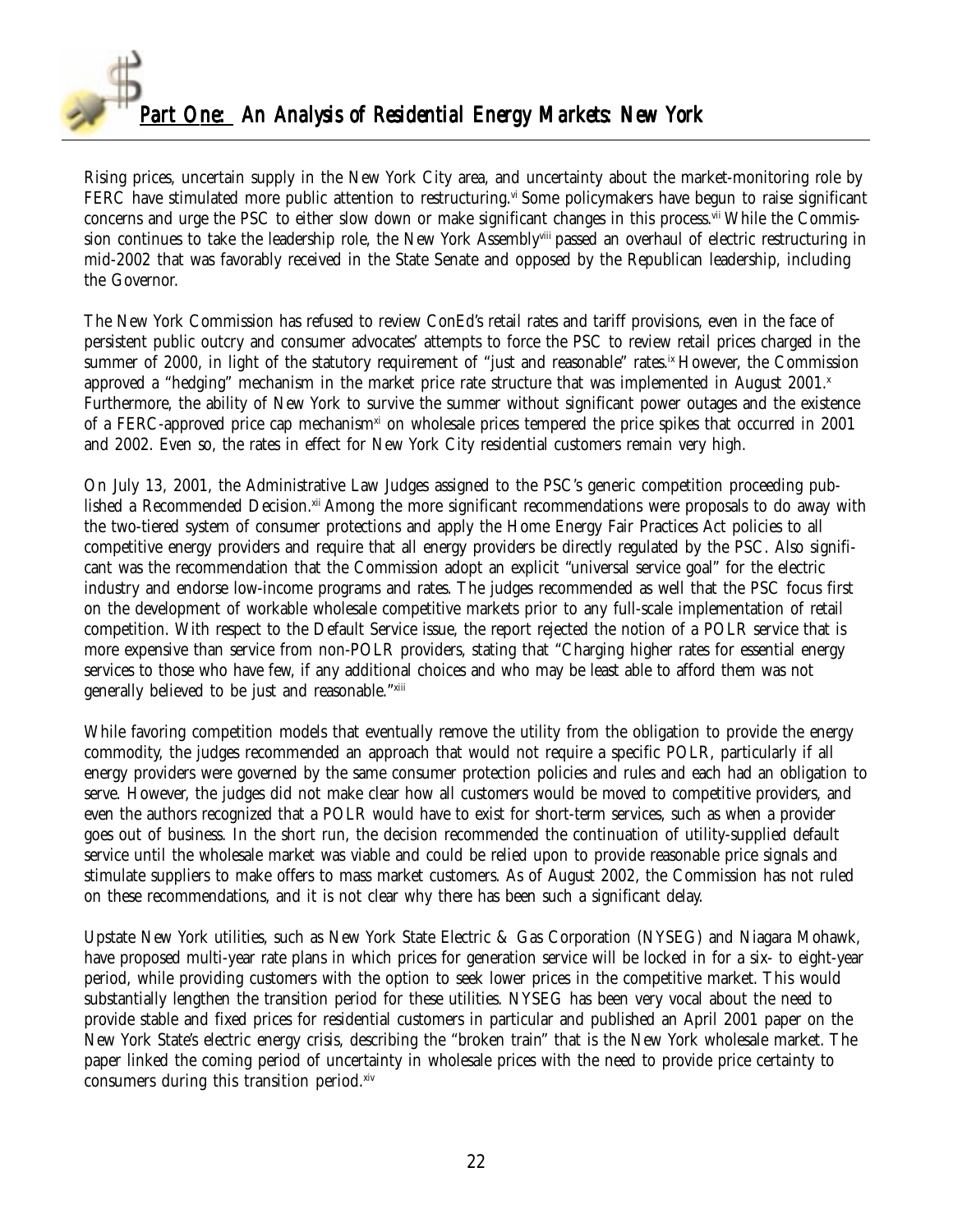

### Supplier Activity

Most of the suppliers currently active in the New York retail electricity market are relatively "small" or "home grown" and not connected with energy providers that are active in other states. Furthermore, the number of competitive suppliers marketing to residential customers has dropped significantly in recent years. As of May 2002, ConEd's websitexv listed eight suppliers who market electricity to residential and/or small commercial customers. However, two of these are local "cooperatives" limited to certain portions of the service territory, and several others are reported to be inactive with respect to residential customers. Those who do market to residential customers have attempted to contrast their fixed rate offers (typically for at least one year, and several suppliers require two- to three-year contracts) with the variable rates charged by ConEd.

Even with the relatively small number of suppliers, however, the number of residential customers who have chosen alternative suppliers has gradually increased in the ConEd service territory. As of May 2002,xvi 159,528 customers had "migrated" to alternative suppliers, 137,601 of which were residential customers. This is the largest number of residential customers who have shopped in New York compared to any other electric utility. Although this represents a 70 percent increase since December 2000, it is still only five percent of ConEd's residential customer accounts.

According to the web-based Energy Guide<sup>xvii</sup>, there are five options available to residential customers in the ConEd service territory, two from ConEdison Solutions, the retail sales affiliate of Consolidated Edison, Inc. Of these five offers, one is for "green" energy, three are fixed rates, and two are variable rate offers. As of April 2002, every one of these offers project a higher bill than the current rates in effect for ConEd's default service rates. Furthermore, the fixed rate offers require a minimum monthly charge in addition to the cents per kWh rate charged by the supplier for actual usage, and this type of monthly charge results in higher per kWh charges, particularly for low-usage customers. Clearly, marketers who signed up customers for fixed rate deals during a period of high rates (last summer) are charging far more than the ConEd prices for market supply service. Finally, it should be noted that at least two of the marketers listed on ConEd chart have been the subject of investigation and civil suits by the New York Attorney General for violations of consumer protection laws.

An unusual feature of the New York retail market<sup>xvii</sup> is that when customers leave their local utility, they are not liable for certain state sales taxes on the distribution or delivery portion of the bill, thus allowing competitive marketers to offer savings that are based on tax loopholes rather than "real" energy savings. When this tax loophole is combined with onetime or upfront customer rebates or sign-up bonuses, customers are often led to believe that the supplier's offer is cheaper than the current utility rates.

Of course, customers in the ConEd service territory can only make decisions on annual savings based on the current six-month projected rates that are provided every May and November by the utility, thus complicating the comparison of the current rates with multi-year fixed rate offers from marketers. As a result of these unique features, ConEd's residential customers cannot simply compare rates for the generation portion of the monthly electric bill. The combination of the sales tax break on the distribution portion of the bill and the monthly change in the ConEd generation supply portion of the bill makes shopping for energy a very confusing concept for most customers. While some suppliers quote monthly total bill savings, others focus on the energy portion of the bill. The PSC has not mandated a uniform method of price disclosure to assist customers in making "apples to apples" price comparisons among competitive suppliers.<sup>+</sup>

### Provider of Last Resort

Unlike other restructuring plans approved in New York, Default Service under both ConEd and Orange and Rockland (O&R, a subsidiary of ConEd) consists of a pass-through of wholesale market prices to all customers.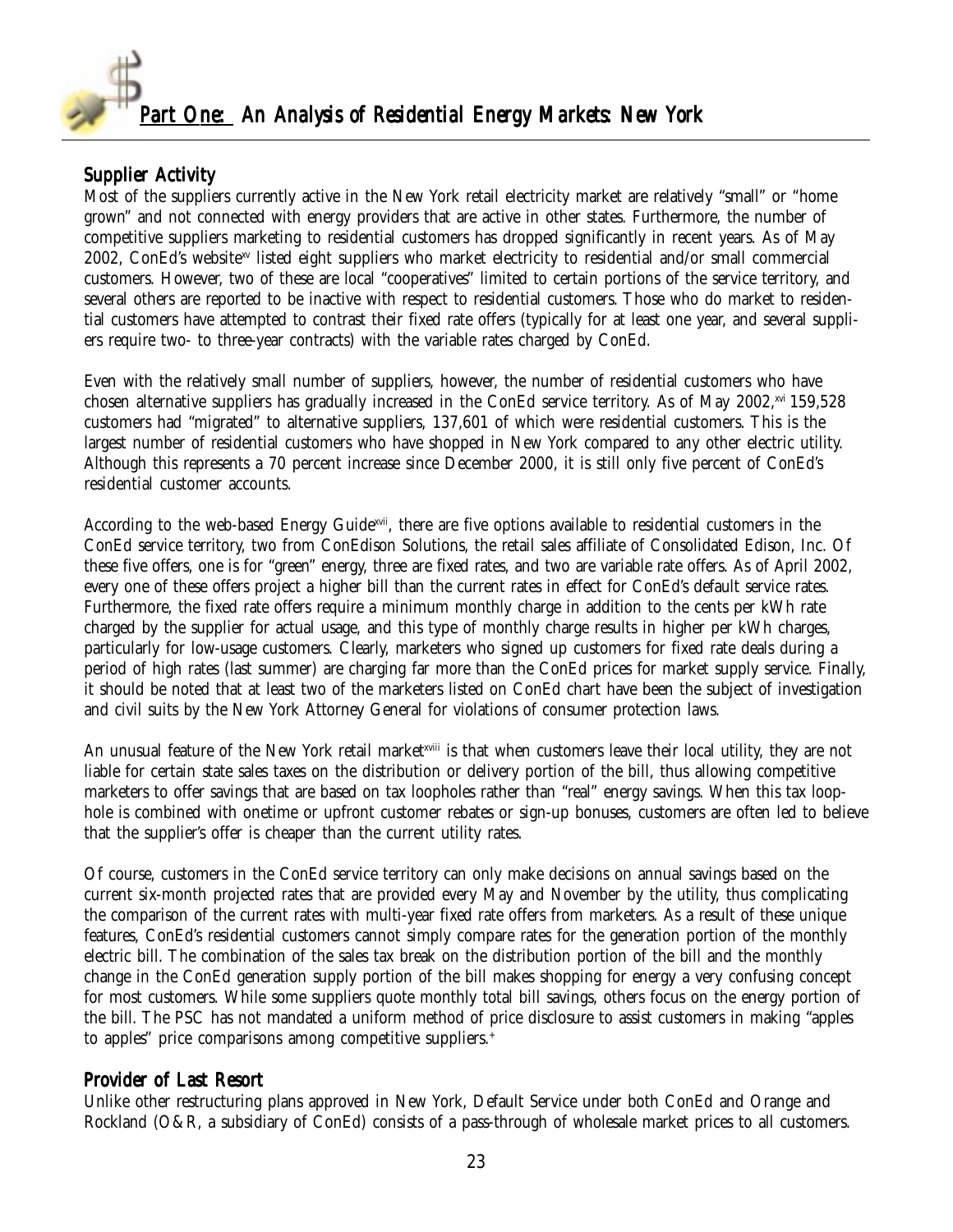

The method of passing through the wholesale market prices is complicated and not transparent to customers. ConEd provides its customers with estimated rates for the next six-month period every May and November. However, the actual price charged for the generation supply portion of the bill varies monthly according to a complicated formula designed to reflect the wholesale market. As a result, the projected six-month rates are "reconciled" and result in monthly bill changes for the energy portion of the bill.

Contrary to the public statements when the plan was adopted, this provision resulted in significant rate increases for the generation portion of the bill beginning in the summer of 2000. As of July 2000, ConEd residential customers were paying 10 cents per kWh for generation alone, far higher than the 4-5 cents paid by residential customers in upstate New York and far higher than the 3.3 cents per kWh paid by ConEd residential customers in 1997. The average monthly bill for residential customers increased from approximately \$52 in November 1999 to almost \$75 in July 2000 and leveled off at over \$60 by late  $2000$ .<sup>xx</sup> This resulted in a total bill rate of over 19 cents per kWh, a 40 percent increase compared to pre-competition prices.<sup>xxi</sup> The resulting furor<sup>xxii</sup> led to investigations that concluded that New York's wholesale market was flawed, and ConEd publicly warned the Commission that a "California-type" situation could result without prompt action from both the New York PSC and FERC. Both the PSC and ConEd initiated petitions to FERC to control prices on the wholesale market.xxiii

In the summer of 2001, customers were charged 10.9 cents per kWh in May, 9.37 cents in June, 12.16 cents in July, and 9.13 cents in August for the energy portion of the bill alone. Compared to 2000, the 2001 prices were significantly higher for May and August, but slightly lower in June and July.xxiv Since August 2001, the generation portion of the bill has averaged 5-6 cents per kWh, but rose in April to 7.16 cents.

#### Consumer Protection Programs and Policies

Whether due to the lack of underlying legislative authority or the PSC's own policy decision about the need for a "light" hand in the regulation of competitive suppliers, the fact remains that the PSC has not adopted enforceable rules that are directly applicable to competitive suppliers. Rather, the Commission has adopted "Uniform Business Practices"xxv that require utilities to adopt tariffs which require suppliers to adhere to certain practices as a condition of entering the utility's retail access program. While the PSC could have required suppliers to adhere to the uniform consumer protection rules applicable to regulated utility service, and embodied in the Home Energy Fair Practices Act (HEFPA), it choose to adopt a lesser standard.xxvi

HEFPA remains applicable to utilities that provide POLR service. Furthermore, competitive suppliers cannot disconnect service for nonpayment. As a result, some of the key consumer protections associated with access to payment plans (to avoid disconnection), medical emergencies, and disconnection itself remain applicable to all customers. However, competitive suppliers are exempt from some key consumer protection provisions associated with HEFPA, particularly those addressing deposits and prepayments, the obligation to offer payment arrangements, such as budget payment plans, or those in response to notice of contract termination (and return of customer to utility's POLR service), response to medical emergencies, handling of customer complaints, or limitations on late payment charges or contract termination fees.

Unlike other state commissions that have implemented retail electric competition, the New York PSC has not adopted strong disclosure rules that require uniform price disclosures (although the PSC has adopted a requirement for environmental disclosures). Furthermore, the Commission's requirements governing a Terms of Service disclosure document to new customers, bill format and disclosures, and regulation of certain contract terms, particularly renewals and contract termination notices, lack the specificity and enforceability imposed by commissions in other states. While the PSC does require that marketers be "certified" by the Commission<sup>xxvii</sup>, this procedure is not the legal equivalent of the licensing program in effect elsewhere. For example, the Commission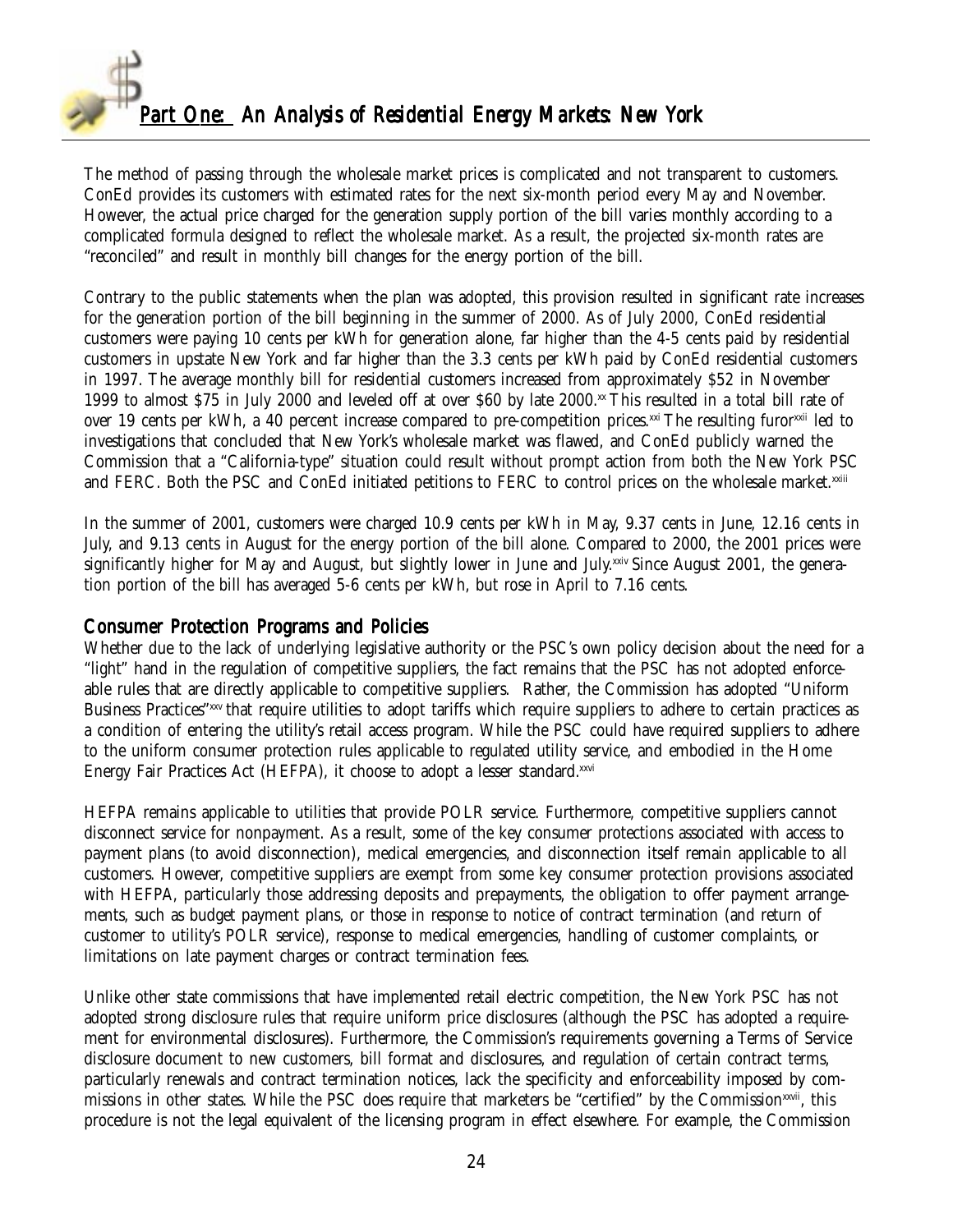

has not adopted any rules that govern suspension or revocation of such certification and cannot levy civil penalties directly on marketers. Rather, the PSC is typically left with the option of directing the utility to discontinue service to a marketer.<sup>xxviii</sup>

A recent survey by AARP of New York residents age 50 years or older documented strong support for consumer protection programs and policies that should accompany the move to retail energy competition. More than eight out of 10 New Yorkers surveyed believe that it is important for citizens to have the same consumer protection rights with a private energy company as they had with their public utility, and they support proposals to impose HEFPA requirements on competitive suppliers.xxix

A particular defect of the New York restructuring program is the lack of any direct PSC enforcement mechanism over competitive suppliers. Instead, the Commission appears to defer to the Attorney General for enforcement activities. Furthermore, the PSC does not resolve customer complaints with energy marketers, although it does monitor the number of complaints, and does not require marketers to refer customers to the Commission for informal dispute resolution. Rather, marketers are allowed to include mandatory arbitration or Small Claims Court provisions in their preprinted customer contracts.

The New York Attorney General's Office has initiated enforcement actions against several marketers under the state's Unfair Trade Practices law. In April 2001, the A.G. settled a lawsuit against Total Gas & Electric, Inc. (based in Florida), announcing customer restitution, modification in marketing and sales practices, and the payment of a \$200,000 civil penalty.<sup>xxx</sup> This marketer, like many that have been subject to state enforcement actions, specializes in door-to-door sales. More recently, the A.G. announced that a suit had been filed against ECONnergy of Rockland, New York, alleging numerous deceptive practices associated with door-to-door sales of energy services in the ConEd and O&R service territories. $\frac{x}{x}$  Both of these entities are still listed on the ConEd website as offering energy services to residential customers, and the PSC has taken no formal action to investigate, suspend, or halt the marketing activities of either company, even though the A.G.'s investigation against ECONnergy has been underway for 18 months.

The most serious consumer protection failure occurred in western New York State when numerous gas marketers suddenly went out of business or declared bankruptcy after collecting deposits and prepayments from residential and commercial customers. In the case of Iroquois Energy Management, the company collected \$1.8 million in prepaid natural gas service from customers, all of whom were transferred back to the utility at higher prices, with little hope of seeing a dime from the unsecured assets of the bankrupt marketer.xxxii In response to this debacle, the PSC published a staff proposal on May 9, 2001<sup>xxxiii</sup> to regulate supplier deposits and prepayments more strictly and to require marketers to submit evidence that funds collected from customers for prepayments or deposits would be held for the benefit of such customers. The staff also proposed that a residential customer deposit could not exceed twice the average monthly bill.

A full year passed before the Commission's Final Order on this proceeding, and in general the staff's proposal was not adopted.xxxiv Instead of focusing on direct PSC regulation of marketer security to prevent the loss of customer prepayments or deposits, the Commission directed utilities to amend their retail access tariffs to require marketers to submit evidence of creditworthiness prior to requiring prepayments or deposits from customers. A marketer with a sufficiently high bond rating would not be required to post any financial security. The staff proposal to regulate the amount of security deposits was rejected, along with the proposals of most consumer organizations to prohibit marketers from collecting prepaid service from residential customers.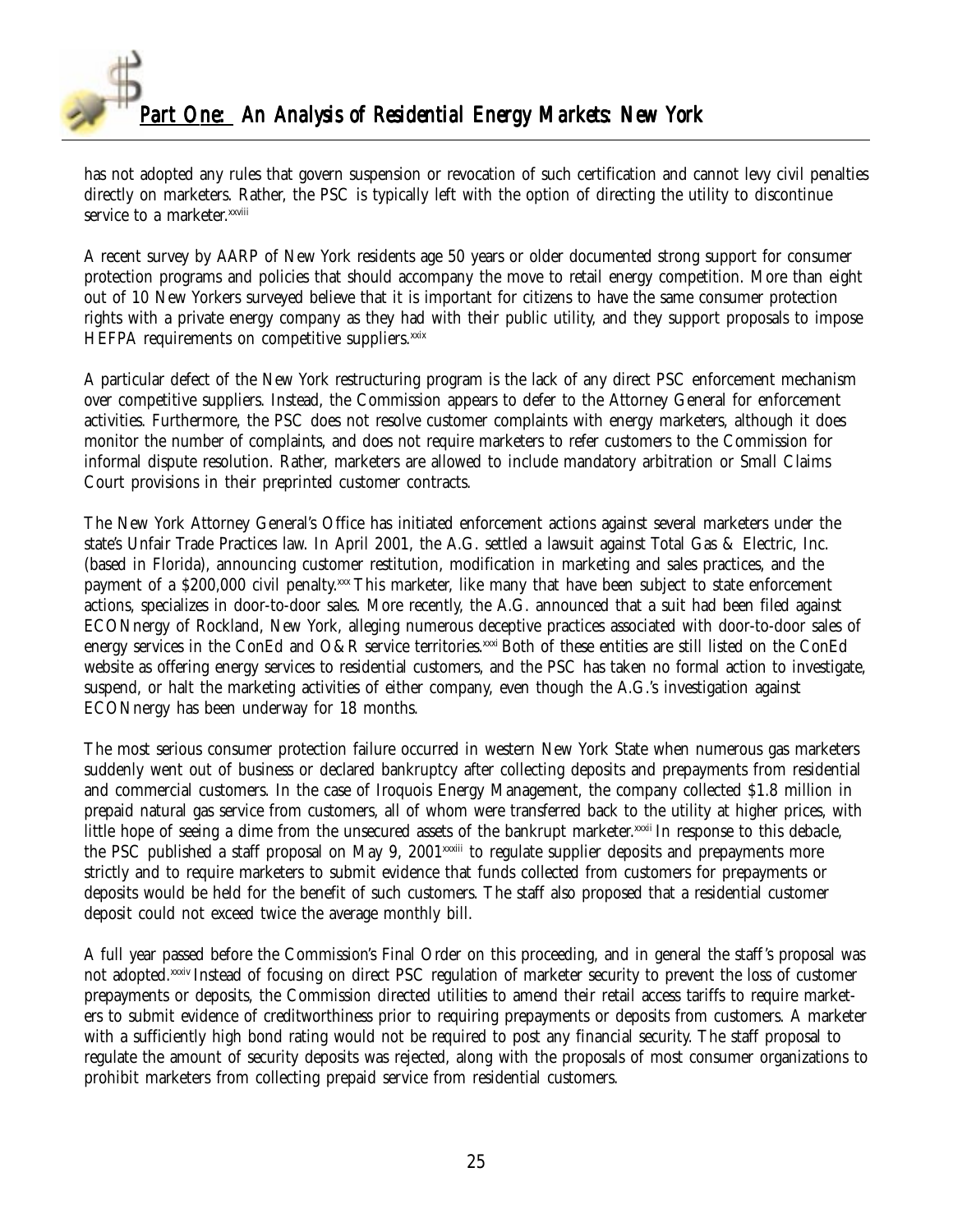

The PSC has approved metering competition for larger commercial and industrial customers, as well as billing competition for all customers of competitive suppliers. Marketers can issue dual bills (for generation supply service only), opt to bill on the utility bill, or issue a consolidated bill that incorporates all the regulated utility charges as well as the competitive energy charges. However, marketers in New York are not required to comply with the mandatory consumer protection and billing rules applicable to utilities (i.e., HEFPA). Nor are marketers subject to similar bill format and disclosure rules. In fact, several marketers in New York only offer on-line billing, with automated payment by credit card or debit to the customer's checking account within 10 days of the issuance of the bill (and an e-mail to the customer), dispensing entirely with paper bills or the opportunity to pay by check.xxxv

### Consumer Education

The consumer education effort in New York generally has been conducted by the PSC itself (with a modest \$1 million budget for the entire state  $x x w i$  and by the individual utilities. The utilities have spent \$5-6 million/year on this effort. The total expenditures by both the PSC and the utilities are equal to \$1/year/customer. The Public Service Commission's theme, "Your Energy, Your Choice" is not mimicked by the utilities, but their themed approach is typically similar (e.g., NIMO's "You Choose, We Deliver"). In addition, the New York State Energy Research and Development Authority (NYSERDA) has conducted an extensive education campaign focused on energy efficiency and demand response activities that are funded by the PSC-sanctioned Social Benefits Charge.xxxvii

However, unlike Pennsylvania, Ohio, Maine, and other states, New York has not adopted a unified education plan for retail electric competition and does not require the utilities to contribute to a Commission-led and controlled education campaign. Nor are the utilities required to use the same terminology when referring to retail access, the sale of generation service, or the regulated portions of the utility business. Awareness levels among customers remain relatively low compared to states that have conducted more aggressive multi-media campaigns.

### Universal Service Programs<sup>xxxviii</sup>

Utilities spend about \$23 million annually on low-income programs in New York State, most of which is reflected in utility rates. These programs are utility-specific, and the bulk of the funding goes to energy efficiency programs (refrigerator replacement, lighting, weatherization, etc.). Several utilities operate bill payment assistance programs, mostly as arrears forgiveness or reductions in the monthly customer charge for low-income customers, such as Keyspan Energy's Residential Reduced Rate for natural gas customers or NYSEG's Power Partners Program, which coordinates the delivery of energy efficiency services with bill reductions. However, these programs are relatively small and enroll only a small percentage of the eligible low-income customers. Furthermore, the bulk of the dollars are directed to natural gas customers and not baseload electricity customers.

In addition to the utility-funded and controlled programs, the PSC ordered the implementation of the System Benefits Charge in 1996. In early 1998, NYSERDA was designated the administrator of the public benefits programs. These programs, collectively named the New York Energy Smart Program, include energy efficiency, low-income services (those not directly implemented by the utilities in the \$23 million figure provided above), research and development, and environmental protection monitoring and analysis associated with the transition to competitive markets. Funding for the SBC was set by the PSC at \$150 million annually in early 2001. Of this amount, 14.1 percent is allocated to low-income programs, a portion of which is used to educate low-income customers and communities on the opportunities to reduce bills through participation in the direct access or retail competition programs.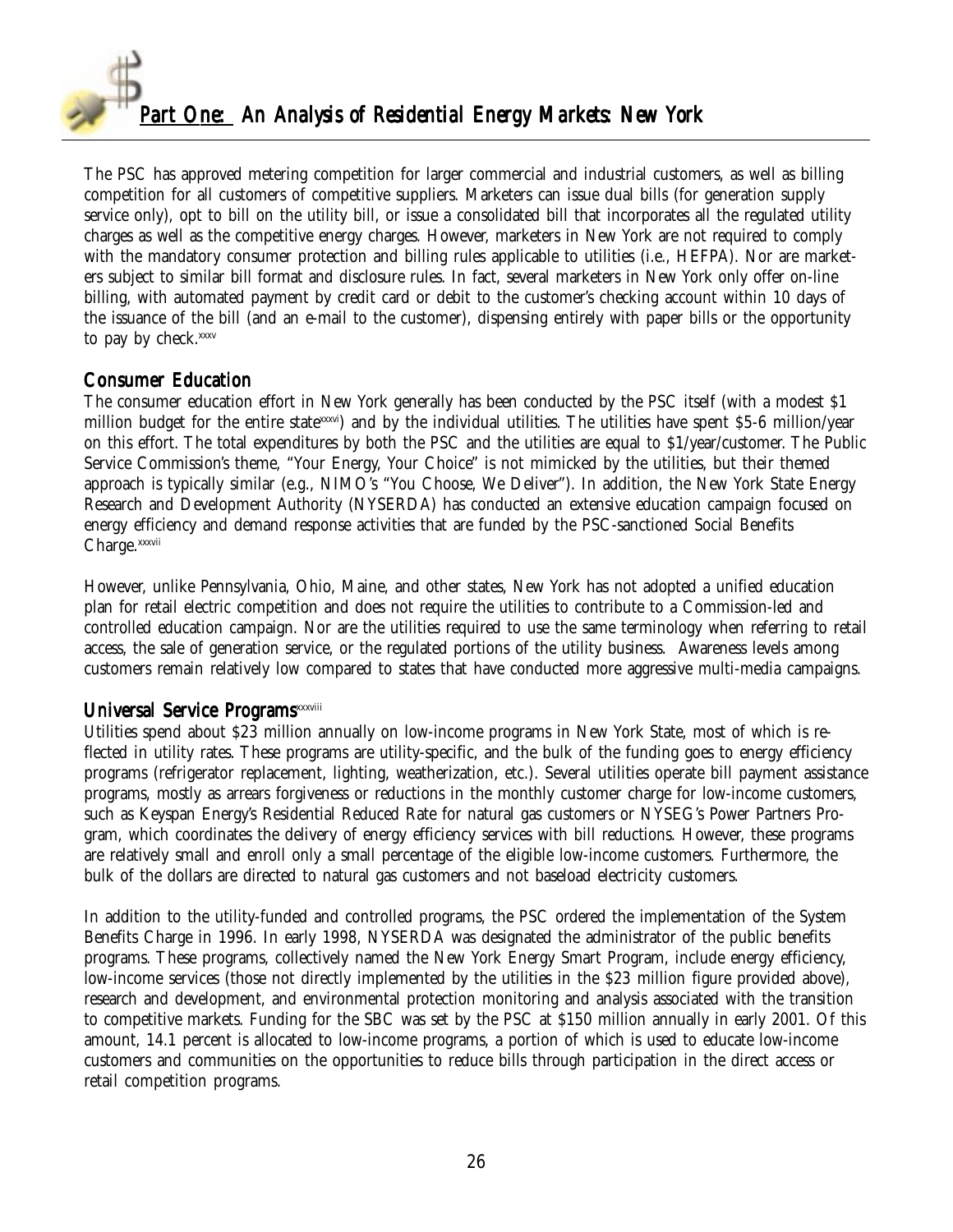

Due to the high concentration of multi-unit dwellings in New York, low-income consumer advocates often focus on bill reduction strategies that should be funded by utilities for these types of structures. According to one recent study, alternative suppliers have done little to market electricity or provide efficiency services to low-use and low-income customers. Furthermore, the New York practice of closely integrating its public assistance programs with direct payments to the client's energy vendor has not been replicated or unraveled among energy marketers to allow such customers to shop for electricity or natural gas and be assured that their assistance payments will follow them to new suppliers.<sup>xxxix</sup>

ConEd does not offer bill payment assistance to low-income customers generally, but it has frozen the monthly customer charge at pre-1996 levels for customers who receive automatic vendor payments within Public Assistance. No reconnection fee is charged for LIHEAP recipients disconnected for nonpayment. In addition, there is a modest refrigerator replacement program available to elderly and disabled customers who receive SSI or HEAP. However, ConEd's website does not describe this program or refer potentially eligible customers to any agency for possible low-income bill payment assistance.

#### Preliminary Conclusions and Observations

The pending PSC decision on its Market Structure proceeding will be crucial to the determination of the regulatory "rules of the game" in New York and in future iterations of the ConEd retail access program. As frequently pointed out by proponents of the retail access approach in New York, the lack of legislation does allow the PSC to make changes and react to unforeseen developments. However, the lack of certainty in the overall approach and industry structure — as reflected in part by the fact that the Recommended Decision in the Market Structure and the POLR proceeding have been pending for over a year — has certainly contributed to the lack of robust activity by competitive suppliers. While such lack of interest can be explained by the price stability and rate freezes in effect at most utilities, the price volatility experienced by ConEd customers has certainly not produced significant public or market interest in competition in that area.

The retail uncertainty in New York is only exacerbated by the uncertainty of the wholesale market and the pending proposal by FERC to combine the New York Independent System Operation with New England and/or the mid-Atlantic state market (PJM). Finally, the two-tiered system of consumer protections and the marketer failures and consumer losses associated with numerous natural gas marketers in western New York (as well as the violations of consumer protection laws documented by the Attorney General) has contributed to customer dissatisfaction.

#### End Notes

- i There are only three power plants within Con Ed's service territory and they were sold to three different entities. With the transfer of ownership, the ability to regulate the prices charged by the owners of these facilities passed from the New York PSC to FERC.
- ii.New York Public Service Commission, Case 96-E-0897, In the Matter of Consolidated Edison Co. of New York, Inc.'s plans for Electric Rate/Restructuring pursuant to Opinion No. 96-12, February 28, 2000. See also Opinion 97-16 at 2, ("New York City and Westchester consumers will receive lower average electric bills."), 15 ("For all other customers, there will be a 10% rate reduction phased in over the term of the Settlement."), 26 ("The 10% cumulative base rate reduction for commercial and residential customers is firm, and no longer dependent on future contingencies.")
- iii. New York PSC, Case 00-M-0504, Proceeding on Motion of the Commission regarding Provider of Last Resort Responsibilities, the Role of Utilities in Competitive Energy Markets, and Fostering the Development of Retail Competitive Opportunities.

iv.Energy Competition Next Steps, Draft Phase I and II Consensus Report, Case 00-M-0504, January 2001.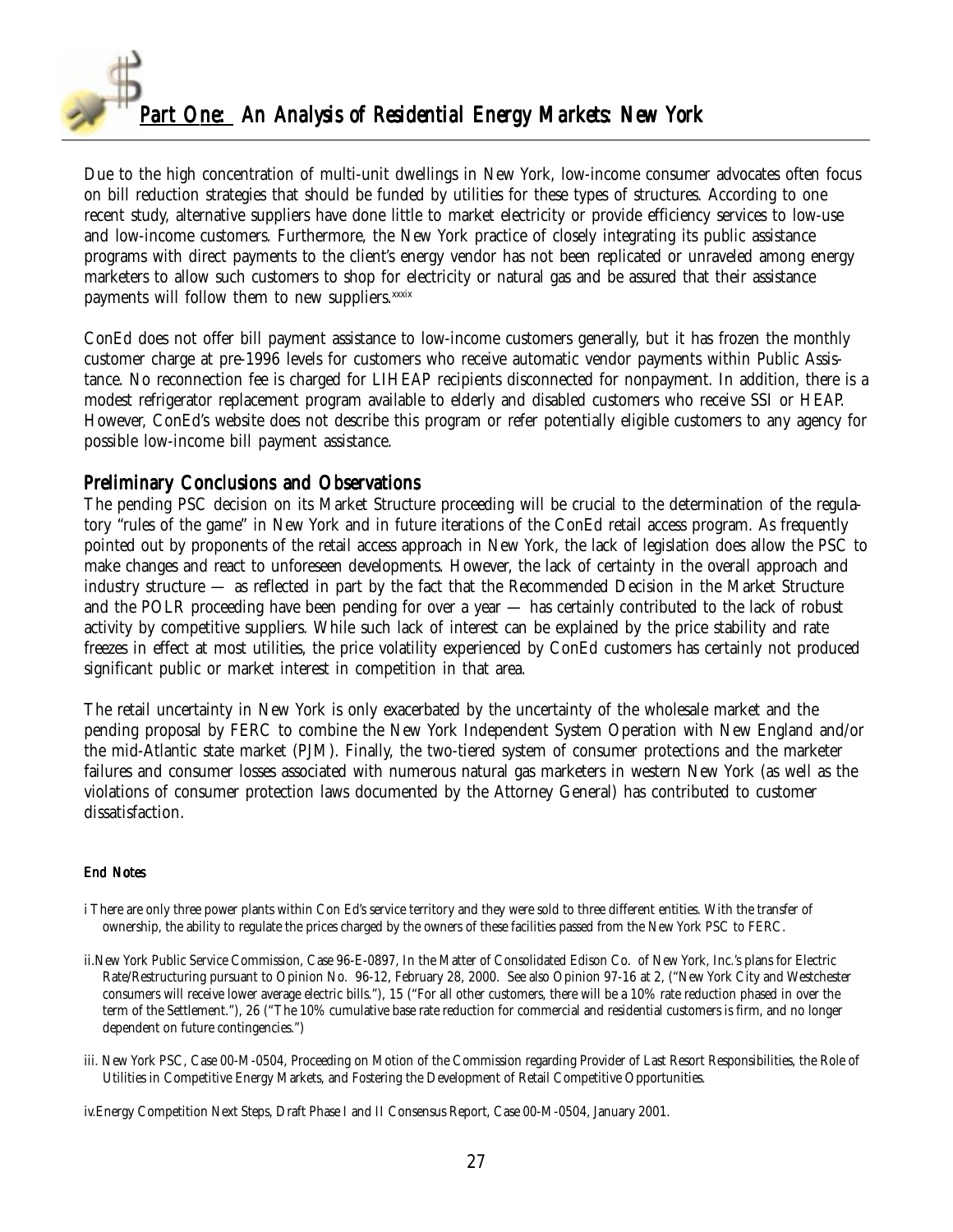

- v. Press Release, New York State Electric and Gas Co., ANYSEG Proposes Electric Price Protection Plan that Freezes Rates and Assures Energy Reliability, March 8, 2001, http://www.nyseg.com
- viBanerjee, Neela and Perez-Pena, Richard, "Power Politics: A Failed Energy Plan Catches Up to New York," New York Times, June 1, 2001.
- viiSee, e.g., H. Carl McCall, New York State Comptroller, "Electric Deregulation in New York State: The Need for a Comprehensive Plan, Feb., 2001.
- viiiNew York State Transitional Energy Plan, 11 separate pieces of legislation. These bills are summarized and links to the bills themselves are provided at http://www.pulp.tc.
- ixAARP and the Public Utility Law Project (PULP) and others petitioned the PSC to initiate a proceeding to investigate rates charged by Con Edison in 2000, but the Commission denied that petition on May 2, 2001. New York PSC, Order Denying Petition, Case 00-E-1750.
- xNew York PSC, Order Concerning Sharing Mechanism and Directing Filing of Tariff Amendment, Case 96-E-0897, July 18, 2001.
- xiFERC finally approved a "circuit breaker" or automated mitigation procedure for NYISO in late June 2001. When bids on the day ahead market exceed \$150 per MW hour, an automatic review occurs to prevent a generator from withholding capacity to drive up prices. This mechanism is separate from the wholesale price of power, which is capped at \$1,000 per MWh throughout the Northeast.
- xii Recommended Decision, Proceeding on Motion of the Commission Regarding Provider of Last Resort Responsibilities, the Role of Utilities in Competitive Energy Markets, and Fostering Development of Retail Competitive Opportunities, Case 00-M-0504, July 13, 2001.
- xiiiRecommended Decision, fn.87, at 46.
- xivNYSEG, "New York State's Electric Energy Crisis and New York State Electric &Gas Corporation's Comprehensive Solution", April 2001, available at http://www.nyseg.com. .
- xv www.coned.com/athome/custnews/residentialesco.html
- xvi www.dps.state.ny.us/Electric\_RA\_Migration.htm
- xvii http://www.energyguide.com/finder/showcost.asp?sort=alpha&txtWinterBill=29&txtSummerBill=67&zip=10018
- xviii This sales tax exemption is not widely known and not publicized as part of the consumer education program. As a result, suppliers advertise savings and rebates that reflect this tax loophole without identifying the source of the projected bill reduction.
- xix While several PSC staff members indicated that they thought that comparative shopping information could be provided independently by web-based or other entities. However, the Commission has not done any research to determine the scope or depth of customer awareness or use of the existing comparative information, such as that maintained by Energy Guide.com.
- xx.Office of the State Comptroller, New York, "Electric Deregulation in New York State: The Need for a Comprehensive Plan," February, 2001, Chart C.
- xxi PSC data as summarized by the Public Utility Law Project in their comments on the PSC Price Spike Mitigation Proposals, see fn. 42.
- xxii Wall Street Journal, "Mismanagement of NY Power Mkt Costs MillionsBUtilities," October 5, 2000, http://www.interactive.wsj.com/ archive/retrieve.cgi?id+DI-CO-200001005-006703.djml
- xxiii See, Department of Public Service Pricing Team, Interim Pricing Report on New York State's Independent System Operation, December 2000; "Con Edison Asks FERC to Close Loopholes That Enable New York Generators to Exercise Market Power; Additional Price Protection for Customers and a More Competitive Marketplace Sought," Con Edison Press Release, March 2, 2001; APSC Chair Announces Five Point Plan for Regional Energy Markets and Managing Demand for Electricity, PSC Press Release, February 20, 2001.
- xxiv Consolidated Edison provides price comparisons between its own prices and suppliers offering service in its territory at http:// www.energyguide.com/finder/welcome.asp By the fall of 2001, prices offered by alternative suppliers (many of whom were offering fixed rates) were uniformly higher than the default service provided by ConEd, due to the drop in wholesale market prices compared to ConEd's estimates.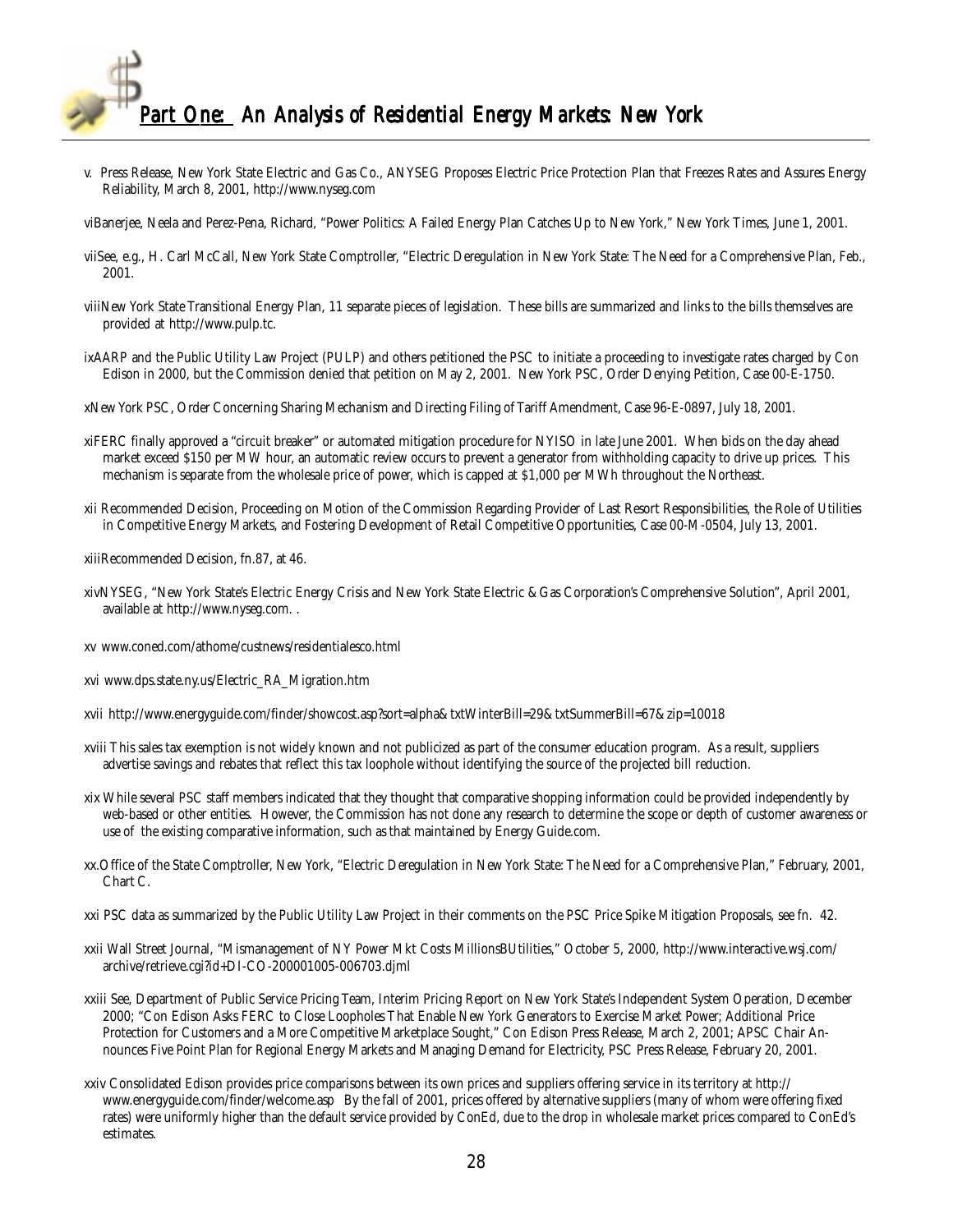

- xxv The most recent version of the Uniform Retail Access Business Practices was adopted in November 2001. See http://www.dps.state.ny.us/ ubr.htm for the history of this initiative.
- xxvi Case 94-E-0952, Opinion and Order Establishing Regulatory Policies for the Provision of Retail Energy Services, Opinion No. 97-5, issued May 19, 1997.
- xxvii The certification application is extremely sparse and is accompanied by directions that indicate that the marketer must submit its Terms of Service and copy of its bill format as part of the application. However, there are no specific directives with respect to these disclosures, other than various "recommendations" for content. See www.dps.state.ny.us/escoapp.htm.
- xxviii In the case of Iroquois Energy Management, Inc., the Commission issued an Order Allowing Discontinuance of Service that described how the underlying distribution utility (National Fuel Gas Distribution Corp.) had issued a notice of discontinuance to Iroquois pursuant to the Commission's Uniform Business Practices. The Commission affirmed the utility's decision and approved the less than 10-day notice on the grounds of emergency. Case 98-M-1343, October 26, 2000.
- xxix AARP New York Energy Survey, March 2002, http://research.aarp.org/consume/ny\_energy\_1.html.
- xxx http://www.pulp.tc/html/spitzer\_s\_pr\_-\_florida\_utility.html
- xxxi http://www.pulp.tc/html/attorney\_general\_files\_suit\_ag.html.
- xxxii http://www.pulp.tc/html/customers\_of\_bankrupt\_hamburg\_.html.
- xxxiii Case 00-M-0504, Notice Soliciting Comments, May 9, 2001.
- xxxiv Case 00-M-0504, Order Concerning ESCO Deposits and Prepayments, May 9, 2002.
- xxxv See, e.g., Smart Energy at www.smartenergy.com.
- xxxvi The Commission's program has used newspapers, TV, and radio announcements, as well as an intensive person-to-person effort with Staff appearances at county fairs, community events, etc.
- xxxvii See http://www.nyserda.org/newsbcprograms.html
- xxxviii Most of this information was obtained by the NYSERDA Draft Energy Plan for New York, December 2001, available at http:// www.nyserda.org/sep.html.
- xxxix Hepinstall, David and Saffer, Rhona, Case Study of the Move to Retail Competition in the Electric Industry in NY State, Association for Energy Affordability, December 2000.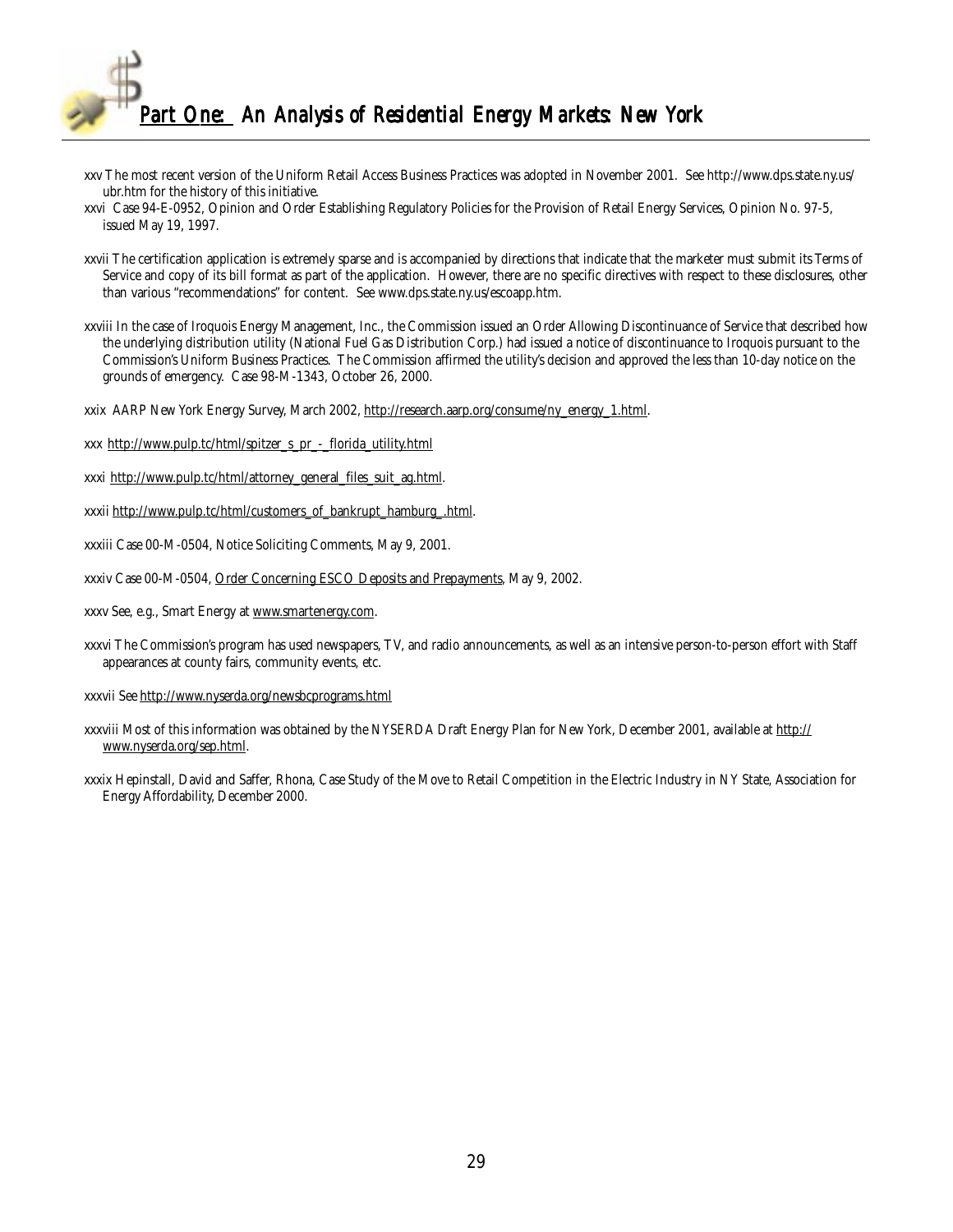<span id="page-29-0"></span>

# OHIO

#### Background

After an extensive and well-publicized two-year debate in the Legislature, Ohio adopted retail electric restructuring in 1999, with an implementation date of January 1, 2001.<sup>1</sup> This legislation reflects an overall approach similar to those adopted by Pennsylvania, Michigan, Virginia, Texas, and other states: Larger commercial and industrial customers gain access to the potentially more competitive prices in a deregulated retail electric market in return for protections for residential customers in the form of a rate decrease and a rate cap for a specified transition period.

The Ohio program retains the incumbent utility as the Default Service provider and establishes rate caps for the "market development period" through 2005. Except for certain energy efficiency and universal service riders and the effect of taxation changes, the unbundled rates must not exceed total bundled rates in effect in 1999. The restructuring statute also preserved and mandated rate reductions here the Public Utility Commission of Ohio (PUCO) had already approved rate decreases or such decreases were scheduled to go into effect. In addition, the generation portion of the bill for residential customers must reflect a five percent reduction (which appears on the customers' bills in the form of a credit) during the transition period. This rate reduction may be altered or removed by the PUCO no earlier than 2003 if the Commission finds that it has unduly discouraged market entry by competitors.<sup>ii</sup> However, the generation rate reduction has been the subject of negotiations and settlement provisions in the various utility transition plans.

The utilities were not required to divest their generation resources, but were required to adopt a structural separation plan for competitive retail and regulated distribution services.

### Supplier Activity

When retail electric competition began in early 2001, the PUCO certified 38 companies to sell electricity. From the beginning, however, there was a distinct difference in provider marketing activity and customer switching between the northern and southern portions of Ohio. In the northern areas served by FirstEnergy utilities, prices were below wholesale market prices, and various marketers offered services to residential customers. In addition, municipal aggregation had its first and significant successes. In the southern areas, however, prices were already low and few, if any, providers sought residential customers.

At the end of the first full year of retail electric competition, the PUCO reported that 12 marketers had established customer bases; more than 150 local governments had enacted aggregation ordinances; and aggregation programs accounted for 85 percent of residential customer switching, more than 50 percent of commercial customer switching, and almost 25 percent of industrial customer switching.<sup>iii</sup>

As of the summer of 2002, the competitive activity had disappeared, even in the northern portions of Ohio. Of the 725,000 residential customers who have switched suppliers, over 90 percent are being served through the municipal aggregation programs. Active competition among competitive providers for individual residential customers is virtually nonexistent. The recent bankruptcy filed by New Power, one of the most active providers for retail electric service targeted to residential customers, has meant that consumers in central and southern Ohio have no alternative to their incumbent local electric utility. The only remaining active residential provider is an affiliate of FirstEnergy in northern Ohio. Residential customers of Dayton Power and Light, Ohio Power, and Monongahela Power have never seen an offer by a competitive provider.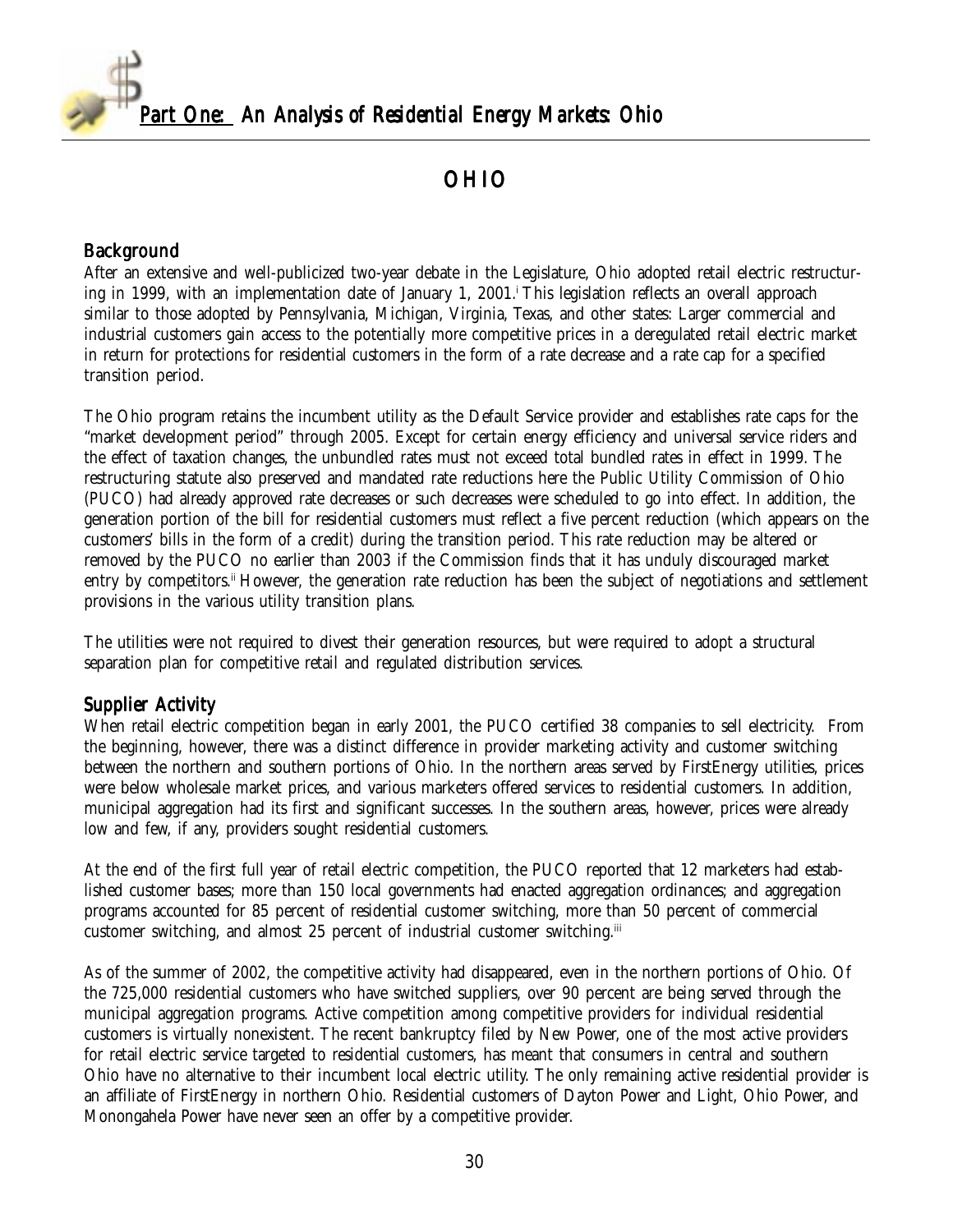

### Provider of Last Resort

The Ohio rate caps for generation supply are firm and do not include an exception for increased fuel costs. This aspect of Ohio's restructuring program is similar to the default service and rate cap policies in effect in Pennsylvania. The Default Service obligation under the rate cap provisions continues at least through the market development period, i.e., through 2005. The restructuring legislation requires the distribution utilities to offer a marketbased price for this service, obtained through competitive bidding, beginning in 2006. The Commission must adopt rules setting forth the competitive bid process by January 1, 2004.iv

In the PUCO's restructuring rules, customers may be subject to a minimum stay requirement for Default Service. Customers who switch during the summer months are subject to a 12-month minimum stay provision, but customers who switch back into Default Service during any other month may do so without restriction. Residential customers were not subject to any minimum stay requirements during the first year of competition, i.e., calendar year 2001. The Commission also approved a maximum \$5 switching fee.

#### Consumer Protection Programs and Policies

The restructuring legislation required the PUCO to adopt regulations to determine the licensing criteria and consumer protections that would apply to the new energy marketers. The Commission adopted comprehensive consumer protection rules in 2000 governing certification, marketing disclosures, contract disclosures, bill format and disclosures, and enrollment and switching procedures.<sup>v</sup>

Providers are required to disclose the type of price plan that is offered, whether the rate is fixed or variable, and an average monthly bill for various usage profiles in a cents per kWh format. A terms of service disclosure must contain the supplier's name, phone number, address and toll-free number, as well as the PUCO's complaint hot line, the itemized list of prices, fees and the amount of any recurring or non-recurring charges, information on the billing cycle and late fees, if charged. Customers can enroll on the telephone (the required consent and disclosures are recorded), over the Internet (accompanied by encrypted customer input), or via signature, followed by a notice received from the electric utility about the impending switch to the new provider. This notice also includes information on the customer's right to cancel the contract within seven days without penalty. The Ohio rules also allow customers to sign up with a Do-Not-Call list and prohibit licensed providers from telemarketing to such customers.

In addition to price and contract information, competitive providers must provide environmental disclosures about their fuel mix and air emissions in their terms of service documents.

Utilities must issue unbundled bills that state the "price to compare" for generation supply service so that customers can compare prices with competitive providers. Furthermore, the electric bill must calculate and disclose the customer's individual price for electric generation service each month using a cents per kWh disclosure.<sup>vi</sup> This allows customers to easily compare offers among providers because the alternative providers must calculate an average monthly bill in a kWh format as part of their terms of service disclosures.

Ohio adopted a procedure similar to Pennsylvania's, in which providers can get access to a mass customer list from the incumbent utility with customer names, addresses, telephone numbers, and historical usage information. Customers were informed of this list and their ability to "opt out" if they do not want their information shared with providers. However, this information does not contain billing or payment information, all of which the PUCO prohibited utilities from sharing with providers.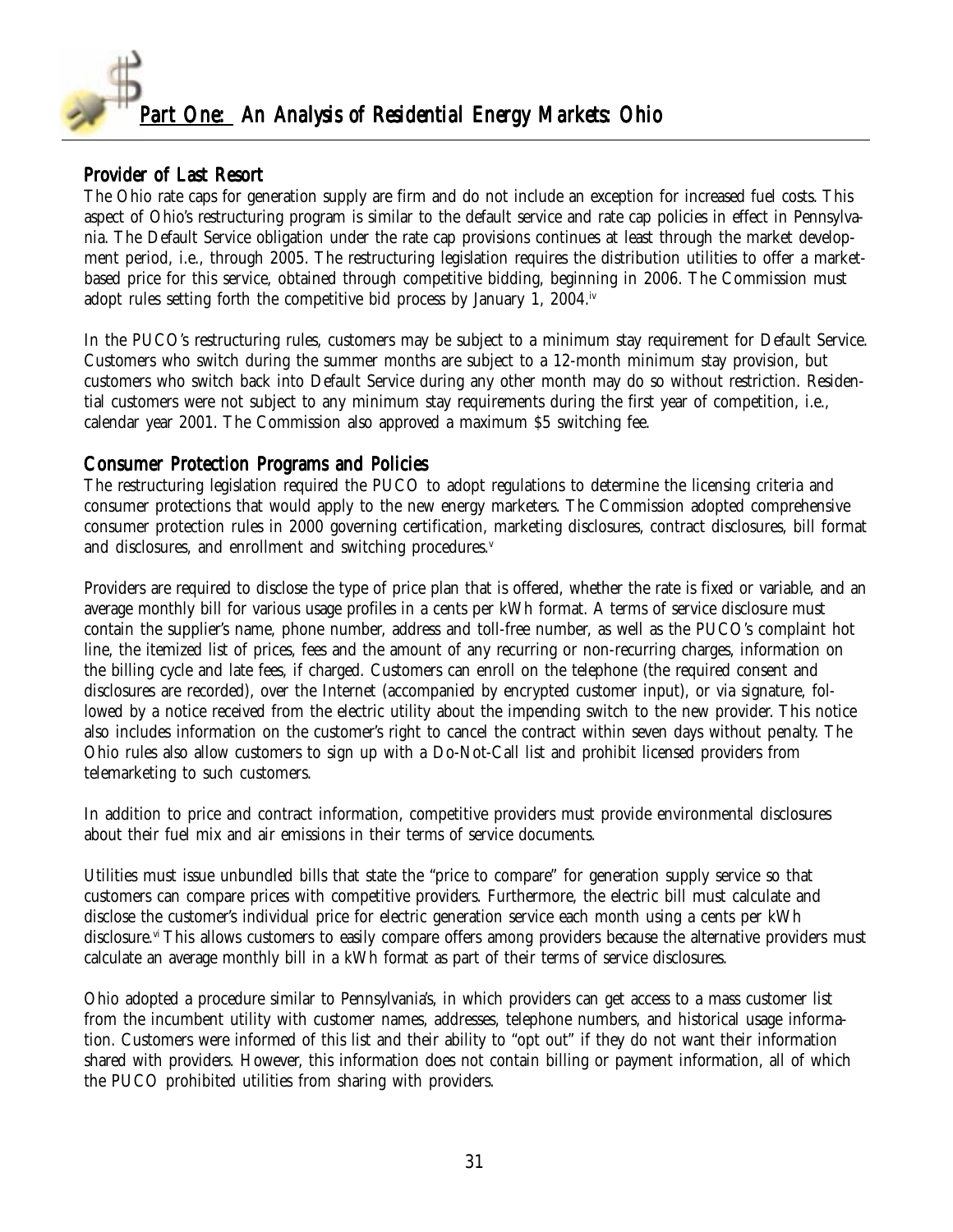

Utility incumbents must offer providers the option to include their generation supply charges on customer bills. Alternatively, providers can issue their own bills for generation supply. However, providers do not have the option of issuing and collecting a bill for the regulated distribution service that is billed by utilities. Furthermore, providers cannot threaten disconnection of service to collect unregulated charges, but they can terminate the contract with customers in default, thus returning the customer to the incumbent utility. Utilities retain their traditional collection tools, including the right to disconnect service, but only for regulated distribution charges and the Default Service generation charges.

#### Consumer Education

To prepare consumers for the new electric environment, the legislation required each investor-owned electric utility to contribute to a \$33 million consumer education program (referred as the Ohio Electric Choice campaign), to be used during Ohio's five-year market development period. The Legislature allocated \$16 million for the first year of the education campaign and \$17 million in decreasing amounts for years two through five. The consumer education budget also funded each of the five electric utilities' required territory-specific education campaigns.

The coordinating committee for consumer education consisted of the Public Utilities Commission of Ohio, in conjunction with the Ohio Consumers' Counsel (OCC) and the Ohio Electric Utility Institute (OEUI). The PUCO, however, had final decision-making authority over the campaign. The target audiences were residential consumers, small- and mid-sized commercial customers, elected officials, community leaders and civic organizations, trade associations and consumer groups. Special emphasis was placed on reaching minority populations, rural populations, senior citizens and low-income customers.

The Ohio Electric Choice campaign conducted a baseline research study in June 2000 and a six-month survey in February 2001 to gather consumer opinions on electric choice. When baseline research results are compared with the six-month research results, it is clear that the two campaigns raised consumer awareness and knowledge levels. The baseline research and the follow-up study indicated that consumer awareness of electric choice increased from 38.2 to 62.3 percent. Knowledge of electric choice increased from 19.8 to 33.6 percent. In the fall of 2001, another survey indicated that 75 percent of consumers were aware of electric choice. $v<sup>ii</sup>$ 

Since electric competition has been slow to develop in Ohio, both the Ohio Electric Choice campaign and OCC's electric choice campaign adjusted the messages sent to consumers. Both campaigns have been careful not to overstate the notion that consumers have a choice. The Ohio Electric Choice campaign has stopped airing television advertisements and is relying on print and radio advertisements, information on its website and collateral materials to maintain awareness and knowledge of electric choice.

### Universal Service Programs

Ohio also legislatively endorsed the PUCO's long-standing universal service programs for low-income customers. The Percentage of Income Payment Plan (PIPP), in which low-income customers are required to pay no more than 15 percent of their annual household income for electricity and natural gas service, will continue as part of the federal LIHEAP or fuel assistance program administered by the Ohio Department of Development. Ohio uses a combined application form for LIHEAP and PIPP, so that customers who are eligible for LIHEAP are automatically enrolled in PIPP, thereby providing a "one-stop shop" for energy assistance statewide.

The Ohio restructuring legislation also funded an Energy Efficiency and Weatherization program targeting lowincome customers. This program focuses on high-cost, high-usage buildings occupied by customers who are eligible for PIPP to help reduce electric costs (and the costs of the subsidy paid by all ratepayers).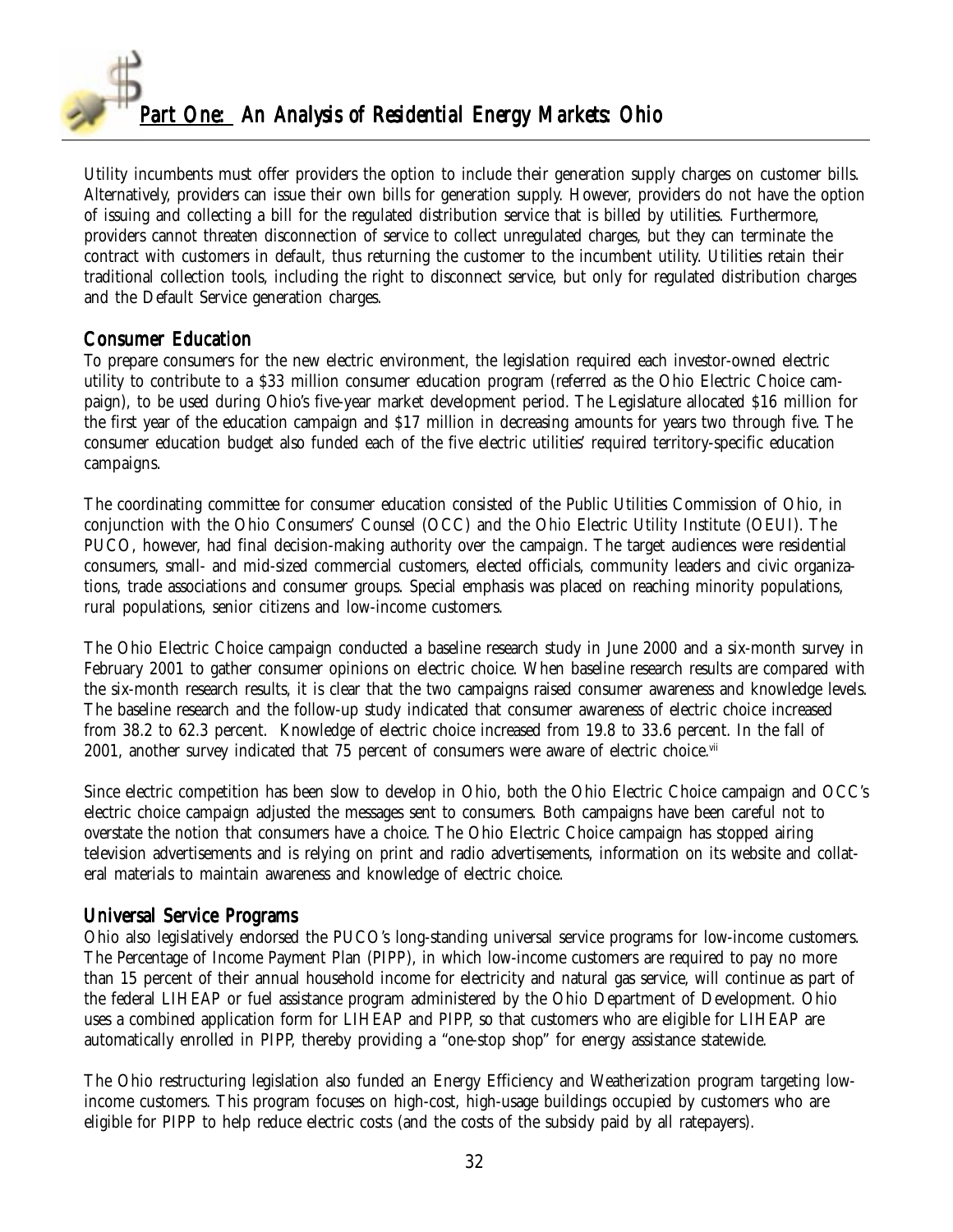

Ohio will also build on its successful experience in aggregating low-income natural gas customers participating in PIPP.viii Under this program, individual utilities auctioned off their natural gas PIPP customers to certified marketers for natural gas supply service at prices lower than the incumbent utility's. The Ohio Department of Development is authorized to explore this same approach for electric PIPP customers. However, under these programs, the reduced costs associated with the aggregation of low-income customers are funneled to reduce the PIPP subsidy costs and do not directly benefit the low-income customers.

Riders included in regulated utility rates and paid by all customer classes fund the PIPP and energy efficiency programs.

#### Municipal Aggregation

An interesting and unique feature of the Ohio legislation is the emphasis on customer aggregation. Municipalities may adopt an ordinance that aggregates all residents within its boundaries. Part Two of this paper details Ohio's experience with aggregation to date.

#### Preliminary Conclusions and Observations

Obviously, the level of individual customer shopping and marketer activity in Ohio is far below the expectations of policymakers when restructuring was adopted in 1999 and implemented in 2001. However, the aggregation programs in Ohio can surely be characterized as a major success and one that has not been duplicated elsewhere. The increased attention and efficiencies associated with the implementation of the low-income programs, along with their legislative "stamp of approval" has contributed to public benefits associated with restructuring. Furthermore, the consumer protection rules and disclosure requirements imposed on new marketers are models for other states.

In recent months, both the PUCO and the Ohio Consumers' Counsel (OCC) have focused attention on the structure of the wholesale market in Ohio and market power issues. The OCC issued a Summer 2002 Electric Market Updateix that asks the PUC and other legislators to adopt a sense of urgency about the state of the underdeveloped electric market, pointing out that after the transition period, customers will be subject to market rates without a competitive market to temper those rates.

The OCC has also filed a formal complaintx with the PUCO against American Electric Power (AEP), alleging that the utility's methods for operating and pricing its transmission system have inhibited the development of the competitive market. The OCC strongly supports a single electric market for Ohio (in the form of the Midwest RTO) and opposes AEP's refusal to join a functional Regional Transmission Organization by the FERC deadline of December 15, 2001. The fragmented and uncoordinated approach to transmission pricing and access in Ohio is certainly a key factor in the lack of a regional market for electricity, along with the continued differences in prices and marketer activity between the northern and southern portions of the state.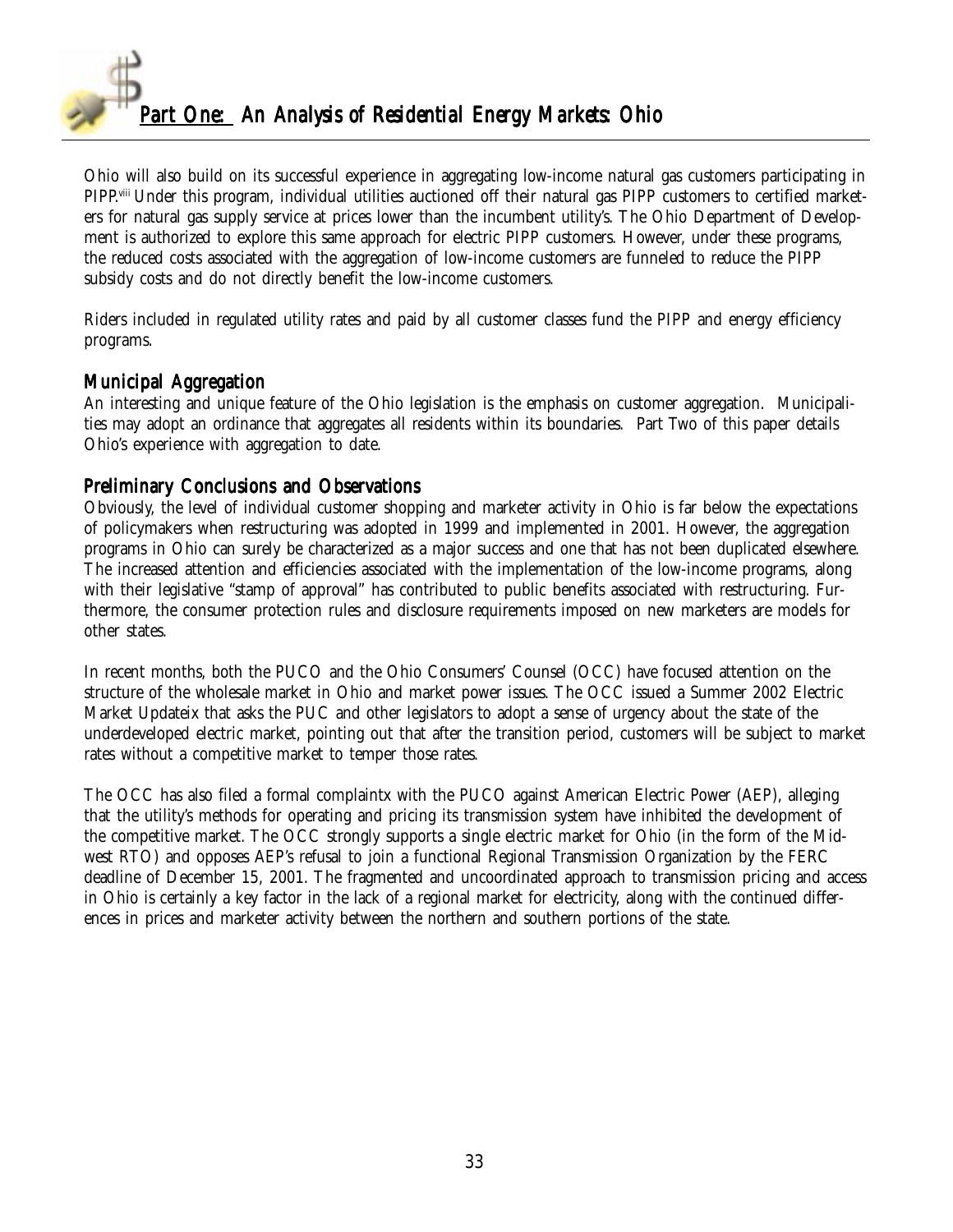

#### End Notes

i. Amended Substitute Senate Bill No 3, 123rd General Assembly, eff. October 5, 1999.

iii Public Utilities Commission of Ohio, The Ohio Retail Electric Choice Programs, Report of Market Activity for the year 2001, April 2002. Available at the Ohio PUC website: http://www.puco.ohio.gov.

iv. Sec. 4928.14

- v See Rules for Competitive Electric Retail Service, Ohio Administrative Code, Chapters 4901:1-21. All the applicable orders adopting the competition rules can be accessed at http://www.puco.ohio.gov/ohioutil/Energy/ERIndustry/errules.html.
- vi Ohio PUC, In the Matter of the Applications of the Electric Distribution Utilities for Approval of a Sample Bill Format for Electric Service, Case No. 00-1998-EL-UNC, October 26, 2000: The price to compare for nonshopping customers must be calculated by dividing the dollar amount of the current month's bill that would be avoided with switching by the number of kWh used that month. Utilities must also disclose a notice on all electric bill of the "Apples to Apples" price comparisons maintained on the PUCO website. Order at 2.

vii Results from the baseline survey and six-month survey can be viewed online at http://www.state.oh.us/cons/electric/market.asp

- viii The PIPP rules require that the customer agree to this type of aggregation as a condition of entry into the program. The utility retains the billing and collection function under this program .
- ix Available at the OCC website: http://www.pickocc.org
- x Available at the OCC website: http://www.pickocc.org.

ii .Sec. 4928.34 and 4928.40.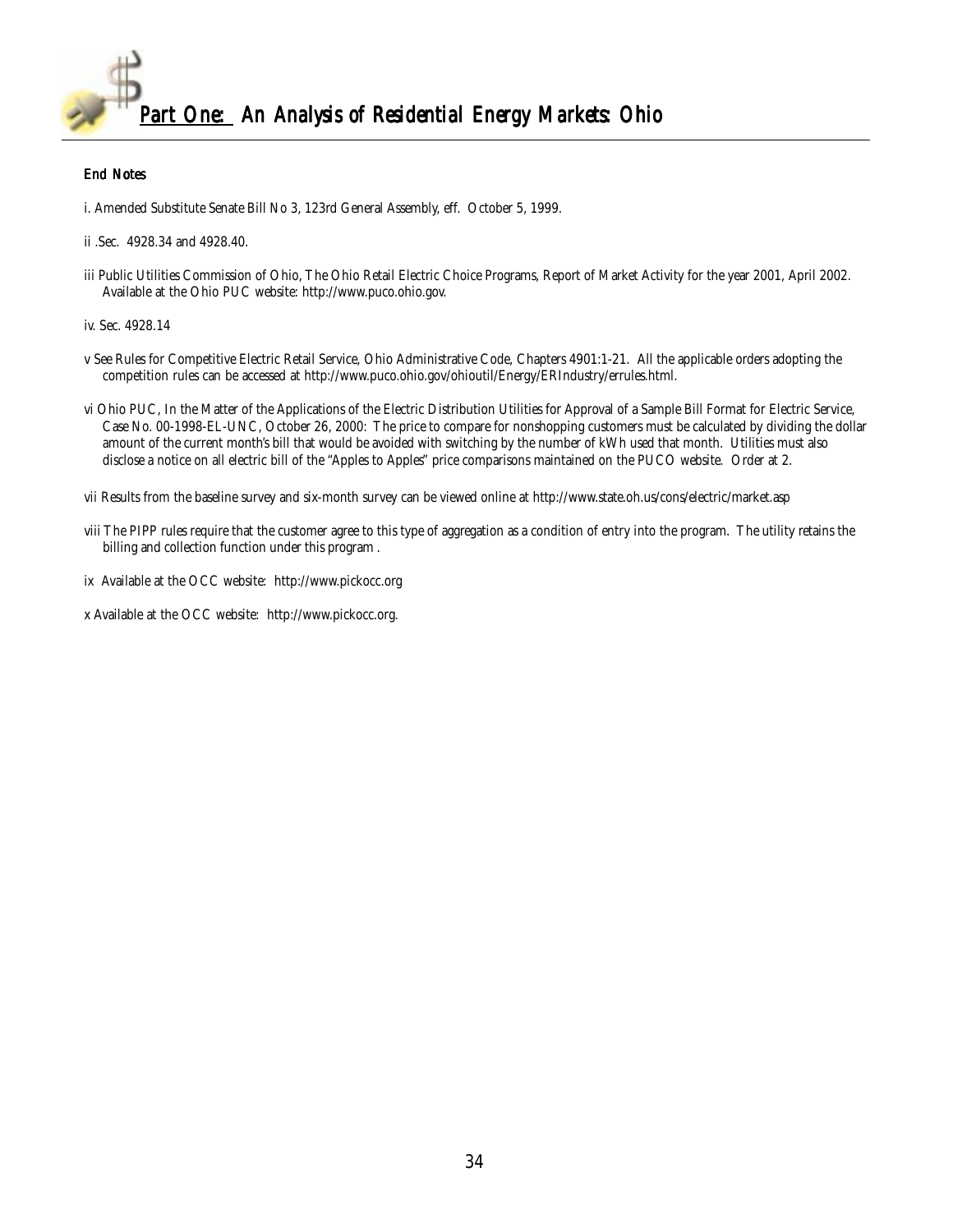<span id="page-34-0"></span>

## TEXAS

#### Background

The 1999 Texas electric restructuring statute<sup>i</sup> calls for the implementation of retail electric competition for all customers beginning January 1, 2002. Under the Texas approach, customers obtain electricity service from "retail electric providers," or REPs. A REP has the sole retail relationship with its customers and obtains the necessary transmission and distribution services, at wholesale, from the former public utilities. The REP is responsible for all of the necessary contacts with customers, as well as billing and collection for the total electricity service. As of January 1, 2002, customers in most Texas utility territories were switched to the "affiliate" REP — the retail REP formed by the former local electric utility to provide electric services to customers under the "Price to Beat."

The affiliate REP must provide service to all customers who are transferred to this service under the Price to Beat rate, which is at least six percent less than the rates in effect in 1999.<sup>ii</sup> In effect, the affiliate REP provides Default Service under a rate reduction scheme that resembles that in most states. However, customers who are transferred to the affiliate REP have left their "utility" and entered the competitive market, albeit at a rate that is regulated for a transition period. The Price to Beat remains in effect until January 1, 2007 (five years) or until at least 40 percent of the residential load served by the former electric utility is being served by a non-affiliate REP. Unlike the rate caps in effect in Pennsylvania and several other states, the Price to Beat rate is subject to adjustment, based on the cost of fuel, at least twice per year.

A unique aspect of the Texas restructuring model is the role played by the Electric Reliability Council of Texas, or ERCOT. The wholesale power market in most of Texas is under the control of the Texas PUC and not subject to the jurisdiction of the FERC. As a result of this anomaly, Texas is truly a "world unto itself" for electric regulation. ERCOT plays a crucial role in retail competition, as well as its paramount role in assuring reliability of service and proper pricing of transmission service in the wholesale market. ERCOT sought to provide the retail customer database for all REPs and supplant the role typically played by the local distribution utility in most states to implement customer access to competitive providers.

Under the Texas approach, a customer selects a REP, which then submits a switch order to ERCOT. ERCOT implements that switch by informing the customer of the impending transfer via postcard and allows the customer 10 days to cancel without penalty. ERCOT also electronically informs the new REP of the customer's premise, usage and meter information, which ERCOT obtains from the distribution company. Finally, ERCOT informs the old REP of the customer's "drop" of service. ERCOT has constructed a database that assigns every retail electric customer a unique identifier so that customers can be properly matched with their REP of choice (or their local affiliate REP if they do not choose).

One of the most closely watched aspects of the Texas version of retail electric choice was the operation of the ERCOT switch procedures, which were tested in a pilot program that began in July 2001. A certain percentage of customers of each utility were allowed to select a competitive REP. While residential customers showed a reasonable level of interest in this program, particularly in utility areas that received marketing attention from several REPs that offered service below current rates, there was significant delay and controversy in the operation of the ERCOT database and switching program. Most of the switches that occurred in the early months were manually handled, and the automated switch process was not operating at full speed until late in 2001. Most customers who selected a REP were not switched in time to receive more than one bill during the pilot period and before the need to decide whether to move to full-scale competition on January 1, 2002.<sup>iii</sup>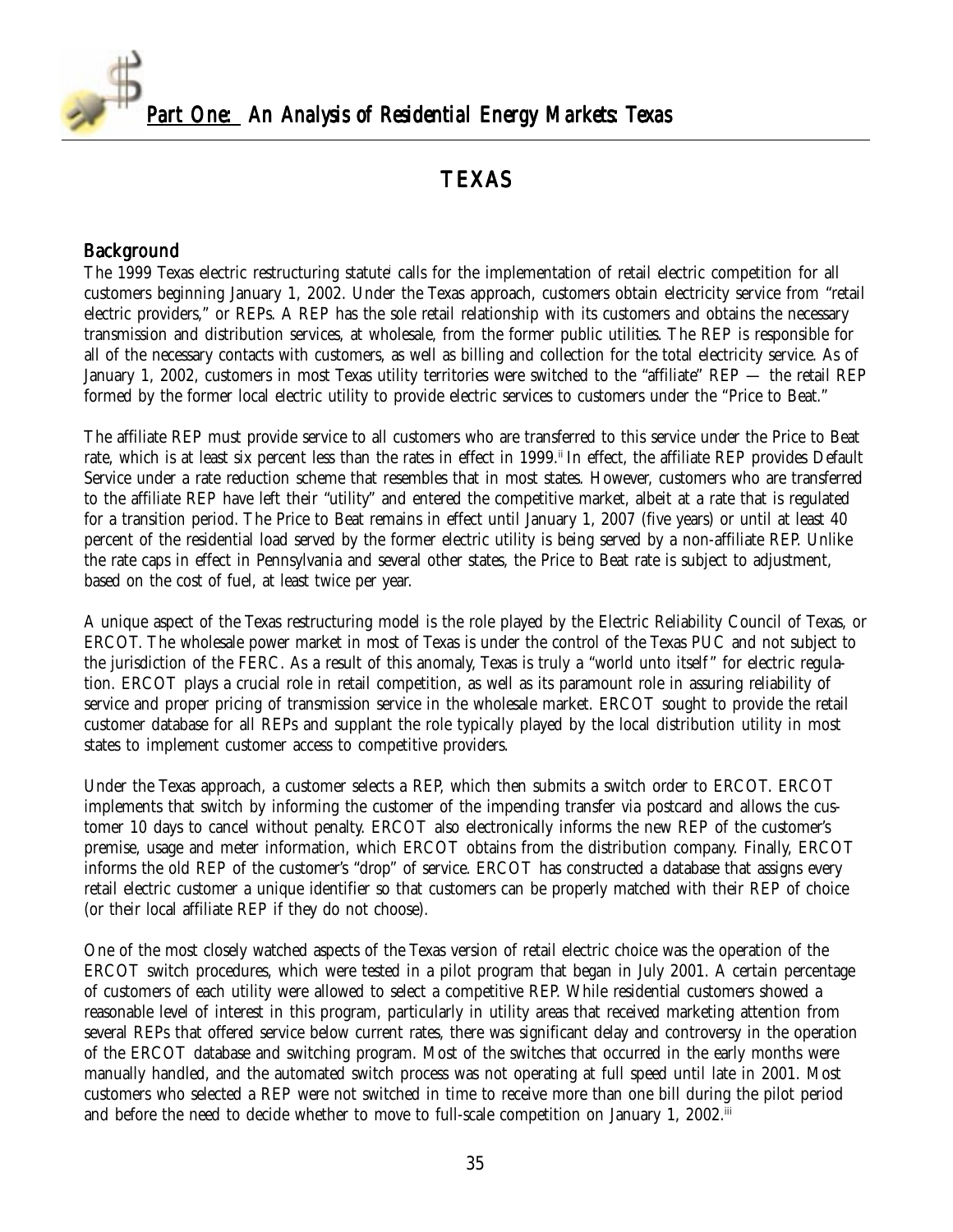

While there was some debate as to whether the Texas Public Utility Commission (PUC) should have recommended a delay in the January 1 implementation, the PUC did recommend that the full-scale competition program and the switch of all customers to the affiliate REP occur on January 1, 2002.<sup>iv</sup>

#### Prices and Supplier Activity

The number of competitive providers that participated in the pilot program varied by utility service territory, but was modest at best. Furthermore, one of the larger participants, Shell, dropped out of the retail market, and its customers had to go back to the utility or select another REP. As of January 2002, eight REPs were marketing in the TXU Energy (Dallas area) and Reliant Energy (Houston area) service territories, but only two or three REPs were marketing in Texas-New Mexico Power, West Texas Utilities, and Central Power and Light areas. According to the PUC's report to the Texas Legislature's Restructuring Oversight Committee on February 5, 2002, $v$  the range of savings (compared to the Price to Beat) varied among the REPs, depending on a customer's usage profile. For example, several REPs in the Reliant service territory were offering higher prices (Green Mountain Energy, for 100 percent renewable power), but most offered savings in the 2-10 percent range for an average bill. In almost all cases, customers who used significantly below the average usage level of 1,000 kWh (i.e., at 500 kWh) would experience rate increases from all REPs because of the effect of the REP rate structure.<sup>vi</sup> The PUC reported that approximately 150,000 customers had switched to competitive providers as of mid-February 2002.

Starting in May 2002, the Commission began issuing monthly Report Cards on Retail Competition. As of June 2002,vii the PUC reported that there were eight alternatives to the Affiliate REP in two market territories and two to four alternatives in the other three service territories. There was only one renewable energy product available in four of the five market areas, and the number of products offered by REPs had decreased since earlier in the year. The Commission found that many products were being offered at higher prices, compared to April, but calculated that \$277 million in annual savings would be realized, compared to the Price to Beat rates, if all residential customers moved to the lowest cost offer in their area.

Yet this savings level pales in comparison to the \$1 billion saved statewide when the Price to Beat rates were instituted with the onset of retail competition in January 2002. The PUC report indicates that a total of 300,000 switch requests for all customers have either been completed or are in process, with over 260,000 completed as of June 17, 2002. This represents a 20 percent switch in MWh sold in the five market areas. These switch statistics do not distinguish between residential and non-residential customers.

One of the most aggressive marketers was New Power Energy, which offered two plans: "Basic Service Plan" (with a savings of 12 percent for users over 1,000 kWh per month in the Reliant territory) and "Texas Super Saver" (which shows a slightly lower level of savings at all usage categories, but locks in rates for a longer fixed period). This company, which was owned in part by Enron and AOL-Time Warner, first announced that it would acquired by Centrica, a U.K.-based energy company that also markets energy under the names of Energy America and Direct Energy. However, Centrica pulled out of the deal when it was unable to obtain a certificate from Enron's bankruptcy court that would remove it from any liability from Enron's debts or activities. New Power was widely assumed to be moving to bankruptcy itself when it abruptly announced that its 80,000 Texas customers would be transferred to Reliant Energy (north Texas) and TXU Energy (Houston area). The Texas PUC approved the transfer and waived all applicable customer notices required by its consumer protection rules.<sup>viii</sup>

The reliance on ERCOT to handle all customer switches has led to glitches and delays that remain the subject of criticism and concern. Customers seeking to initiate new services have been particularly hard hit because of reported delays of weeks, even at existing locations. As a result, landlords are being requested to leave the power on between tenants, and the initiation of new customer accounts in most areas is being handled manually. There are still reports that customers who selected a new REP in November had not been switched in February.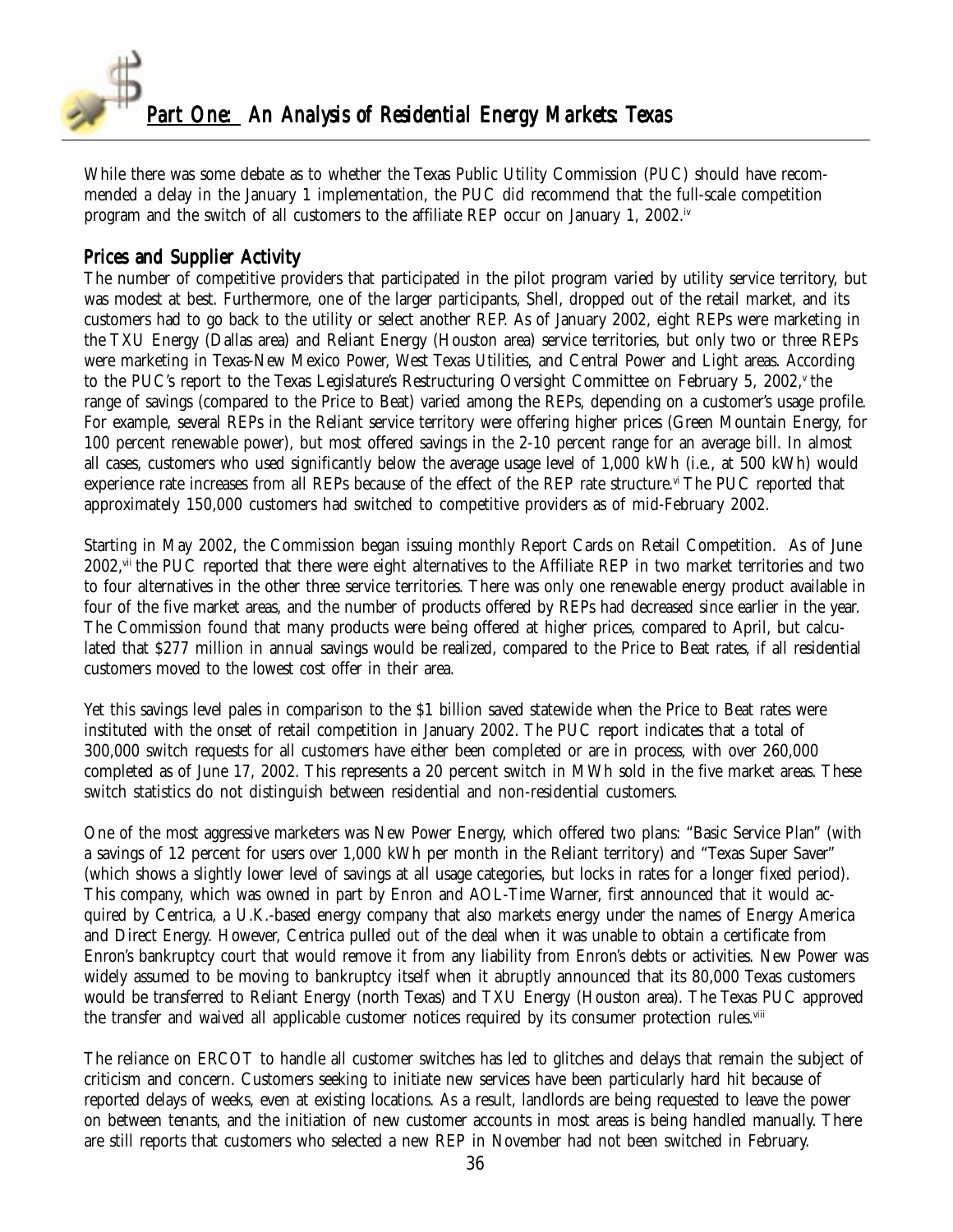

#### Consumer Protection Programs and Policies

Texas has adopted extensive consumer protection regulations<sup>ix</sup> that are applicable to REPs, all of whom must be licensed by the PUC. The following information is contained in a Texas PUC brochure that summarizes customer rights:

All Retail Electric Providers (REPs) must adhere to Public Utility Commission of Texas (PUC) rules and regulations designed to protect you against fraudulent, unfair, misleading, discriminatory or anti-competitive practices. These protections include:

- \* Non-Discrimination: In addition to standard discrimination prohibitions, a REP may not deny service or discriminate in the marketing of electric service based on a customer's income level, location in an economically distressed area, or qualification for low-income or energy efficiency services.
- Slamming and Cramming: Slamming is switching your electric service provider without your permission. Cramming is adding charges to your electric bill for optional services without your permission. Both slamming and cramming are illegal.
- \* Dispute Resolution: REPs must promptly investigate customer complaints and customers have the right to make complaints about a REP to the PUC.
- \* Privacy of Information: No REP can release any customer-specific information to another REP or any other companies without your permission.

In addition, all REPs must follow a new set of customer protections, by providing:

- The Electricity Facts Label: This gives a REP's pricing information, contract terms, sources of generation and levels of emissions in a standardized format so that you can compare REP offers. The pricing information for the particular REP will provide an average price per kWh in a cents per kWh format for a residential customer usage level of 500, 1,000, and 1,500 kWh.
- \* A Terms of Service document: This is your contract. It informs you of a REP's contract terms and conditions.
- \* A "Your Rights as a Customer" disclosure: This informs you of your standard customer protections as mandated by the PUC.
- \* Non-English language materials: All REPs must make customer information available in Spanish. Additionally, a REP must make all materials available in the language(s) in which they market electric service.
- \* Your REP will be responsible for functions such as billing and customer service. The Public Utility Commission of Texas (PUC) has established rules requiring REPs to provide you with a bill format that is standardized and easy to read. Additionally:
- \* You will receive a monthly bill via U.S. Mail.
- \* You have the choice of receiving your bill electronically, if both you and your REP agree.
- \* Your bill will include the "average price you paid for electric service this month" listed in cents per kilowatthour. This will allow you to compare your existing price to that of competing REPs.
- \* Your bill will include a toll-free phone number you can call during business hours with questions or complaints.
- \* Your bill will include a toll-free number you can call 24 hours a day, seven days a week, to report power outages and concerns about safety of the electric power system.

The Texas consumer protection rules prohibit any REP, including the affiliate REP, from physically disconnecting a customer for nonpayment. All REPs must notify customers of impending contract termination and offer level or average payment plans. The affiliate REP (offering the Price to Beat) is required to also offer deferred payment plans (current bill plus some portion of the overdue amount) for overdue balances as well. Customers who are terminated are then automatically sent to the Provider of Last Resort, the only REP that does have the authority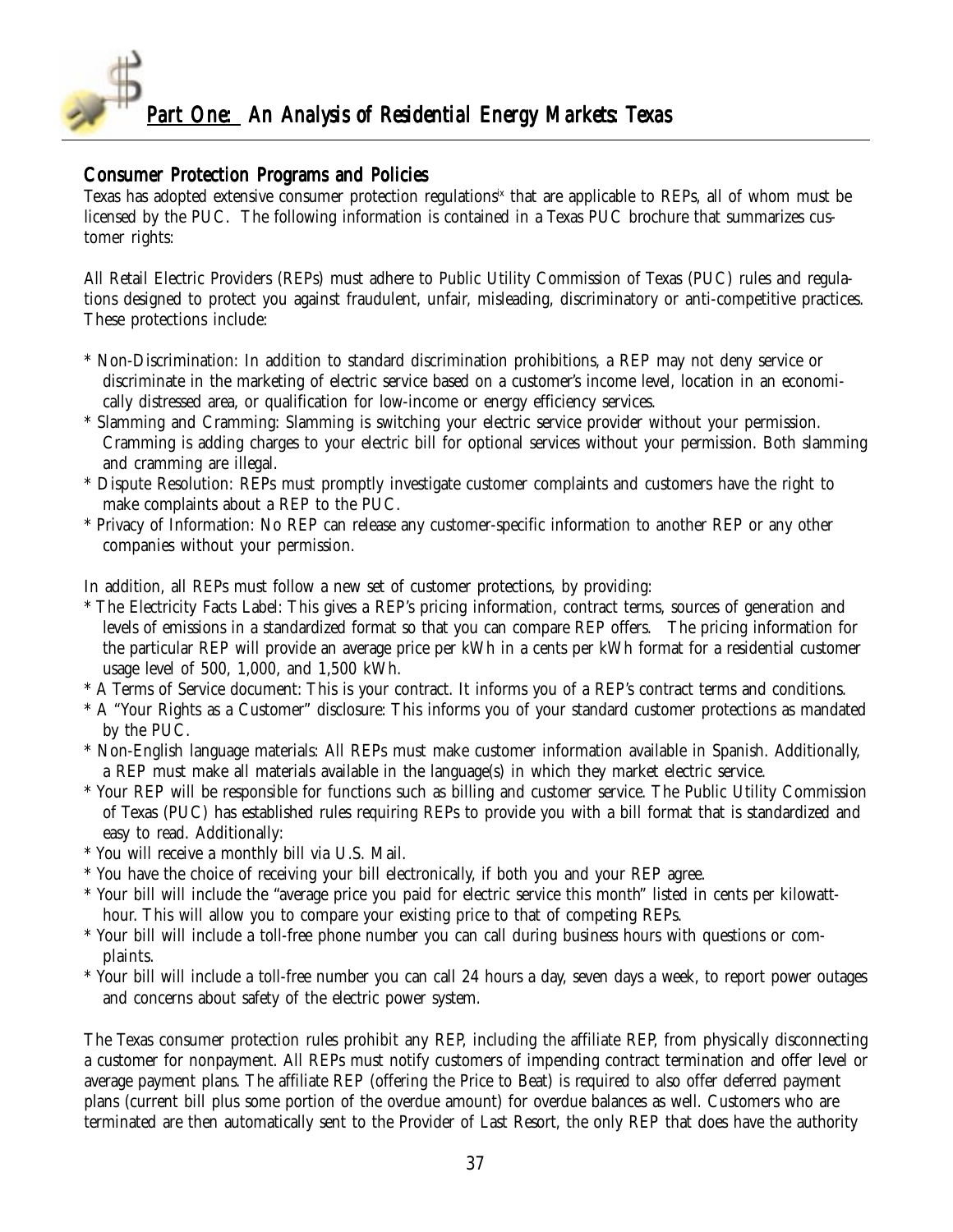

to physically disconnect service for nonpayment. The customer's overdue balance owed to any non-POLR REP is not transferred, but the customer remains liable for the unpaid debt, and the REP can seek repayment through lawful debt collection programs and report the customer's nonpayment to a credit reporting agency.

Texas offers all customers the right to be listed on the Do-Not-Call list for a nominal fee, and 150,000 electric customers have registered for this list to prevent REPs from telemarketing them.<sup>x</sup> However, registered REPs do have access to a mass marketing list of all residential and small commercial electric customers that contains the customers' names, account numbers, usage profiles, and addresses and telephone numbers. Customers were informed that they had to register for the Do Not Call List to avoid telemarketing.

The PUC has jurisdiction over all REPs and has the necessary enforcement tools for a competitive market (i.e., the power to seek suspension or revocation of a license, assess penalties, and conduct investigations with access to the necessary books and records). The PUC also receives, investigates and resolves customer complaints concerning REPs, particularly claims of slamming, cramming, deceptive marketing, or other violations of the consumer protection rules. However, the PUC's customer complaint division has been under public scrutiny and heightened criticism due to the backlog of customer complaints, most of which have to do with telephone service. Consumer representatives fear that the Commission has not allocated sufficient resources to complaint handling and enforcement of consumer protection rules for the burgeoning competitive market.

#### Consumer Education

A professionally designed and implemented consumer education program accompanied the introduction of the Texas electric restructuring program. The budget for this program is \$18 million for three years, with a potential extension for a fourth year. This program has resulted in a campaign theme (Texas Electric Choice: The Power is Yours. Use It), a website (www.powertochoose.com), brochures and fact sheets, presentations and speeches and, beginning this spring and summer, multi-media advertisements on radio and TV designed to raise awareness and customer understanding of how to shop for electricity. The PUC is seeking a contractor to evaluate the effectiveness of this consumer education campaign, particularly its success in increasing awareness, propensity to act (shop), and real knowledge. Survey results will track information for low-income, elderly, and other vulnerable constituencies. This information will be not available until later in 2002. The Commission has worked closely with a Customer Education Working Group in the design and implementation of its consumer education program.

Unfortunately, the consumer education program's advice concerning the role and pricing of POLR service cannot "fix" the adverse impact of this service. The Commission's brochure concerning POLR advises customers that they can avoid this service by paying their bills on time and establishing a good credit history.<sup>xi</sup>

### Provider of Last Resort

Customers who do not qualify for the Price to Beat rate or who are terminated by the REP for failure to pay or maintain service conditions are not physically disconnected. Instead, they are transferred to the Provider of Last Resort service. This service is supposed to be provided by an entity selected by the Commission according to a bidding procedure designed to replicate the competitive market. The PUC issued final rules that govern the bidding process for this service and sought bids according to a Request for Proposals in mid-2001.

Pursuant to the Commission's rule, the POLR service provides a basic, standard retail service package to any customer no longer served by the customer's REP or whose REP defaults in its obligations to the distribution utility or other license conditions. The POLR service is viewed as a safety net service, but it is also available to any requesting customer. POLR rates distinguish between three customer classes: residential, small commercial,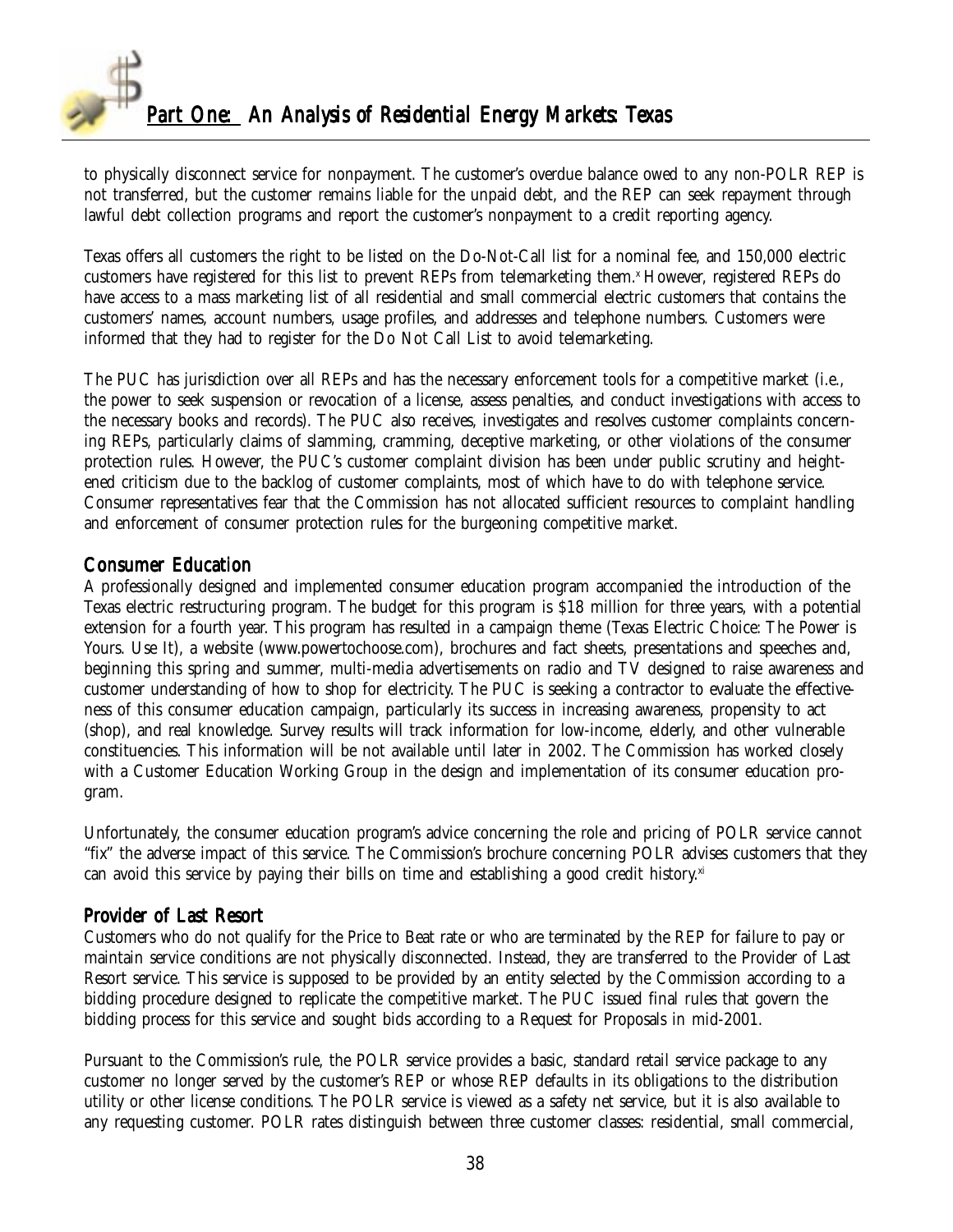

and large commercial customers above 1 MW. The POLR price is a firm, non-discountable, seasonally differentiated rate that must be fully hedged or fixed for the time period of the bid, established as a minimum of one year. The POLR service does not include any competitive service offerings, innovative rate structures, or options other than basic, standard rates and service options. The POLR provider has an obligation to serve, but may deny service based on the same criteria applicable to utilities under the PUC's pre-restructuring consumer protection rules. There are no minimum service terms or fees associated with this service, except that a customer who chooses a levelized or budget payment plan (which the POLR provider must offer) may be required to agree to a six-month term of service. Only the POLR provider may disconnect service for nonpayment.

Although customers who are "dropped" by a REP are automatically transferred to the POLR, such customers can seek to return to the Price to Beat service at any time, after they pay any deposit or other credit requirements imposed by the affiliate REP. Such customers can also seek service from any REP in the competitive market. Customers are not required to pay the "old" REP's unpaid debt to leave a REP and choose another or return to Price to Beat rates under the affiliate REP.

The PUC intended to award the POLR service based on competitive bids. However, the competitive bidding process failed to obtain enough acceptable bids. Finally, on July 27, 2001, the Commission appointed Assurance Energy, an affiliate of TXU Energy, as POLR for residential and small business customers in portions of the service territories of Reliant HL&P, Central Power & Light, and Entergy Gulf States, and negotiated contracts with Entergy Solutions to serve customers in northeast Texas (SWEPCO) and with First Choice Power to serve customers in the western portion of TXU's turf. Rates were established for the first six months of 2002, but the contrast among the POLR rates, the current utility rates, and the forthcoming Price to Beat (six percent less than current rates) were stark. Assurance Energy's contract reflected POLR rates for residential customers at 14.9-15.9 cents per kWh (inclusive of generation and distribution charges) in the summer and 11.9-12.9 cents per kWh in the non-summer months, plus a \$10 monthly customer service charge. As a result, the POLR charges an average of \$164 and \$134, respectively, for a customer using 1,000 kWh for POLR service. However, a residential customer of Reliant HL&P paid only \$110 for 1,000 kWh in July 2001. This represents a 50 percent rate increase for a customer who must use POLR service because the REP has cancelled the contract or stopped providing service for any reason. POLR customers served by other appointed POLR providers in other service territories are likely to pay even higher rates. compared to Price to Beat customers.

The PUC later signed contracts with StarEn Power (an affiliate of Reliant) to provide POLR services for the TXU customers in the Dallas-Fort Worth area and First Choice Power (an affiliate of TNMP) to provide POLR services to the TXU west service area other than Dallas-Fort Worth. These contracts also approve extremely high electric rates compared to current or projected Price to Beat Rates.

In addition to the higher rates for electricity, the contracts contain a number of additional fees and charges that result in higher bills for affected customers, such as an account initiation fee (amounting to a switch fee for being changed to POLR service), and requirements for deposits or prepayment for service that must be paid within 10 days of initiating service for customers with poor or no credit history. This poses a barrier to service that will likely apply to customers sent to the POLR because of failure to meet the REP's bill payment requirements. The POLR can seek to disconnect service for nonpayment of these deposit or prepayment requirements.

The initial POLR rates negotiated and approved by the PUC were highly criticized by consumer organizations and several legislators who were members of the Restructuring Oversight Committee. In addition, the Office of Public Advocate filed appeals of the Commission's POLR orders, alleging procedural and due process defects in how the contracts were negotiated and approved. Furthermore, the drop in price for natural gas (a key determi-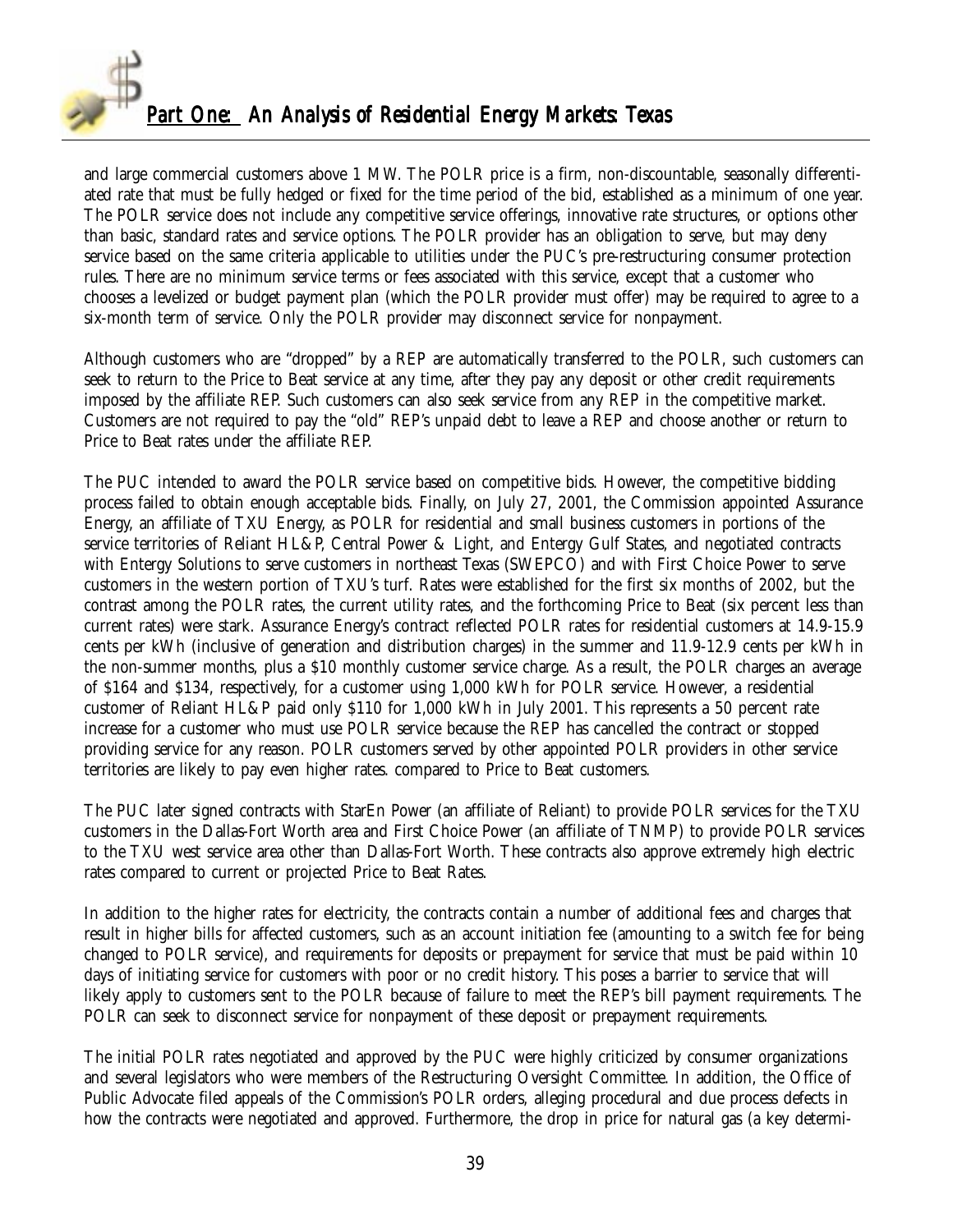

nant of electric rates in Texas) also suggested that the POLR rates were too high. As a result, the PUC renegotiated the POLR contracts, and the final rates, while still 20-30 percent higher than the Price to Beat in all cases, are lower than the original POLR rates:

Comparing 2001, Price to Beat, and POLR Residential Rates: xii

|                                 | Corpus Christi | Houston | <b>Dallas</b> |
|---------------------------------|----------------|---------|---------------|
| 12/2001 Rate                    | 9.57           | 10.40   | 9.67          |
| PTB Rate                        | 8.80           | 8.62    | 8.25          |
| <b>POLR Rate</b>                | 10.72          | 10.86   | 8.40-10.24    |
| POLR as % of<br>2001 Rate       | 112%           | 104%    | 86-106%       |
| POLR as % of<br><b>PTB</b> Rate | 122%           | 126%    | 102-124%      |

These rates do not include the separate fees charged by most POLRs for new account initiation, deposits, or separate fees for certain collection activities, such as issuing a disconnection notice or conducting a premise visit.

Consumer organizations are concerned with more than the POLR price, however. They fear that REPs, including the affiliated REP, will cancel customer contracts at a much higher frequency than traditional utilities used the disconnection tool, in order to rid themselves of credit-risky and payment-troubled customers, thereby making it easier for the affiliated REP to provide the Price to Beat rates and still make a profit. As is typical of utilities in most states, Texas utilities have issued a vast number of residential disconnection notices each month, but disconnected a very low percentage of those "eligible" for disconnection under the consumer protection rules. Furthermore, Texas utilities actually disconnected residential customers at significantly different rates, according to statistics gathered by the Texas Legal Services Center.

Consumer advocates argue that any REP, including the affiliated REP, will have no incentive to retain customers and work with them to avoid termination of service, because there is no risk to the REP in canceling customer contracts and transferring the payment problem and the increased collection costs associated with such customers to the POLR. Will payment-troubled customers be able to obtain lower priced service from alternative REPs, or will the electric version of the "phone sharks" appear, promising these customers a lower rate than the POLR, but a much higher rate than the Price to Beat service? Customers can seek to transfer to the Price to Beat service from the affiliate REP, but will they understand this right and be able to do so with the credit requirements imposed by the new REP? Will they understand the penalty incurred by moving to POLR service (in the form of much higher prices) before the bill becomes unaffordable and disconnection inevitable? These are the questions troubling both the consumer representatives and the PUC as they move into retail competition.

While the Commission refused to renegotiate the POLR contracts or review the POLR rule prior to January 2002, at least one Commissioner promised the Legislative Oversight Committee that a review of the POLR rule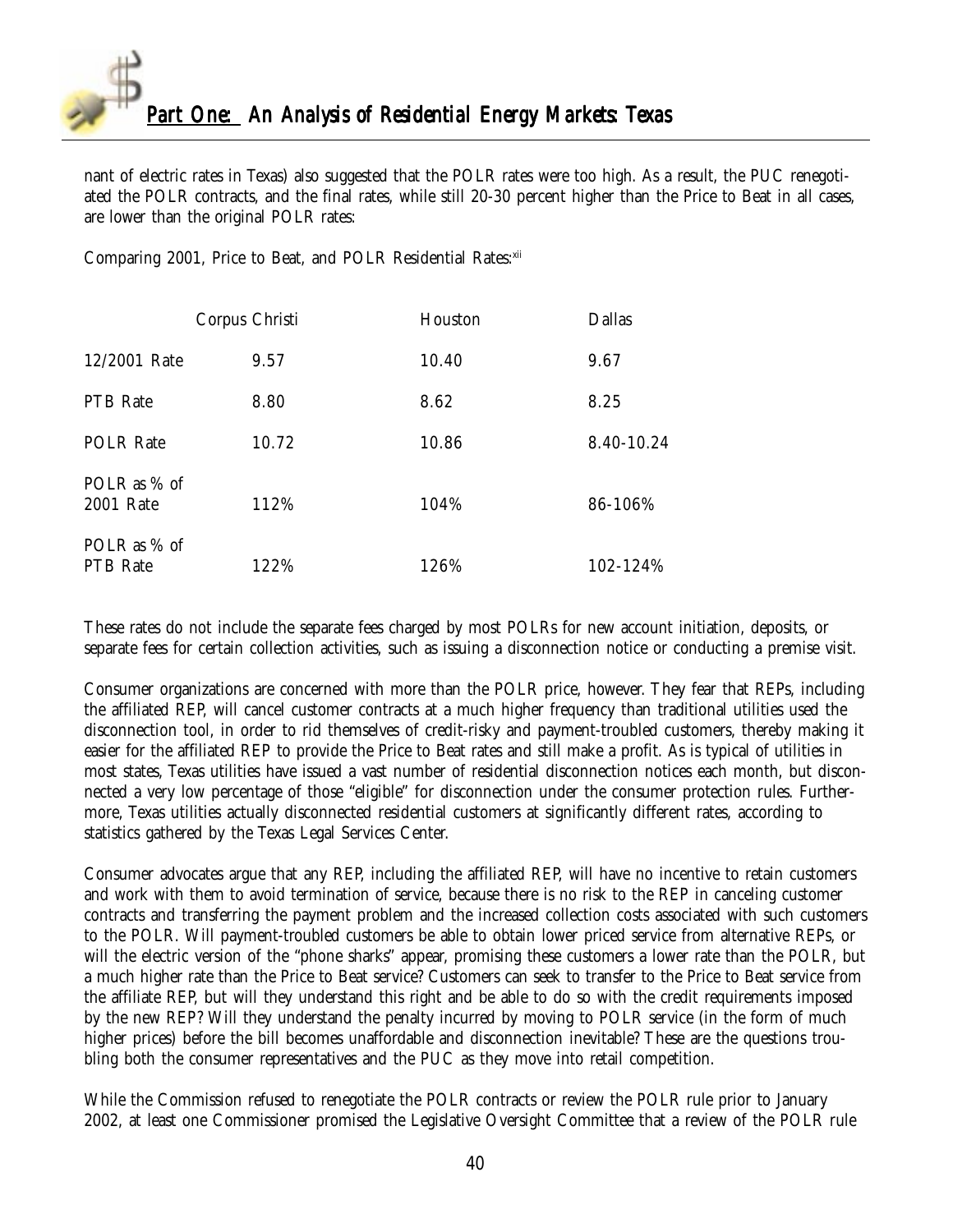

and potential changes would be done early in 2002. A workshop was held to review potential alternatives to the structure of the POLR service and the POLR selection process on February 26, 2002. In June 2002, the PUC published a formal proposal to change the POLR rule.xiii These changes would require any REP that terminates a residential customer's service to transfer that customer to the affiliate REP at the Price to Beat rates, thus avoiding any transfer to a higher priced POLR service for residential customers. Furthermore, under this approach, the affiliate REP would be able to physically disconnect such customers.

The POLR concept would be retained for service to non-residential customers and to any customer, including a residential customer, whose supplier defaults or a customer who does not choose an energy provider. This proposal, which was universally endorsed by consumer groups, was accompanied by a proposal to allow any REP to disconnect a customer for nonpayment beginning in 2005, unless the Commission determined that such a policy change would be "injurious to the market or would result in unlawful disconnections of residential and small commercial customers." The consumer organizations roundly criticized this provision and urged the Commission to approve the POLR rule changes without expanding a REP's ability to seek physical disconnection of service for unregulated prices.

On August 23, 2002, the PUC adopted an amendment to the POLR rule that will switch defaulting residential customers to the affiliate REP at the Price to Beat, thus ending the transfer of nonpaying customers to the higher priced POLR. Furthermore, the Commission delayed any decision about the right of all REPs to disconnect for nonpayment until completion of a PSC staff report in June 2004. Unfortunately, this change was also accompanied by separate actions to raise Price to Beat Rates by five to six percent, as allowed by the fuel cost provisions of the Texas restructuring rules.

#### Universal Service Programs

As part of the electric restructuring legislation, low-income electric customers (defined as those with household income at or below 125 percent of federal poverty guidelines) are eligible for a rate discount of 10 percent (or more, depending on available funding), which must be provided by all REPs.<sup>xiv</sup> Texas is also attempting to use automatic enrollment procedures to reach eligible customers. All recipients of Food Stamps, TANF, and Medicaid or Low Income Medicare will be automatically enrolled in the low-income electric discount under the LITE-UP TEXAS program. Automatic enrollment is being accomplished through an electronic data transfer from the Texas Department of Human Services to ERCOT, the keeper of the customer database. However, there have been reports that the transfer is encountering problems in enrolling eligible customers promptly, $x<sup>v</sup>$  and low-income advocates have called for expedited enrollment procedures and urged all REPs to solicit eligibility and enrollment directly from customers. Low-income customers who are not already enrolled in the underlying financial assistance programs may self-certify their income eligibility by filling out an income calculation worksheet.

In the summer of 2002, the PUC significantly expanded the amount of the discount, from 10 to 17 percent, on the grounds that there was sufficient funding available for this purpose.xvi As a result, the "value" of the discount significantly increased, a fact that will prove important if the Commission acts to increase Price to Beat rates due to fuel factor filings by most utilities in mid-2002. As of June 2002, approximately 470,000 customers were receiving the low-income discount, and \$7.3 million in discounts had been provided.xvii

### Preliminary Observations and Conclusions

The Texas version of retail electric competition is unlikely to provide much in the way of precedents for other states, although it is widely regarded in the media as the focal point for discussion of the "right" way to restructure. The Texas jurisdiction over the wholesale market, the role of ERCOT, and the role of the REP as the sole point of contact with retail customers have not been replicated elsewhere. Nonetheless, the importance of the Texas model cannot be dismissed.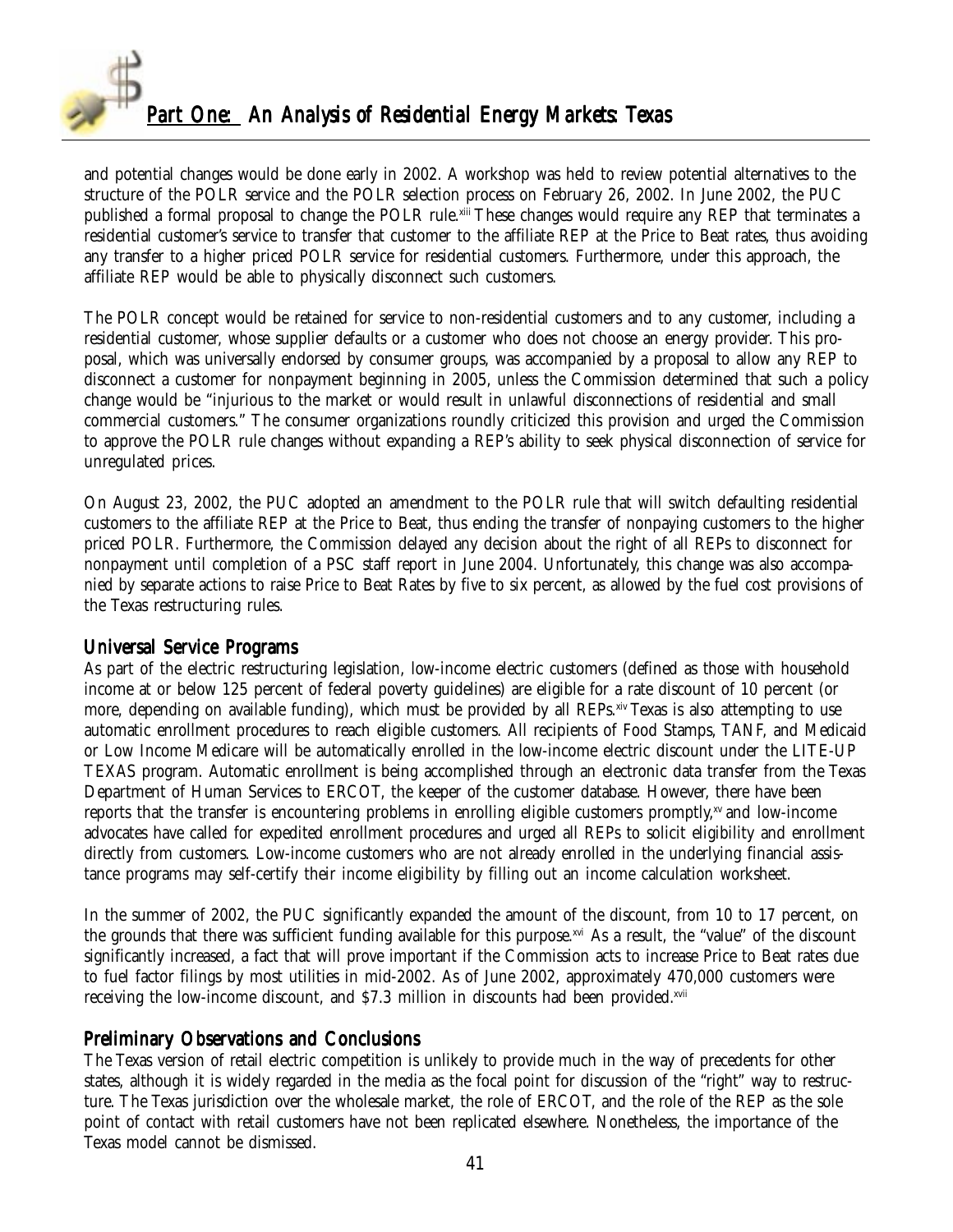

From the perspective of low-income customer representatives, the new rate discount and the protections associated with the Price to Beat rates are welcome. They provide a safe haven at least for the transition period. The major concern for residential consumer advocates is the proposed right of all REPs to disconnect customers for nonpayment, which will be decided after June 2004.

It might have been expected that the sudden collapse and bankruptcy of Enron, headquartered in Houston and one of the foremost champions of retail electric competition in Texas, would have repercussions. However, except for the January resignation of the PUC's Chairman, Max Yzaguirre, due to his failure to report certain connections with Enron, there has been little impact. In part this is due to the lack of activity by Enron in the retail sale of electricity in Texas (and elsewhere) and in part to the broad support for retail competition in Texas among state policymakers, legislators, and utility leaders.

#### End Notes

i. Senate Bill 7, amending the Public Utility Regulatory Act (PURA), ''39.101, et seq.

- ii The PUC set the Price to Beat rates in December 2001 and reflected a greater than 6% rate decrease for most utilities to reflect recent price drops in natural gas. For example, the average cents per kWh for Reliant Energy was reduced 17%, from 10.40 cents to 8.62 cents per kWh. This rate is all inclusive of distribution, transmission and energy charges. Overall, rates were reduced from an average of 8.5 cents per kWh in effect in late 1999 to 8 cents per kWh on 1/1/02.
- iii ERCOT in fact switched 67,000 customers during the pilot program and has stated that it can now switch at least 15,000 switch orders per day. See the ERCOT website for further information: www.ercot.com
- iv The Commission has delayed retail competition for those non-ERCOT utilities serving areas in northern Texas and southeastern Texas (Entergy, Southwestern Electric Power or Swepco).
- v http://www.puc.state.tx.us/about/oversight/EURLOC.pdf
- vi Under Texas price disclosure rules, REPs must factor in the effect of both fixed and variable charges in calculating the average cents per kWh for Electricity Facts Labels. As a result, a REP that charges a fixed monthly fee in addition to what appears to be a low cents per kWh energy charge may end up costing the customer more than the Price to Beat rates, particularly for low usage profiles.
- vii http://www.puc.state.tx.us/electric/projects/25645/reportcard/June02reportcard.pdf
- viii http://www.puc.state.tx.us/nrelease/2002/061002.cfm
- ix Chapter 25, PUC of Texas Substantive Rules.
- x A separate Do-Not-Call list is maintained to prohibit telemarketing by telephone companies and 180,000 customers have registered for this list.
- xi http://www.powertochoose.com/downloads/polr\_fact.pdf
- xii This Chart was presented by Commissioner Perlman at a conference in Austin, TX on February 26, 2002, but the "apples to apples" comparisons are not otherwise available on the PUC's website. Instead, the PUC website provides POLR rates as energy only (without the T&D portion) and the Price to Beat Rates are presented as all-inclusive rates.
- xiii Project No. 25360, Rulemaking Proceeding to Amend Requirements for Provider of Last Resort Service.
- xiv Section 25.454 (c) of PURA authorizes the Rate Reduction Program and Section 25.453(f) authorizes a Targeted Energy Efficiency Program. These programs are funded by means of a System Benefit Charge imposed on all customer classes. The Commission approved a non-bypassable fee of \$.65 per MWh for FY 2002 (total of \$62.3 Million) to be charged as part of the transmission and distribution utility nonbypassable charges. See http://www.puc.state.tx.us/electric/projects/24116/24116.cfm for further information on the funding orders.